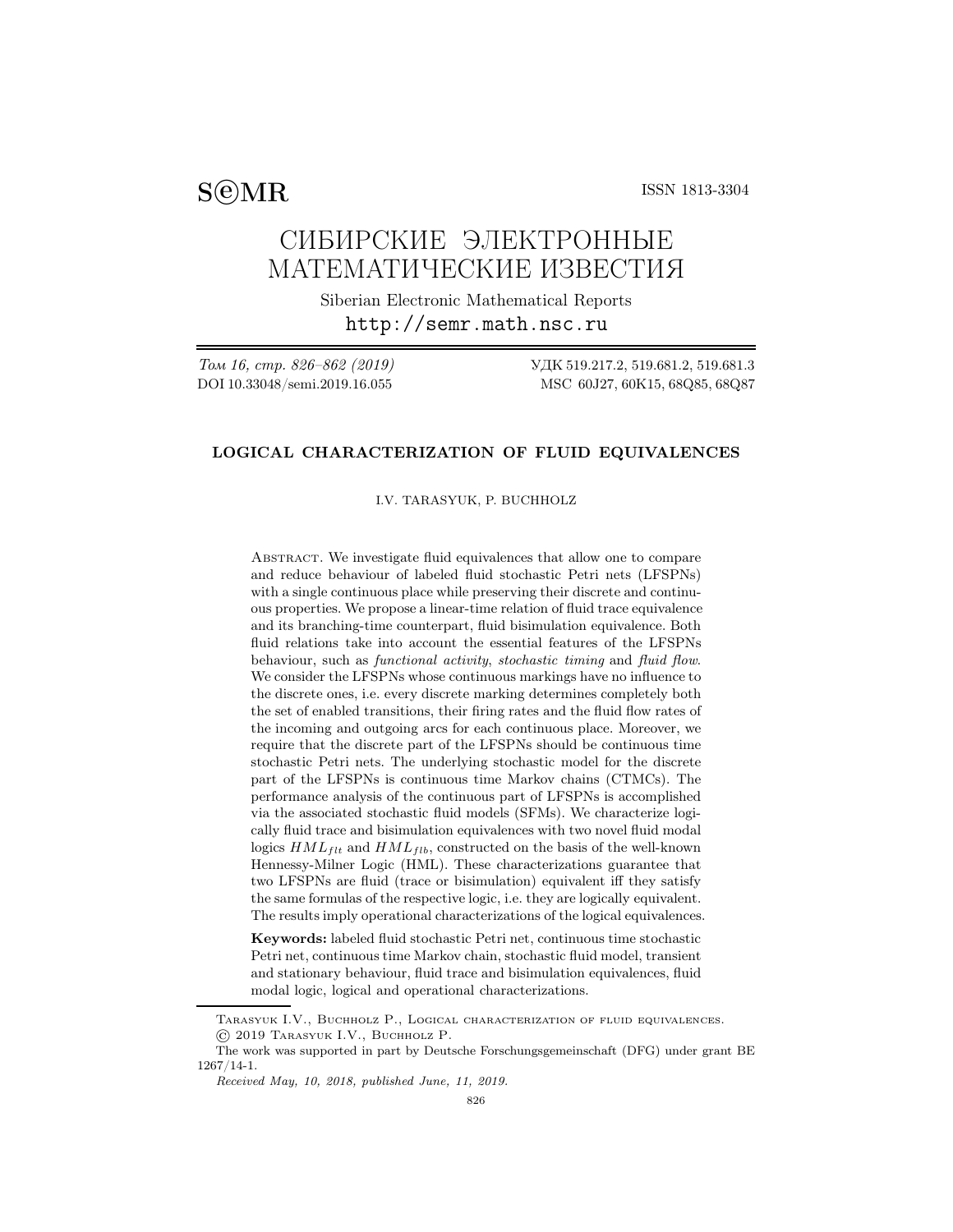### 1. INTRODUCTION

An important scientific problem that has been often addressed in the last decades is the design and analysis of parallel systems, which takes into account both qualitative (functional) and quantitative (timed, probabilistic, stochastic) features of their behaviour. The main goal of the research on this topic is the development of models and methods respecting performance requirements for concurrent and distributed systems with time constraints (such as deterministic, nondeterministic and stochastic time delays) to construct, validate and optimize the performability of realistic large-scale applications: computing systems, networks and software, controllers for industrial devices, manufacturing lines, vehicle, aircraft and transportation engines. A fruitful approach to achieving progress in this direction appeared to be a combined application of the theories of Petri nets, stochastic processes and fluid flow systems to the specification and analysis of such time-dependent systems with inherent behavioural stochasticity [51].

1.1. Fluid stochastic Petri nets. In the past, many extensions of stochastic Petri nets (SPNs) [64, 62, 63, 60, 61, 12, 13] have been developed to specify, model, simulate and analyze some particular classes of systems, such as computer systems, communication networks or manufacturing plants. These new formalisms have been constructed as a response to the needs for more expressive power in describing realworld systems, and to the requirements for compact models and efficient analysis techniques. One of the extensions are fluid stochastic Petri nets (FSPNs), capable of modeling hybrid systems that combine continuous state variables, corresponding to the fluid levels, with discrete state variables, specifying the token numbers. The continuous part of the FSPNs allows one to represent the fluid level in continuous places and fluid flow along continuous arcs. This part can naturally describe continuous variables in physical systems whose behaviour is commonly represented by differential equations. Continuous variables may also be used to describe a macroscopic view of discrete items that appear in large populations, e.g., packets in a computer network, molecules in a chemical reaction or people in a crowd. The discrete part of an FSPN is essentially its underlying SPN, obtained from the FSPN by removing all the fluid-related continuous elements. This part usually models the discrete control of the continuous process. The control may demonstrate some stochastic behavior that captures uncertainty about the detailed system behavior.

FSPNs have been proposed in [76, 36, 85] to model stochastic fluid flow systems [50, 46, 56]. To analyze FSPNs, simulation, numerical and matrix-geometric methods are widely used [54, 37, 25, 47, 48, 43, 44, 55, 49]. The major problem of FSPNs is the high complexity of computing their solution, resulting in huge memory and time requirements while analyzing realistic models. A positive feature of the FSPN formalism is that it hides from a modeler the technical difficulties with solving differential equations for the underlying stochastic processes and that it unifies in one framework the evolution equations for the discrete and continuous parts of systems.

For every FSPN, the discrete part of its marking is determined by the natural number of tokens contained in the discrete places. The continuous places of an FSPN are associated with the non-negative real-valued fluid levels that determine the continuous part of the FSPN marking. Thus, FSPNs have a hybrid (discretecontinuous) state space. The discrete part of every hybrid marking of FSPNs is called discrete marking while the continuous part is called continuous marking. The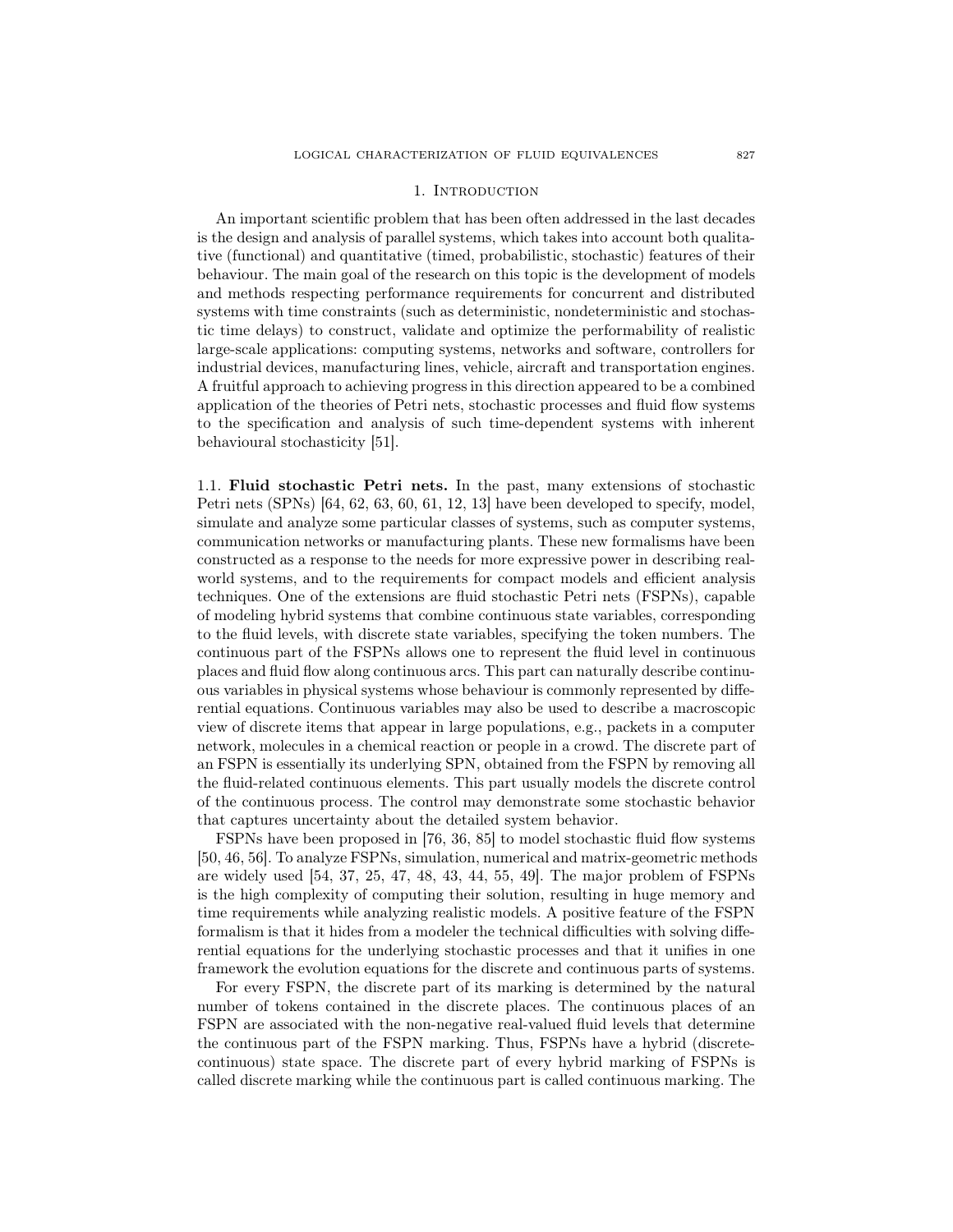discrete part of each hybrid marking has an influence on the continuous part. For more general FSPNs, the reverse dependence is possible as well. As a basic model for constructing labeled FSPNs (LFSPNs), we consider only those FSPNs in which the continuous parts of markings have no influence on the discrete ones, i.e. such that every discrete part determines completely both the set of enabled transitions and the rates of incoming and outgoing arcs for each continuous place [43, 49]. We also require that the discrete part of LFSPNs should be labeled continuous time stochastic Petri nets (CTSPNs) [62, 60, 61, 12], to simplify the definitions of the behavioural equivalences for LFSPNs, as explained in the next subsection.

1.2. Fluid equivalences. In this paper, we investigate the behavioural relations of fluid trace and bisimulation equivalences that are useful for the comparison and reduction of the behaviour of LFSPNs with a single continuous place, since these relations preserve the functionality and performability of their discrete and continuous parts. The mentioned fluid equivalences have not been considered in the literature until they have been originally constructed by the authors in [74, 75]. Those papers also contain a survey of the non-behavioural (not respecting the action names) equivalence notions that have been defined on the related models. The models include Fluid Process Algebra (FPA) [78, 79], Fluid Extended Process Algebra (FEPA) [80, 57], heterogenous systems specified by ordinary differential equations (ODEs) [81], chemical reaction networks (CRNs) [30], Intermediate Drift Oriented Language (IDOL) [31] and product form queueing networks (QNs) [3]. The most recent results on this subject are forward and backward equivalences (FE and BE) on the polynomial ODE systems [32] and polynomial dynamical systems (PDSs) [77], approximate back and forth differential equivalences ( $\varepsilon$ -BDE and  $\varepsilon$ -FDE) for polynomial initial value problem (PIVP) over the ODE variables [34], syntactic Markovian bisimulation (SMB) equivalence on CRNs with stochastic CTMC-based semantics [33, 77], and also  $\mathcal{L}$ -bisimulation equivalence on the polynomials in the variables for systems of polynomial ODEs [27]. Again, all the mentioned relations are not traditional behavioural equivalences, since FE, BE,  $\varepsilon$ -BDE,  $\varepsilon$ -FDE and  $\mathcal{L}\text{-}\text{bissimulation}$  are defined for the ODE system specifications that include no action symbols while SMB considers species instead of actions.

The definitions of the fluid equivalences should be given at the level of LFSPNs, but they must use the transition rates of the extracted CTMC. These rates cannot be easily (i.e. with a simple expression) defined at the level of more general LFSPNs, whose discrete part is labeled GSPNs. In addition, the action labels of immediate transitions are lost and their individual probabilities are redistributed while GSPNs are transformed into CTSPNs. The individual probabilities of immediate transitions are "dissolved" in the total transition rates between tangible states when vanishing states are eliminated from SMCs while reducing them to CTMCs. Therefore, to make the definition of the fluid equivalences less intricate and complex, we have decided to consider only LFSPNs with labeled CTSPNs as their discrete part. Then the underlying stochastic process of the discrete part of LFSPNs will be that of CTSPNs, i.e. CTMCs.

First, we consider a linear-time relation of *fluid trace equivalence* on LFSPNs. Linear-time equivalences, unlike branching-time ones, do not respect the points of choice among several alternative continuations of the system's behavior. We require that fluid trace equivalence on discrete markings of two LFSPNs should be a standard (strong) Markovian trace equivalence. Moreover, the average sojourn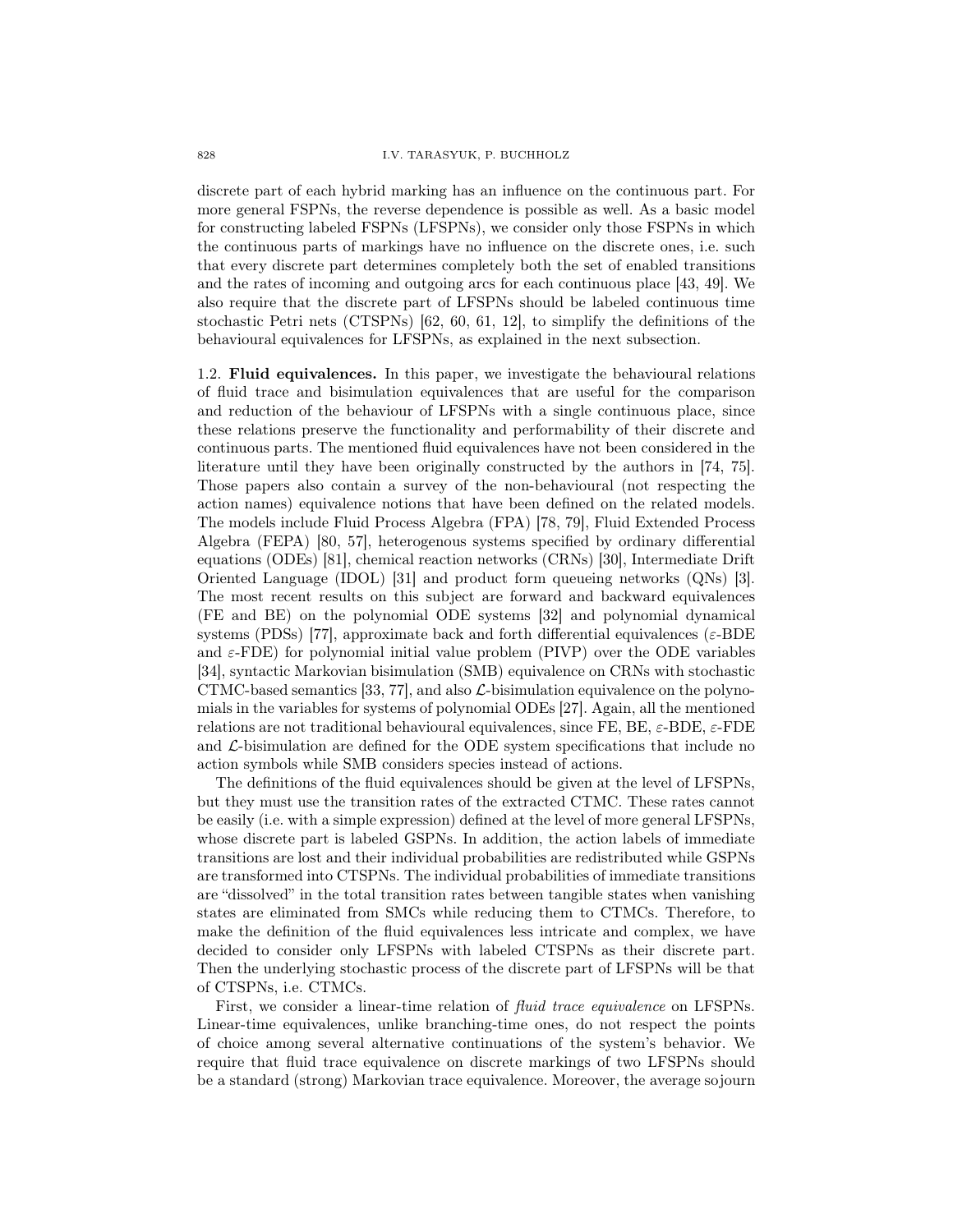times in (or the exit rates from) the respective discrete markings should be the same. Finally, for the two equivalent LFSPNs, the cumulative execution probabilities of all the paths corresponding to a particular sequence of actions, together with a concrete sequence of the average sojourn times (exit rates), should be equal. Therefore, our definition of the trace equivalence on the discrete markings of LFSPNs is similar to that of ordinary (that with the absolute time counter or with the countdown timer) Markovian trace equivalence [83] on transition-labeled CTMCs. Ordinary Markovian trace equivalence and its variants from [83] have been later investigated and enhanced on interactive Markov chains (IMCs) in [84], on sequential and concurrent Markovian process calculi SMPC and CMPC in [14, 18, 15, 16, 19], on Uniform Labeled Transition Systems (ULTraS) in [21, 22, 17], on continuous time Markov decision processes (CTMDPs) in [66] and on Markov automata (MAs) in [67]. As for the continuous markings of the two LFSPNs, we further select the paths with the same extracted action sequence and the same sequence of the extracted average sojourn times (exit rates) by counting the execution probabilities only of those paths additionally having the same sequence of extracted potential fluid flow rates of the respective continuous places (we assume that each compared LFSPN has only one continuous place) in the corresponding discrete markings.

Second, we consider a branching-time relation of fluid bisimulation equivalence on LFSPNs. We prove that it is strictly stronger than fluid trace equivalence, i.e. the former relation generally makes less identifications among the compared LFSPNs than the latter. We require the fluid bisimulation on the discrete markings of two LFSPNs to be a standard (strong) Markovian bisimulation. Thus, our definition of the bisimulation equivalence on the discrete markings of LFSPNs is similar to that of the performance bisimulation equivalences [28, 29] on labeled CTSPNs and labeled generalized SPNs (GSPNs) [60, 61, 12, 13], as well as the strong equivalence from [53] on stochastic process algebra PEPA. All these relations belong to the family of Markovian bisimulation equivalences, investigated on sequential and concurrent Markovian process calculi SMPC and CMPC in [14, 18, 15, 16, 19], as well as on Uniform Labeled Transition Systems (ULTraS) in [21, 22, 17]. As for the continuous markings, we require that, for every pair of the Markovian bisimilar discrete markings, the fluid flow rate of the continuous place in the first LFSPN should coincide with that of the continuous place in the second LFSPN (again, we compare only LFSPNs with a single continuous place each).

1.3. Logical characterization. A characterization of equivalences via modal logics is used to change the operational reasoning on systems behaviour by the logical one that is more appropriate for verification. Moreover, such an interpretation elucidates the nature of the equivalences, defined in an operational manner. It is generally accepted that the natural and nice modal characterization of a behavioural equivalence justifies its relevance. On the other hand, we get an operational characterization of logical equivalences. The importance of modal logical characterization for behavioural equivalences has been explained in [1], in particular, the resulting capabilities to express distinguishing formulas for automatic verification of systems and characteristic formulas for the equivalence classes of processes [2], to demonstrate finitariness and algebraicity of behavioural preorders, as well as to give a testing interpretation of bisimulation equivalence [59]. Logical characterization of bisimulation equivalence guarantees that the validity of all logical formulas is preserved while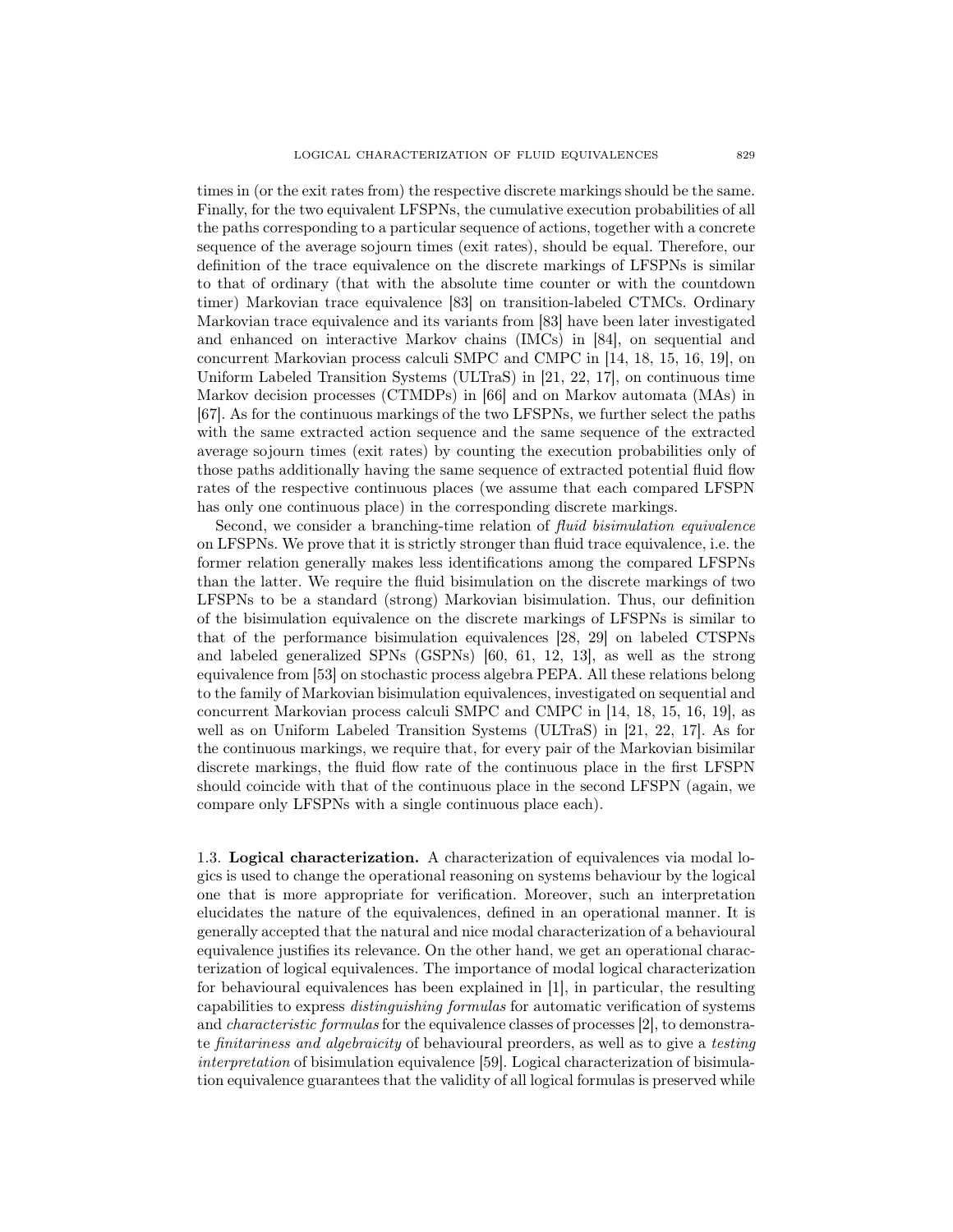quotienting (by the equivalence) the state space before model checking, thereby simplifying verification of behavioural properties [9, 69, 24].

In the literature, several logical characterizations of stochastic and Markovian equivalences have been proposed. In [38, 39], the characterization of strong equivalence has been presented with the logic  $PML_{\mu}$ , which is a stochastic extension of Probabilistic Modal Logic (PML) [59] on probabilistic transitions systems to the stochastic process algebra PEPA [53]. In [45], a branching time temporal logic has been described which is an extension of Continuous Stochastic Logic (CSL) [6] on CTMCs to a wide class of SFMs. The CSL-based logical characterizations of various stochastic bisimulation equivalences have been reported in [8, 9, 10, 69, 11, 24] on labeled CTMCs, in [40] on labeled continuous time Markov processes (CTMPs), in [41] on analytic spaces, in [7] on labeled Markov reward models (MRMs) and in [68] on continuous time Markov decision processes (CTMDPs). In [65], simulation, bisimulation and simulation distance on semi-Markov decision processes have been characterized via timed Markovian logic (TML). In [18, 15], on sequential and concurrent Markovian process calculi SMPC (MPC) and CMPC, the logical characterizations of Markovian trace and bisimulation equivalences have been accomplished with the modal logics  $HML_{MTr}$  and  $HML_{MB}$ , based on Hennessy-Milner Logic (HML) [52]. In [19], on (sequential) Markovian process calculus MPC, the characterizations of Markovian trace and bisimulation equivalences have been constructed with the HML-based modal logics  $HML_{NPMTr}$  and  $HML_{MB}$ .

The main result of the paper is that we provide fluid trace and bisimulation equivalences with the logical characterizations, accomplished via formulas of the specially constructed novel fluid modal logics  $HML_{ft}$  and  $HML_{fib}$ , respectively. The new logics are based on Hennessy-Milner Logic (HML) [52]. The logical characterizations guarantee that two LFSPNs are fluid (trace or bisimulation) equivalent iff they satisfy the same formulas of the respective fluid modal logic, i.e. they are logically equivalent. Thus, instead of comparing LFSPNs operationally, one may only check the corresponding satisfaction relation. This provides one with the possibility for logical reasoning on fluid equivalences for LFSPNs. Such an approach is often more convenient for the purpose of verification. The obtained results may also be interpreted as operational characterizations of the corresponding logical equivalences. We have also explored how to adopt (if possible) the testing interpretations of probabilistic and Markovian equivalences (related to their logical characterizations) for fluid trace and bisimulation equivalences that are standardly defined in the operational manner.

The fluid modal logic  $HML_{flt}$  is used to characterize fluid trace equivalence. Therefore, the interpretation function of the logic has an additional argument, which is the sequence of the potential fluid flow rates for the single continuous place of an LFSPN (remember that in the definition of fluid trace equivalence we compare only LFSPNs, each having exactly one continuous place). In  $HML_{\,}$  one can express the properties like "the execution probability of a sequence of actions starting from a state, with given average sojourn times and potential fluid flow rates in the initial, intermediate and final states, is equal to a particular value".

The fluid modal logic  $HML_{fib}$  is intended to characterize fluid bisimulation equivalence. For this purpose, the logic has a new modality, decorated with the potential fluid flow rate value for the single continuous place of an LFSPN (again, remember that in the definition of fluid bisimulation equivalence we consider only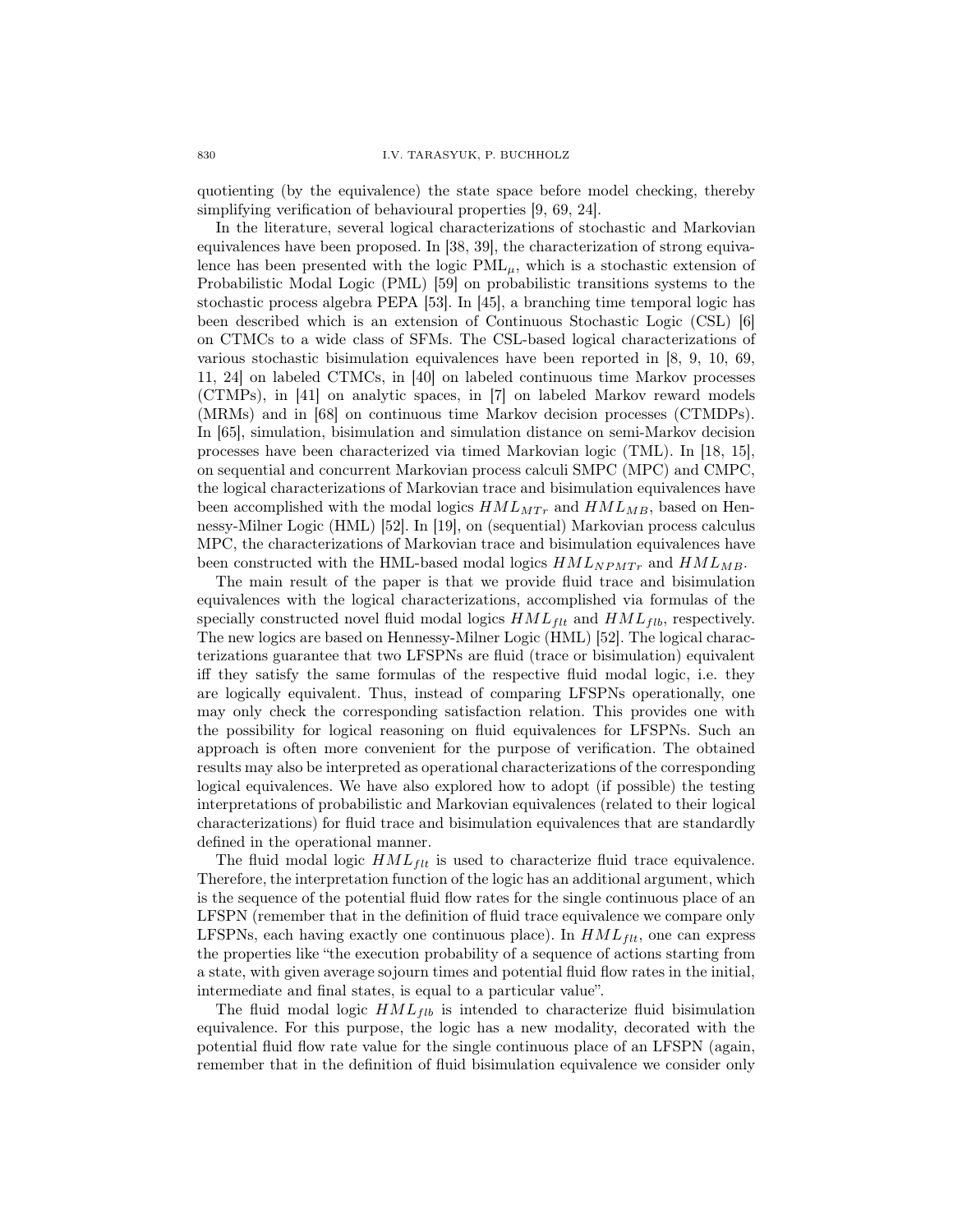

Fig. 1. The diagram of the production line

LFSPNs, each having a single continuous place). The resulting formula (i.e. the new modality with the flow rate value) is used to check whether the potential fluid flow rate in a discrete marking of an LFSPN coincides with a certain value, the fact that corresponds to a condition from the fluid bisimulation definition. Thus,  $HML_{fib}$ is able to describe the properties such as "an action can be executed with a given minimal rate in a state with a given potential fluid flow rate".

Example 1. For a production line in a food processing or a chemicals plant, we can verify in  $HML_{flt}$  the probability that the first liquid substance fills (this is specified by the action  $f_1$ ) the fluid reservoir with the potential flow rate  $r_1$  during the exponentially distributed time period with the average  $s_1$ ; then the second liquid substance fills (the action  $f_2$ ) the reservoir with the potential flow rate  $r_2$  during the exponentially distributed time period with the average  $s_2$ ; finally, the reservoir is emptied with the potential flow rate  $r_3$  for the exponentially distributed time period with the average  $s_3$ .

For the production line mentioned above, we can verify in  $HML_{fib}$  the validity that the first liquid substance fills (the action  $f_1$ ) the fluid reservoir with the potential flow rate  $r_1$  during the exponentially distributed time period with the minimal rate  $\lambda_1$  or the second liquid substance fills (the action  $f_2$ ) the reservoir with the same potential flow rate  $r_1$  during the exponentially distributed time period with the minimal rate  $\lambda_2$ . Note that disjunction in  $HML_{fib}$  can be defined standardly, i.e. via conjunction and negation.

The diagram of the production line is depicted in Figure 1.

1.4. Previous works and outline of the paper. The previous results on the fluid equivalences can be found in [74, 75], where we have proposed a class of LFSPNs, for which we have defined fluid trace and bisimulation equivalences and investigated their interrelations. We have shown that fluid trace equivalence preserves average potential fluid change volume for the transition sequences of every certain length. We have proved that fluid bisimulation equivalence preserves the aggregated (by such a bisimulation) probability functions and therefore guarantees identity of the discrete and continuous performance measures. Moreover, we have used fluid bisimulation equivalence to simplify the qualitative and quantitative analysis of LFSPNs by means of quotienting (by the equivalence) the discrete reachability graph, underlying CTMC and associated SFM. The present paper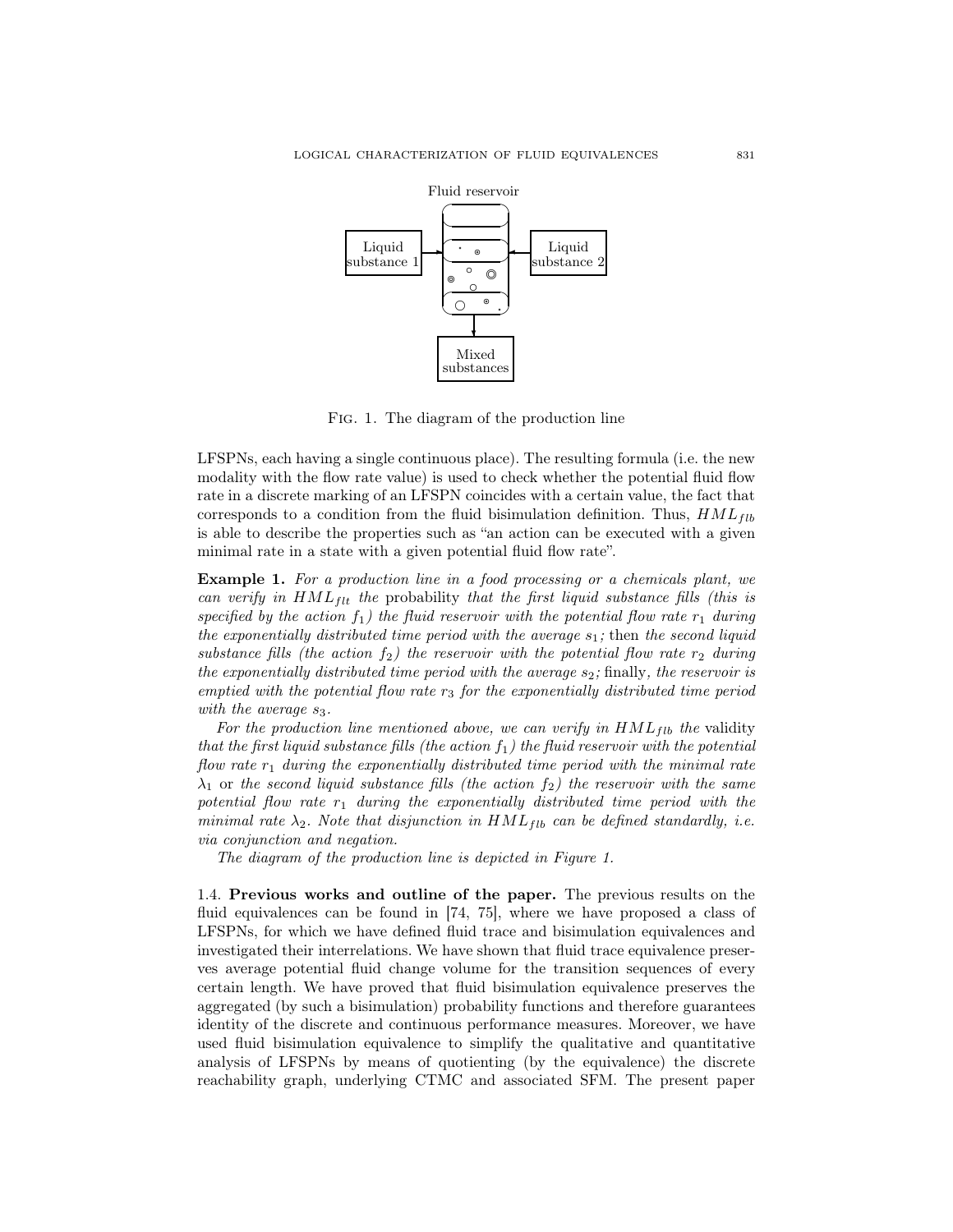extends those works with the novel logical characterizations of fluid trace and bisimulation equivalences via two original fluid modal logics  $HML_{ft}$  and  $HML_{fib}$  that take into account the fluid flow in linear and branching time semantics, respectively.

The rest of the paper is organized as follows. In Section 2, we present the definition and behaviour of LFSPNs. Section 3 explores the discrete part of LFSPNs, i.e. the derived labeled CTSPNs and their underlying CTMCs. Section 4 investigates the continuous part of LFSPNs, which is the associated SFMs. In Section 5, we construct a linear-time relation of fluid trace equivalence for LFSPNs. In Section 6, we propose a branching-time relation of fluid bisimulation equivalence for LFSPNs and compare it with the fluid trace one. Section 7 is devoted to the logical characterization of fluid trace equivalence with the fluid modal logic  $HML_{ftt}$ . Section 8 presents the logical characterization of fluid bisimulation equivalence with the fluid modal logic  $HML_{fib}$ . Section 9 summarizes the results obtained and outlines research perspectives in this area. The complex and long proofs are moved into Appendix A.

### 2. Basic concepts of LFSPNs

Let us introduce a class of labeled fluid stochastic Petri nets (LFSPNs), whose transitions are labeled with action names, used to specify different system activities. Without labels, LFSPNs are essentially a subclass of FSPNs [54, 43, 49], so that their discrete part describes CTSPNs [62, 60, 61, 12]. This means that LFSPNs have no inhibitor arcs, priorities and immediate transitions, which are used in the standard FSPNs, which are the continuous extension of GSPNs. However, in many practical applications, the performance analysis of GSPNs is simplified by transforming them into CTSPNs or reducing their underlying semi-Markov chains into CTMCs (which are the underlying stochastic process of CTSPNs) by eliminating vanishing states [61, 12, 13]. Transition labeling in LFSPNs is similar to the labeling, proposed for CTSPNs in [28]. We also suppose that the firing rates of transitions and flow rates of the continuous arcs do not depend on the continuous markings (fluid levels).

Let N be the set of all natural numbers and  $\mathbb{N}_{\geq 1}$  be the set of all positive natural numbers. Further, let R be the set of all real numbers,  $\mathbb{R}_{\geq 0}$  be the set of all nonnegative real numbers and  $\mathbb{R}_{\geq 0}$  be the set of all positive real numbers. The set of all row vectors of  $n \in \mathbb{N}_{\geq 1}$  elements from a set X is defined as  $X^n = \{(x_1, \ldots, x_n) \mid$  $x_i \in X \ (1 \leq i \leq n)$ . The set of all mappings from a set X to a set Y is defined as  $Y^X = \{f \mid f : X \to Y\}$ . Let  $Act = \{a, b, \ldots\}$  be the set of actions.

First, we present a formal definition of LFSPNs.

Definition 1. A labeled fluid stochastic Petri net (LFSPN) is a tuple  $N = (P_N, T_N, W_N, C_N, R_N, \Omega_N, L_N, \mathcal{M}_N)$ , where

- $P_N = P d_N \oplus P c_N$  is a finite set of discrete and continuous places ( $\oplus$  is disjoint union);
- $T_N$  is a finite set of transitions, such that  $P_N \cup T_N \neq \emptyset$  and  $P_N \cap T_N = \emptyset$ ;
- $W_N$ :  $(Pd_N \times T_N) \cup (T_N \times Pd_N) \rightarrow \mathbb{N}$  is a function providing the weights of discrete arcs between discrete places and transitions;
- $C_N \subseteq (P c_N \times T_N) \cup (T_N \times P c_N)$  is the set of continuous arcs between continuous places and transitions;
- $R_N: C_N \times \mathbb{N}^{|P d_N|} \to \mathbb{R}_{\geq 0}$  is a function providing the (fluid) flow rates of continuous arcs in given discrete markings (the markings are defined later);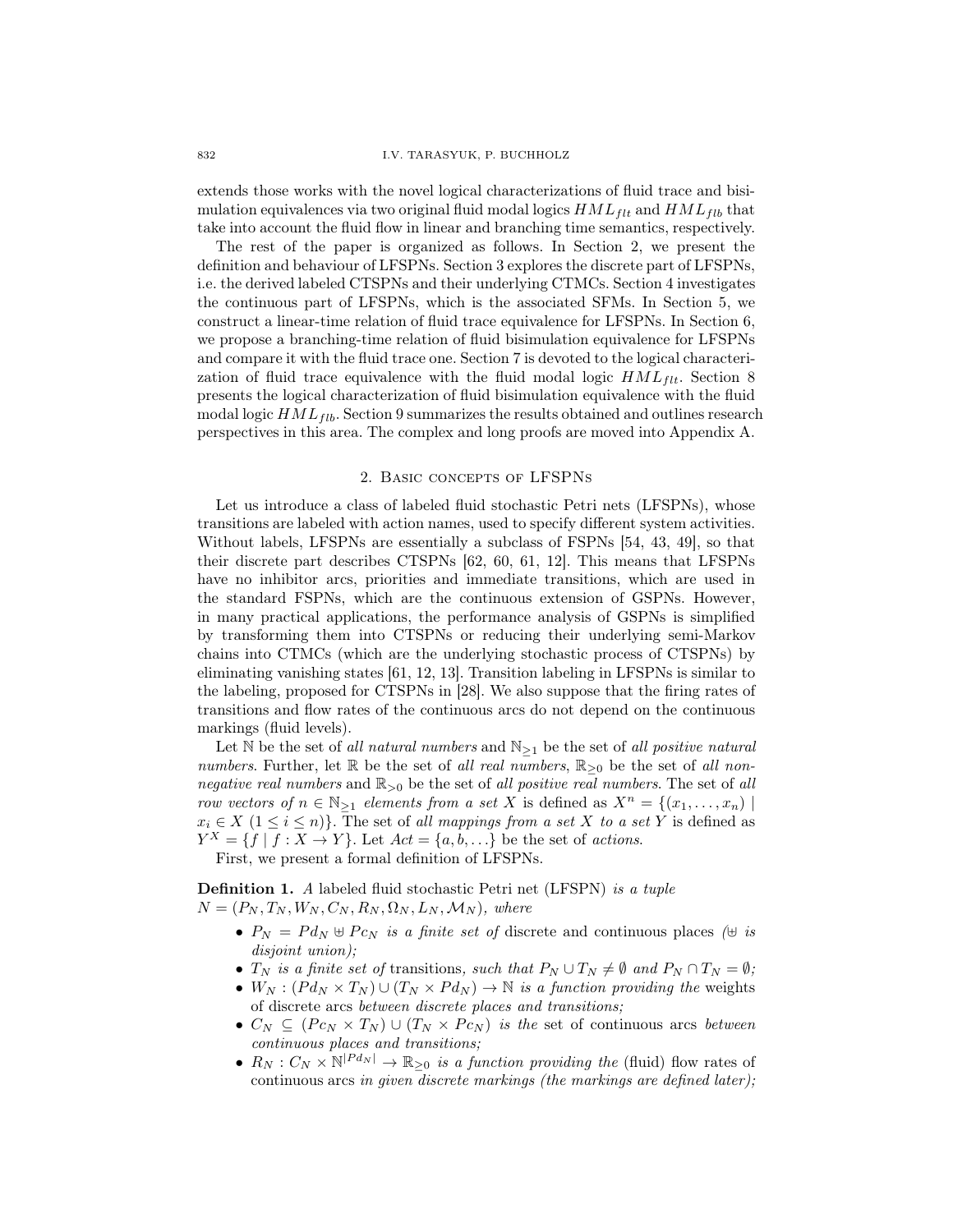- $\Omega_N: T_N \times \mathbb{N}^{|P d_N|} \to \mathbb{R}_{>0}$  is the transition (firing) rate function associating transitions with (firing) rates in given discrete markings;
- $L_N$  :  $T_N \rightarrow Act$  is the transition labeling function assigning actions to transitions;
- $\mathcal{M}_N = (M_N, \mathbf{0}),$  where  $M_N \in \mathbb{N}^{|P d_N|}$  and **0** is a row vector of  $|P c_N|$  values 0, is the initial (discrete-continuous) marking.

Consider in detail the tuple elements from the definition above. Let N be an LFSPN.

Every discrete place  $p_i \in P d_N$  may contain discrete tokens, whose number is represented by a natural number  $M_i \in \mathbb{N}$   $(1 \leq i \leq |P d_N|)$ . Each continuous place  $q_i \in P c_N$  may contain continuous fluid, with the level represented by a non-negative real number  $X_j \in \mathbb{R}_{\geq 0}$   $(1 \leq j \leq |P c_N|)$ . Then the complete hybrid (discretecontinuous) marking of N is a pair  $(M, X)$ , where  $M = (M_1, \ldots, M_{|P d_N|})$  is a discrete marking and  $X = (X_1, \ldots, X_{|P_{CN}|})$  is a continuous marking. When needed, these vectors can also be seen as the mappings  $M: P d_N \to \mathbb{N}$  with  $M(p_i) = M_i$  (1  $\leq$  $i \leq |P d_N|$  and  $X: P c_N \to \mathbb{R}_{\geq 0}$  with  $X(q_j) = X_j \ (1 \leq j \leq |P c_N|)$ .

The set of all reachable markings (reachability set) of N is denoted by  $RS(N)$ . Then  $DRS(N) = \{M \mid (M, X) \in RS(N)\}\$ is the set of all reachable discrete markings (discrete reachability set) of N.  $DRS(N)$  will be formally defined later. Further,  $CRS(N) = \{X \mid (M, X) \in RS(N)\} \subseteq \mathbb{R}_{\geq 0}^{|P_{CN}|}$  is the set of all reachable continuous markings (continuous reachability set) of N.

Every marking  $(M, X) \in RS(N)$  evolves in time, hence, we can interpret it as a stochastic process  $\{(M(\delta), X(\delta)) \mid \delta \geq 0\}$ . Then the initial marking of N is that at the zero time moment, i.e.  $\mathcal{M}_N = (M_N, \mathbf{0}) = (M(0), X(0))$ , where  $X(0) = \mathbf{0}$  means that all the continuous places are initially empty.

Every transition  $t \in T_N$  has an associated positive real-valued instantaneous rate  $\Omega_N(t,M) \in \mathbb{R}_{>0}$ , which is a parameter of the exponential distribution governing the transition delay (being a random variable), when the current discrete marking is M. Transitions are labeled with actions, each representing a sort of activity that they model.

Every discrete arc  $da = (p, t)$  or  $da = (t, p)$ , where  $p \in P d_N$  and  $t \in T_N$ , connects discrete places and transitions. It has a non-negative integer-valued weight  $W_N(da) \in \mathbb{N}$  assigned, representing its multiplicity. The zero weight indicates that the corresponding discrete arc does not exist, since its multiplicity is zero in this case. In the discrete marking  $M \in \text{DRS}(N)$ , every continuous arc  $ca = (q, t)$  or  $ca = (t, q)$ , where  $q \in P c_N$  and  $t \in T_N$ , connects continuous places and transitions. It has a non-negative real-valued flow rate  $R_N(ca, M) \in \mathbb{R}_{\geq 0}$  of fluid through ca, when the current discrete marking is  $M$ . The zero flow rate indicates that the fluid flow along the corresponding continuous arc is stopped in some discrete marking.

The graphical representation of LFSPNs resembles that for standard labeled Petri nets, but supplemented with the rates or weights, written near the corresponding transitions or arcs. Discrete places are drawn with ordinary circles while double concentric circles correspond to the continuous ones. The multiplicity of each discrete place in a discrete marking is represented by the number of tokens, depicted as black dots within the place. Square boxes with the action names inside depict transitions and their labels. Discrete arcs are drawn as thin lines with arrows at the end while continuous arcs should represent pipes, so the latter are depicted by thick arrowed lines. If the rates are not given in the picture then they are assumed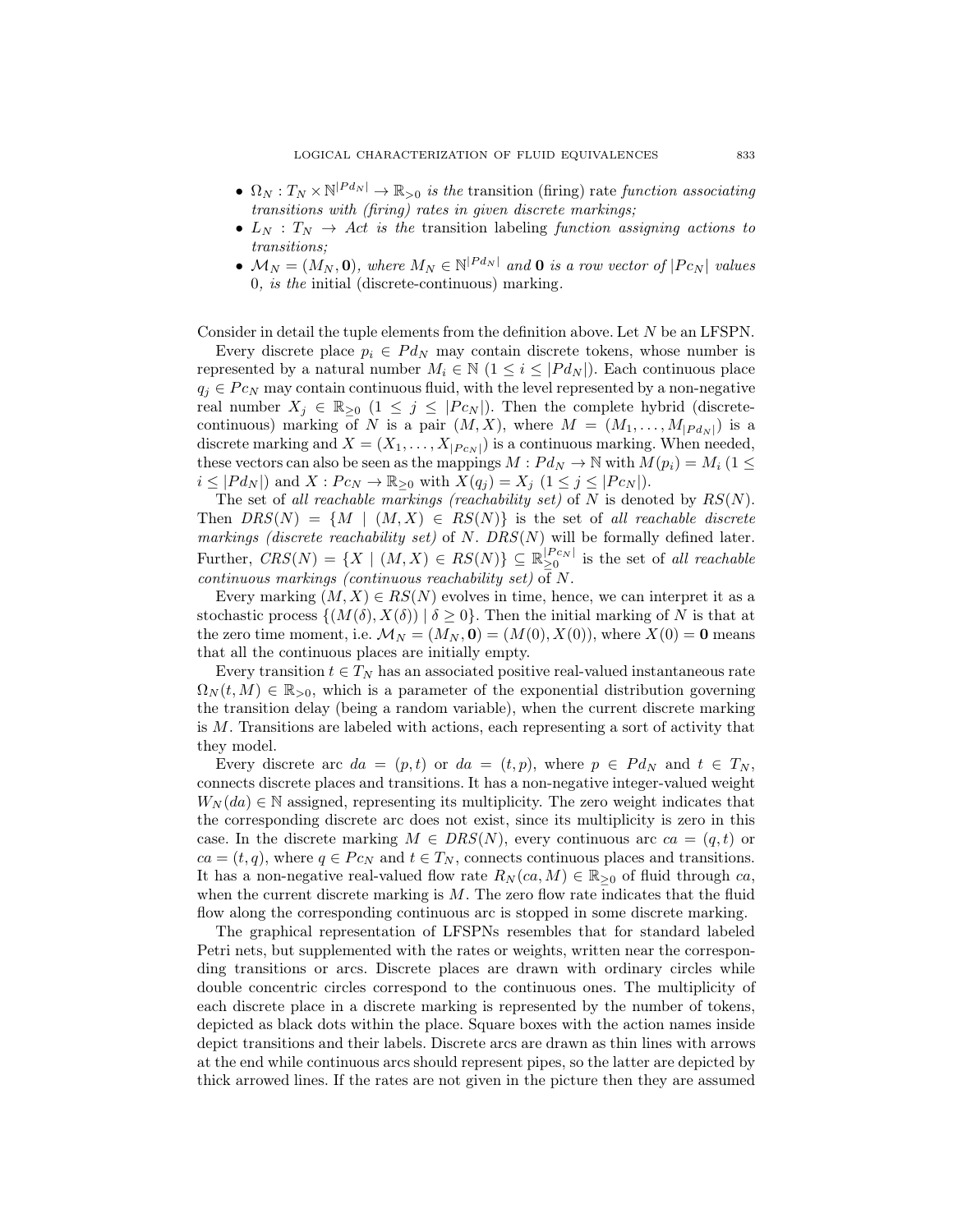to be of no importance in the corresponding examples. The names of places and transitions are depicted near them when needed.

We now consider the behaviour of LFSPNs.

Let N be an LFSPN and M be a discrete marking of N. A transition  $t \in T_N$ is enabled in M if  $\forall p \in P d_N W_N(p,t) \leq M(p)$ . Let  $Ena(M)$  be the set of all transitions enabled in M. Firings of transitions are atomic operations, and only single transitions are fired at once. Note that the enabling condition depends only on the discrete part of  $N$  and this condition is the same as for CTSPNs. Firing of a transition  $t \in Ena(M)$  changes M to another discrete marking M, such as  $\forall p \in P d_N \,\,\widetilde{M}(p) = M(p) - W_N(p,t) + W_N(t,p)$ , denoted by  $M \stackrel{t}{\rightarrow} \widetilde{M}$ , where  $\lambda = \Omega_N(t, M)$ . We write  $M \stackrel{t}{\rightarrow} \widetilde{M}$  if  $\exists \lambda \ M \stackrel{t}{\rightarrow} \widetilde{M}$  and  $M \rightarrow \widetilde{M}$  if  $\exists t \ M \stackrel{t}{\rightarrow} \widetilde{M}$ .

Let us formally define the discrete reachability set of N.

**Definition 2.** Let N be an LFSPN. The discrete reachability set of N, denoted by  $DRS(N)$ , is the minimal set of discrete markings such that

- $M_N \in DRS(N);$
- if  $M \in DRS(N)$  and  $M \to \widetilde{M}$  then  $\widetilde{M} \in DRS(N)$ .

Let us now define the discrete reachability graph of N.

**Definition 3.** Let N be an LFSPN. The discrete reachability graph of N is a labeled transition system  $DRG(N) = (S_N, \mathcal{L}_N, \mathcal{T}_N, s_N)$ , where

- the set of states is  $S_N = DRS(N);$
- the set of labels is  $\mathcal{L}_N = T_N \times \mathbb{R}_{>0}$ ;
- the set of transitions is  $\mathcal{T}_N = \{(M,(t,\lambda),\widetilde{M}) | M, \widetilde{M} \in DRS(N), M \stackrel{t}{\to} \widetilde{M}\};$
- the initial state is  $s_N = M_N$ .

**Example 2.** In Figure 2, the LFSPNs N and N' are presented. As we shall see in Section 5, they are fluid trace equivalent, denoted by  $N \equiv_{fl} N'$ . For instance, LFSPN N has the discrete places  $p_1$  (with 1 token inside at the initial discrete marking) and  $p_2$  (with 0 tokens inside at the initial discrete marking); continuous place  $q$ ; transitions  $t_1$  (with the firing rate 2 at any discrete marking),  $t_2$  and  $t_3$  (both with the same firing rate 1 at any discrete marking); discrete arcs  $(p_1, t_1)$ ,  $(t_1, p_2)$ ,  $(p_2, t_2)$ ,  $(p_2, t_3)$ ,  $(t_2, p_1)$  and  $(t_3, p_1)$  (all with the same weight 1); continuous arcs  $(t_1, q)$  (with the flow rate 5 at any discrete marking),  $(q, t_1)$  (with the flow rate 4 at any discrete marking),  $(t_2, q)$  (with the flow rate 1 at any discrete marking),  $(q, t_2)$ ,  $(t_3, q)$  (both with the same flow rate 2 at any discrete marking) and  $(q, t_3)$ (with the flow rate 3 at any discrete marking).

We have  $DRS(N) = \{M_1, M_2\}$ , where  $M_1 = (1, 0)$ ,  $M_2 = (0, 1)$ , and  $DRS(N') =$  ${M'_1, M'_2, M'_3}$ , where  $M'_1 = (1, 0, 0), M'_2 = (0, 1, 0), M'_3 = (0, 0, 1).$  In Figure 3, the discrete reachability graphs  $DRG(N)$  and  $DRG(N')$  are depicted.

#### 3. Discrete part of LFSPNs

We have restricted the class of FSPNs underlying LFSPNs to those whose discrete part is CTSPNs, since the performance analysis of standard FSPNs with GSPNs as the discrete part is finally based on the CTMCs which are extracted from the underlying semi-Markov chains (SMCs) of the GSPNs by removing vanishing states. Let us now consider the behaviour of the discrete part of LFSPNs, which is labeled CTSPNs.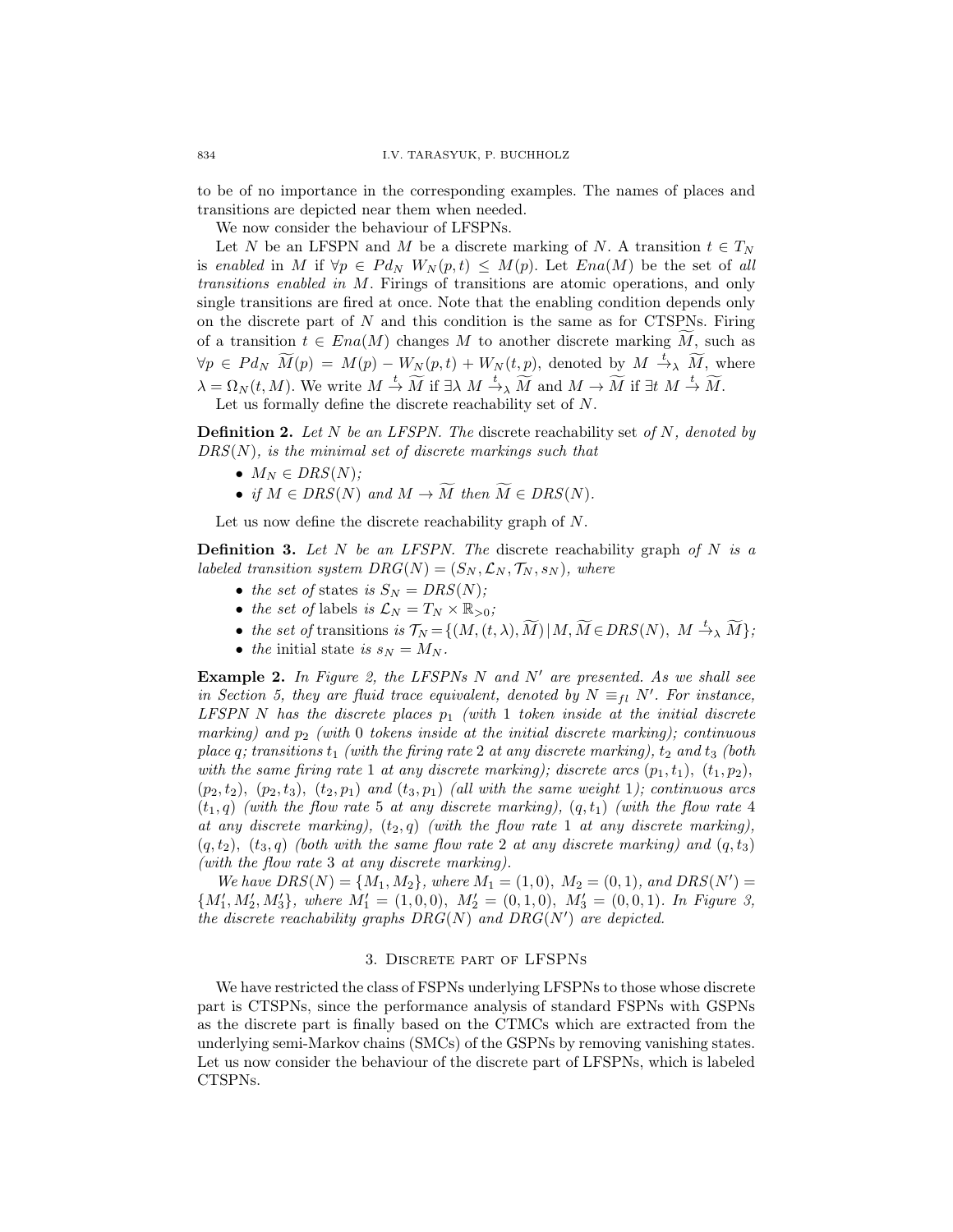

Fig. 2. Fluid trace equivalent LFSPNs



Fig. 3. The discrete reachability graphs of the fluid trace equivalent LFSPNs

For an LFSPN N, a continuous random variable  $\xi(M)$  is associated with every discrete marking  $M \in DRS(N)$ . The variable captures a residence (sojourn) time in  $M$ . We adopt the *race* semantics, in which the fastest stochastic transition (i.e. that with the minimal exponentially distributed firing delay) fires first. Hence, the probability distribution function  $(PDF)$  of the sojourn time in M is that of the minimal firing delay of transitions from  $Ena(M)$ . Since exponential distributions are closed under minimum, the sojourn time in  $M$  is (again) exponentially distributed with a parameter that is called the *exit rate from the discrete marking*  $M$ , defined as

$$
RE(M) = \sum_{t \in Ena(M)} \Omega_N(t, M).
$$

Note that we may have  $RE(M) = 0$ , meaning that there is no exit from M, if it is a terminal discrete marking, i.e. there are no transitions from it to different discrete markings.

Hence, the PDF of the sojourn time in  $M$  (the probability of the residence time in M being less than  $\delta$ ) is  $F_{\xi(M)}(\delta) = P(\xi(M) < \delta) = 1 - e^{-RE(M)\delta}$  ( $\delta \ge 0$ ). Then the *probability density function* of the residence time in M (the limit probability of staying in M at the time  $\delta$ ) is  $f_{\xi(M)}(\delta) = \lim_{\Delta \to 0} \frac{F_{\xi(M)}(\delta + \Delta) - F_{\xi(M)}(\delta)}{\Delta} = \frac{dF_{\xi(M)}(\delta)}{d\delta} =$  $RE(M)e^{-RE(M)\delta}$  ( $\delta \geq 0$ ). The mean value (average, expectation) formula for the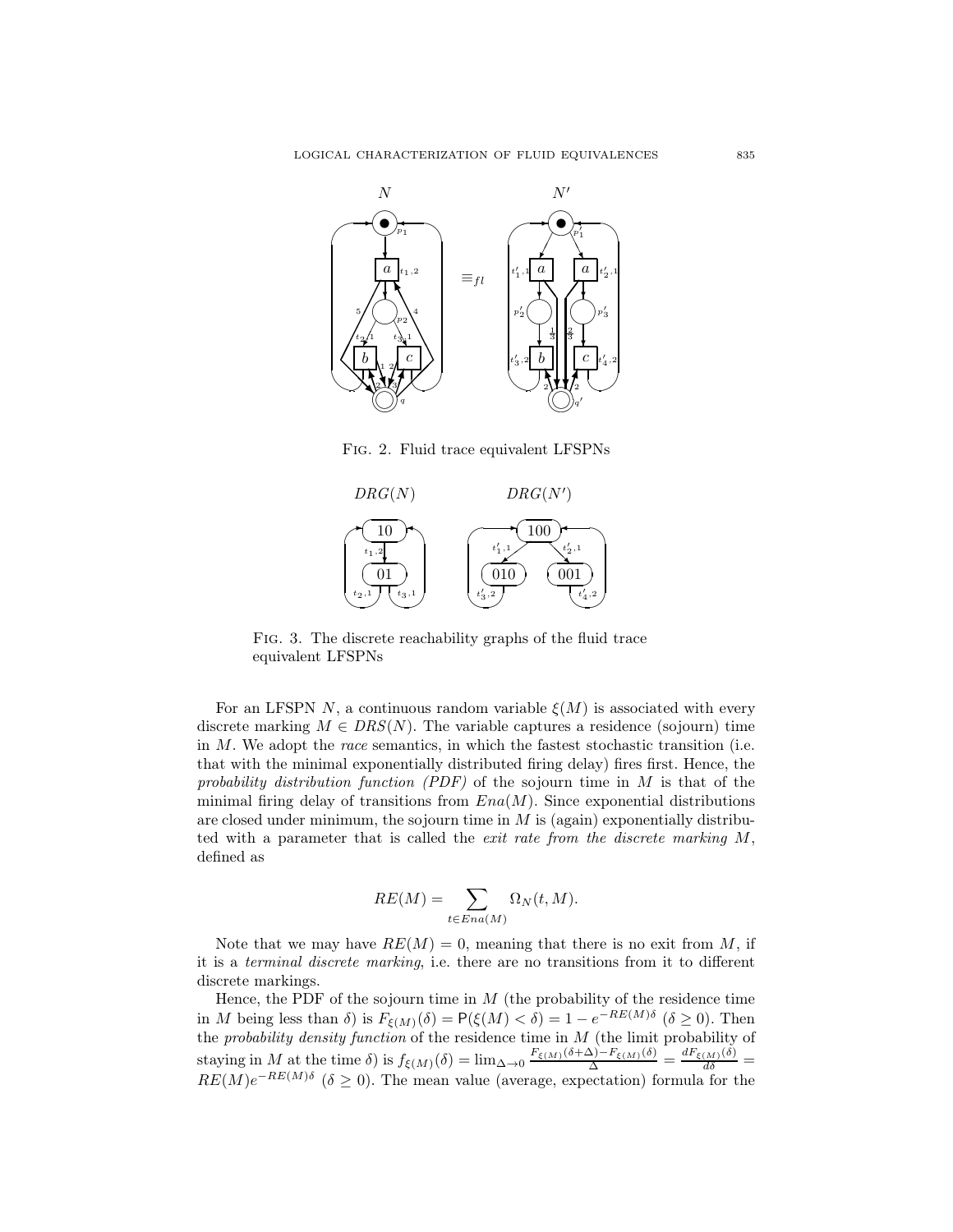exponential distribution allows us to calculate the average sojourn time in M as  $\mathsf{M}(\xi(M)) = \int_0^\infty \delta f_{\xi(M)}(\delta) d\delta = \frac{1}{RE(M)}.$ 

The average sojourn time in the discrete marking  $M$  is

$$
SJ(M) = \frac{1}{\sum_{t \in Ena(M)} \Omega_N(t, M)} = \frac{1}{RE(M)}.
$$

The average sojourn time vector SJ of N has the elements  $SJ(M)$ ,  $M \in$  $DRS(N).$ 

Note that we may have  $SJ(M) = \infty$ , meaning that we stay in M forever, if it is a terminal discrete marking.

To evaluate performance with the use of the discrete part of  $N$ , we should investigate the stochastic process associated with it. The process is the underlying continuous time Markov chain, denoted by  $CTMC(N)$ .

Let  $M, \widetilde{M} \in DRS(N)$ . The rate of moving from M to  $\widetilde{M}$  by firing any transition is

$$
RM(M, \widetilde{M}) = \sum_{\{t \mid M \stackrel{t}{\rightarrow} \widetilde{M}\}} \Omega_N(t, M).
$$

**Definition 4.** Let  $N$  be an LFSPN. The underlying continuous time Markov chain (CTMC) of N, denoted by  $CTMC(N)$ , has the state space  $DRS(N)$ , the initial state  $M_N$  and the transitions  $M \to \widetilde{M}$ , if  $M \to \widetilde{M}$ , where  $\lambda = RM(M, \widetilde{M})$ .

Isomorphism is a coincidence of systems up to renaming their components or states. Let  $\simeq$  denote isomorphism between CTMCs that binds their initial states.

**Definition 5.** Let N be an LFSPN. The elements  $Q_{ij}$   $(1 \le i, j \le n = |DRS(N)|)$ of the transition rate matrix (TRM), also called infinitesimal generator,  $\bf{Q}$  for  $CTMC(N)$  are defined as

$$
Q_{ij} = \begin{cases} RM(M_i, M_j), & i \neq j; \\ -\sum_{\{k|1\leq k \leq n, \ k \neq i\}} RM(M_i, M_k), & i = j. \end{cases}
$$

The transient probability mass function  $(PMF) \varphi(\delta) = (\varphi_1(\delta), \ldots, \varphi_n(\delta))$  for  $CTMC(N)$  is calculated via matrix exponent as

$$
\varphi(\delta) = \varphi(0)e^{\mathbf{Q}\delta},
$$

where  $\varphi(0) = (\varphi_1(0), \ldots, \varphi_n(0))$  is the initial PMF, defined as

$$
\varphi_i(0) = \begin{cases} 1, & M_i = M_N; \\ 0, & \text{otherwise.} \end{cases}
$$

The steady-state PMF  $\varphi = (\varphi_1, \ldots, \varphi_n)$  for  $CTMC(N)$  is a solution of the linear equation system

$$
\left\{ \begin{array}{c} \varphi \mathbf{Q} = \mathbf{0} \\ \varphi \mathbf{1}^T = 1 \end{array} \right.,
$$

where **0** is a row vector of n values 0 and 1 is that of n values 1.

Note that the vector  $\varphi$  exists and is unique, if  $CTMC(N)$  is ergodic. Then  $CTMC(N)$  has a single steady state, and we have  $\varphi = \lim_{\delta \to \infty} \varphi(\delta)$ .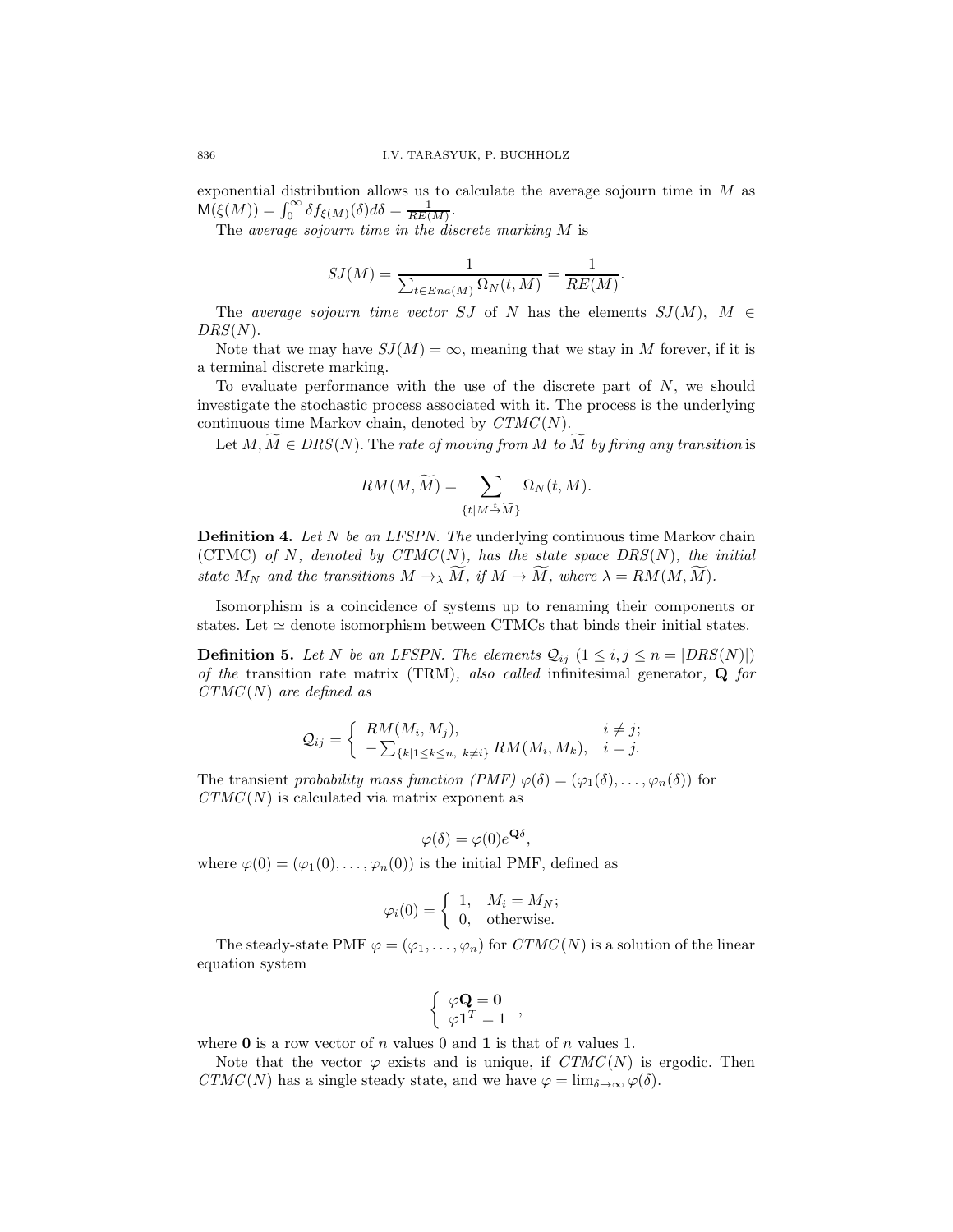

Fig. 4. The underlying CTMCs of the fluid trace equivalent LFSPNs

**Example 3.** Consider the LFSPNs  $N$  and  $N'$  in Figure 2. In Figure 4, the underlying CTMCs  $CTMC(N)$  and  $CTMC(N')$  are drawn.

The average sojourn time vectors of  $N$  and  $N'$  are

$$
SJ = \left(\frac{1}{2}, \frac{1}{2}\right), \ SJ' = \left(\frac{1}{2}, \frac{1}{2}, \frac{1}{2}\right).
$$

The TRMs  $\mathbf Q$  and  $\mathbf Q'$  for  $CTMC(N)$  and  $CTMC(N')$  are

$$
\mathbf{Q} = \begin{pmatrix} -2 & 2 \\ 2 & -2 \end{pmatrix}, \quad \mathbf{Q}' = \begin{pmatrix} -2 & 1 & 1 \\ 2 & -2 & 0 \\ 2 & 0 & -2 \end{pmatrix}.
$$

The steady-state PMFs for  $CTMC(N)$  and  $CTMC(N')$  are

$$
\varphi=\left(\frac{1}{2},\frac{1}{2}\right),\ \varphi'=\left(\frac{1}{2},\frac{1}{4},\frac{1}{4}\right).
$$

### 4. CONTINUOUS PART OF LFSPNS

We now consider the impact the discrete part of LFSPNs has on their continuous part, which is stochastic fluid models (SFMs). We investigate LFSPNs with a single continuous place, since our subsequent definitions of the fluid equivalences assume that fact.

Let N be an LFSPN such that  $P c_N = \{q\}$  and  $M(\delta) \in DRS(N)$  be its discrete marking at the time  $\delta \geq 0$ . Every continuous arc  $ca = (q, t)$  or  $ca = (t, q)$ , where  $t \in T_N$ , changes the fluid level in the continuous place q at the time  $\delta$  with the flow rate  $R_N(\alpha, M(\delta))$ . This means that in the discrete marking  $M(\delta)$  fluid can leave q along the continuous arc  $(q, t)$  with the rate  $R_N((q, t), M(\delta))$  and can enter q along the continuous arc  $(t, q)$  with the rate  $R_N((t, q), M(\delta))$  for every transition  $t \in Ena(M(\delta)).$ 

The potential rate of the fluid level change (fluid flow rate) for the continuous *place q* in the discrete marking  $M(\delta)$  is

$$
RP(M(\delta)) = \sum_{\{t \in Ena(M(\delta))|(t,q) \in C_N\}} R_N((t,q),M(\delta)) - \sum_{\{t \in Ena(M(\delta))|(q,t) \in C_N\}} R_N((q,t),M(\delta)).
$$

Let  $X(\delta)$  be the fluid level in q at the time  $\delta$ . It is clear that the fluid level in a continuous place can never be negative. Therefore,  $X(\delta)$  satisfies the following ordinary differential equation describing the actual fluid flow rate for the continuous *place q* in the marking  $(M(\delta), X(\delta))$ :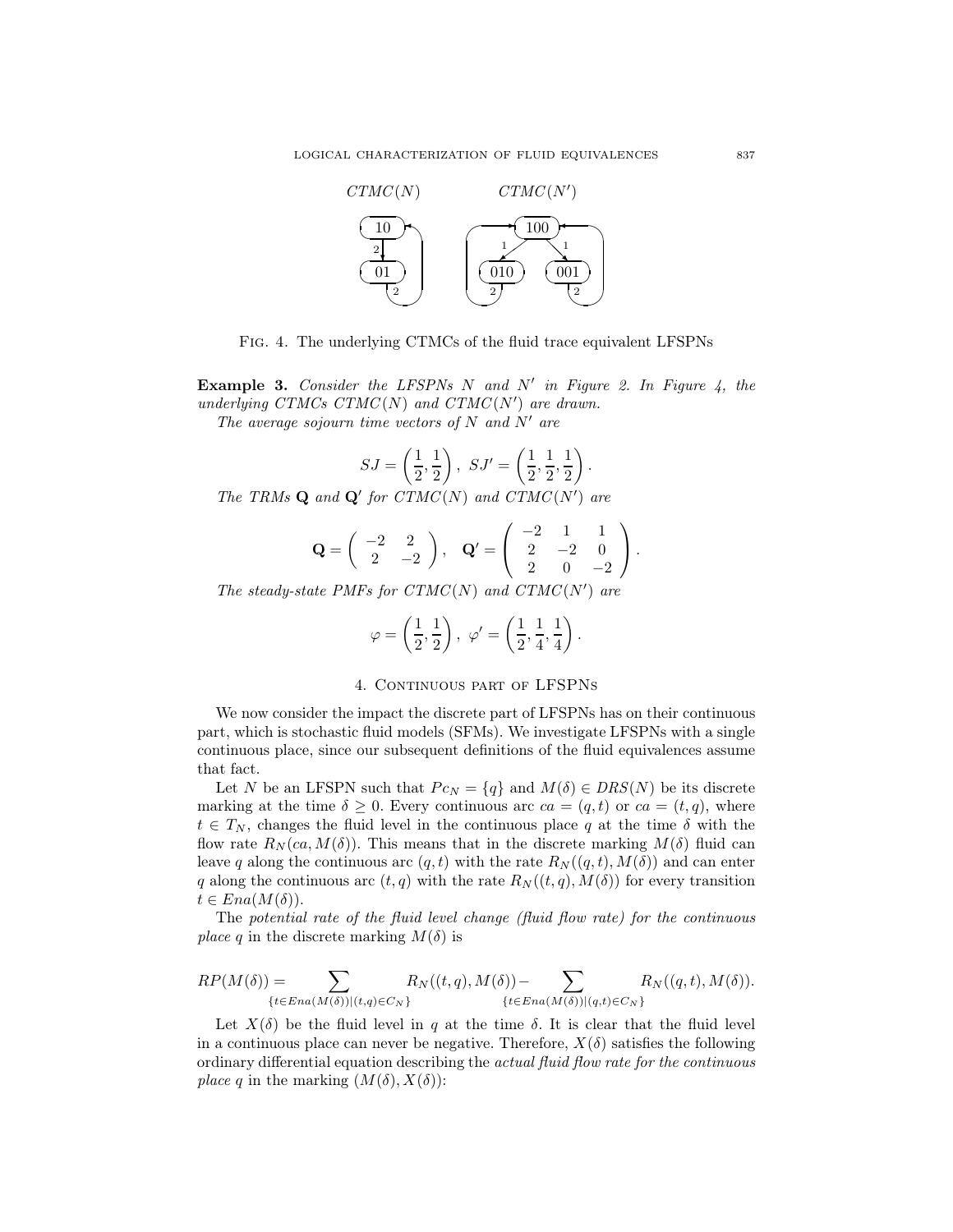#### 838 I.V. TARASYUK, P. BUCHHOLZ

$$
RA(M(\delta), X(\delta)) = \frac{dX(\delta)}{d\delta} = \begin{cases} \max\{RP(M(\delta)), 0\}, & X(\delta) = 0; \\ RP(M(\delta)), & X(\delta) > 0. \end{cases}
$$

In the first case considered in the definition above, we have  $X(\delta) = 0$ . In this case, if  $RP(M(\delta)) \geq 0$  then the fluid level is growing and the derivative is equal to the potential rate. Otherwise, if  $RP(M(\delta)) < 0$  then we should prevent the fluid level from crossing the lower boundary (zero) by stopping the fluid flow. In the second case,  $X(\delta) > 0$  and the derivative is assumed to be equal to the potential rate.

Note that  $\frac{dX(\delta)}{d\delta}$  is a piecewise constant function of  $X(\delta)$  during the time periods when  $M(\delta)$  remains unchanged. Hence, for each different "constant" segment we have  $\frac{dX(\delta)}{d\delta} = RP(M(\delta))$  or  $\frac{dX(\delta)}{d\delta} = 0$  and, therefore, we can suppose that within each such segment  $RP(M(\delta))$  or 0 are the *actual* fluid flow rates for the continuous place q in the marking  $(M(\delta), X(\delta))$ . While constructing differential equations that describe the behaviour of SFMs associated with LFSPNs, we are interested only in the segments where  $\frac{dX(\delta)}{d\delta} = RP(M(\delta))$ . The SFMs behaviour within the remaining segments, where  $\frac{dX(\delta)}{d\delta} = 0$ , is completely described by the buffer empty probability function that collects the probability mass at the lower boundary.

**Definition 6.** Let N be an LFSPN. The elements  $\mathcal{R}_{ij}$   $(1 \le i, j \le n = |DRS(N)|)$ of the fluid rate matrix (FRM)  $\bf{R}$  for the continuous place q are defined as

$$
\mathcal{R}_{ij} = \begin{cases} RP(M_i), & i = j; \\ 0, & i \neq j. \end{cases}
$$

The underlying SFMs of LFSPNs are the first order, infinite buffer, homogeneous Markov fluid models [43, 49]. The discrete part of the SFM derived from an LFSPN N is the CTMC  $CTMC(N)$  with the TRM Q. The evolution of the continuous part of the SFM (fluid flow drift) is described by the FRM R.

Let us consider the *stationary behaviour* of the SFM associated with an LFSPN N. We do not discuss here in detail the conditions under which the steady state for the associated SFM *exists* and is *unique*, since this topic has been extensively explored in [54, 43, 49]. Particularly, according to [54, 49], the steady-state PDF exists (i.e. the transient functions approach their stationary values, as the time parameter  $\delta$  tends to infinity in the transient equations), when the associated SFM is a Markov fluid model, whose fluid flow drift (described by the matrix  $\bf{R}$ ) and transition rates (described by the matrix Q) are fluid level independent, and the following stability condition holds:

$$
FluidFlow(q) = \sum_{i=1}^{n} \varphi_i RP(M_i) = \varphi \mathbf{R} \mathbf{1}^T < 0,
$$

stating that the steady-state mean potential fluid flow rate for the continuous place  $q$  is negative. Stable infinite buffer models usually converge, hence, the existing steady-state PDF is also unique in this case.

**Definition 7.** Let N be an LFSPN and  $(M(\delta), X(\delta)) \in RS(N)$  be its marking at the time  $\delta > 0$ . The following steady-state probability functions are obtained from the transient ones by taking the limit  $\delta \to \infty$ .

•  $\varphi_i = \lim_{\delta \to \infty} P(M(\delta) = M_i)$  is the steady-state discrete marking probability;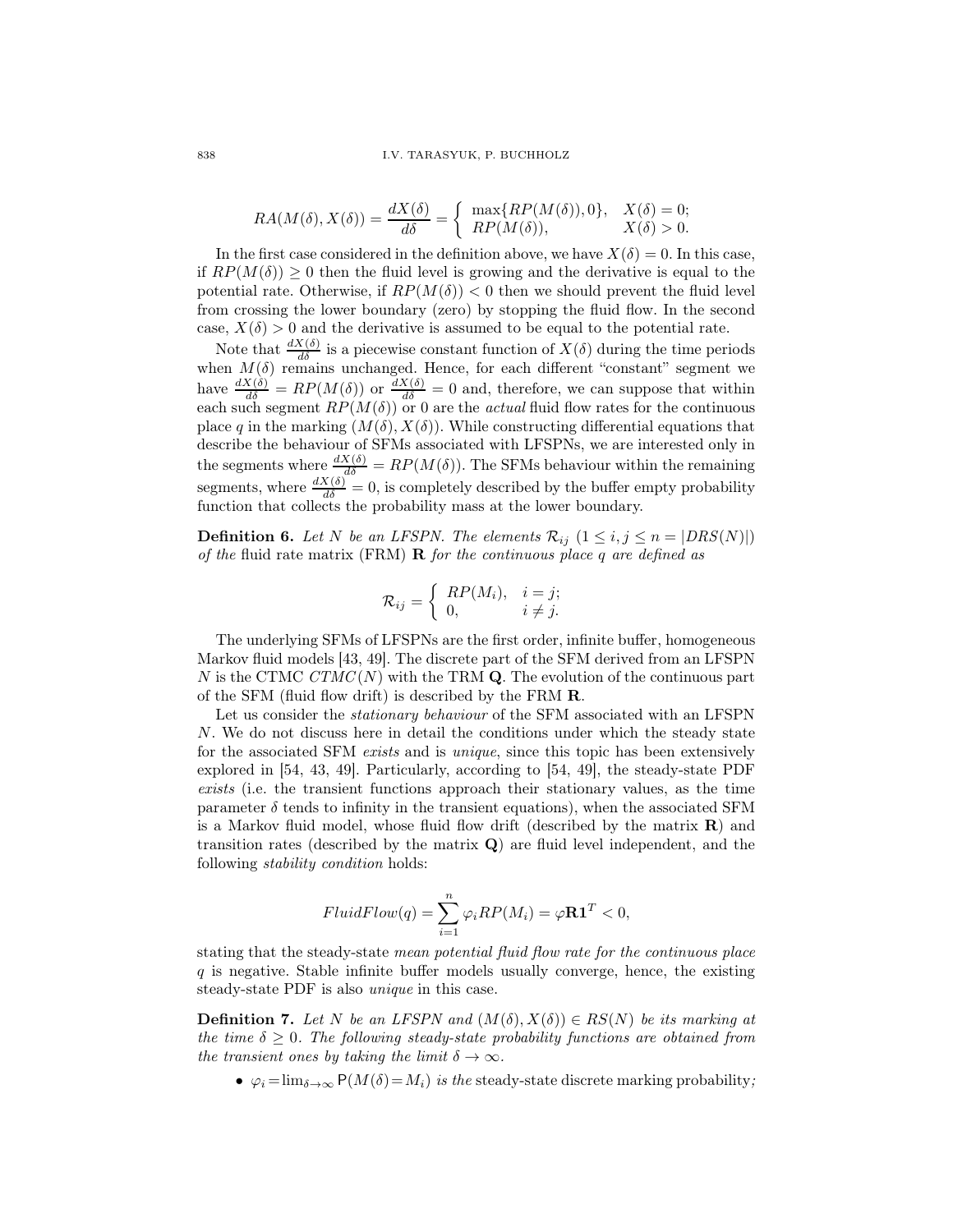- $\ell_i = \lim_{\delta \to \infty} P(X(\delta) = 0, M(\delta) = M_i)$  is the steady-state buffer empty probability (probability mass at the lower boundary);
- $F_i(x) = \lim_{\delta \to \infty} P(X(\delta) < x, M(\delta) = M_i)$  is the steady-state fluid probability distribution function;
- $f_i(x) = \frac{dF_i(x)}{dx} = \lim_{h \to 0} \frac{F_i(x+h) F_i(x)}{h} =$  $\lim_{\delta \to \infty} \lim_{h \to 0} \frac{P(x \le X(\delta) \le x+h, \widetilde{M}(\delta) = M_i)}{h}$  is the steady-state fluid probability density function.

Let  $\varphi, \ell, F(x), f(x)$  be the row vectors with the elements  $\varphi_i, \ell_i, F_i(x), f_i(x)$ , respectively  $(1 \leq i \leq n)$ .

By the total probability law for the stationary behaviour, we have

$$
\ell + \int_{0+}^{\infty} f(x)dx = \varphi.
$$

The ordinary differential equations describing the stationary behaviour are

$$
\frac{dF(x)}{dx}\mathbf{R} = F(x)\mathbf{Q}, \ x > 0;
$$
  

$$
\frac{df(x)}{dx}\mathbf{R} = f(x)\mathbf{Q}, \ x > 0.
$$

Note that we have  $\frac{dF(x)}{dx} = f(x)$ ,  $F(0) = \ell$ ,  $F(\infty) = \varphi$ .

The ordinary differential equation for the steady-state buffer empty probabilities (stationary lower boundary conditions) are

$$
f(0)\mathbf{R} = \ell \mathbf{Q}.
$$

The stationary lower boundary constraint is: if  $\mathcal{R}_{ii} = RP(M_i) > 0$  then  $F_i(0) =$  $\ell_i = 0 \ (1 \leq i \leq n).$ 

The stationary normalizing condition is

$$
\ell \mathbf{1}^T + \int_{0+}^{\infty} f(x) dx \mathbf{1}^T = 1,
$$

where 1 is a row vector of  $n$  values 1.

The solutions of the equations for  $F(x)$  and  $f(x)$  in the form of matrix exponent are  $F(x) = \ell e^{x \mathbf{Q} \mathbf{R}^{-1}}$  and  $f(x) = \ell \mathbf{Q} \mathbf{R}^{-1} e^{x \mathbf{Q} \mathbf{R}^{-1}}$ , respectively. Since the steadystate existence implies boundedness of the SFM associated with an LFSPN and we do not have a finite upper fluid level bound, the positive eigenvalues of  $\mathbf{QR}^{-1}$ must be excluded. Moreover,  $\mathbf{R}^{-1}$  does not exist if for some  $i$   $(1 \leq i \leq n)$  we have  $\mathcal{R}_{ii} = 0$ . These difficulties are avoided in the alternative solution method for  $F(x)$ , called spectral decomposition [76, 54, 43, 49, 46, 74, 75].

**Example 4.** Consider the LFSPNs  $N$  and  $N'$  in Figure 2. The FRMs  $\mathbf R$  and  $\mathbf R'$  for the SFM of N and N' are

$$
\mathbf{R} = \begin{pmatrix} 1 & 0 \\ 0 & -2 \end{pmatrix}, \quad \mathbf{R'} = \begin{pmatrix} 1 & 0 & 0 \\ 0 & -2 & 0 \\ 0 & 0 & -2 \end{pmatrix}.
$$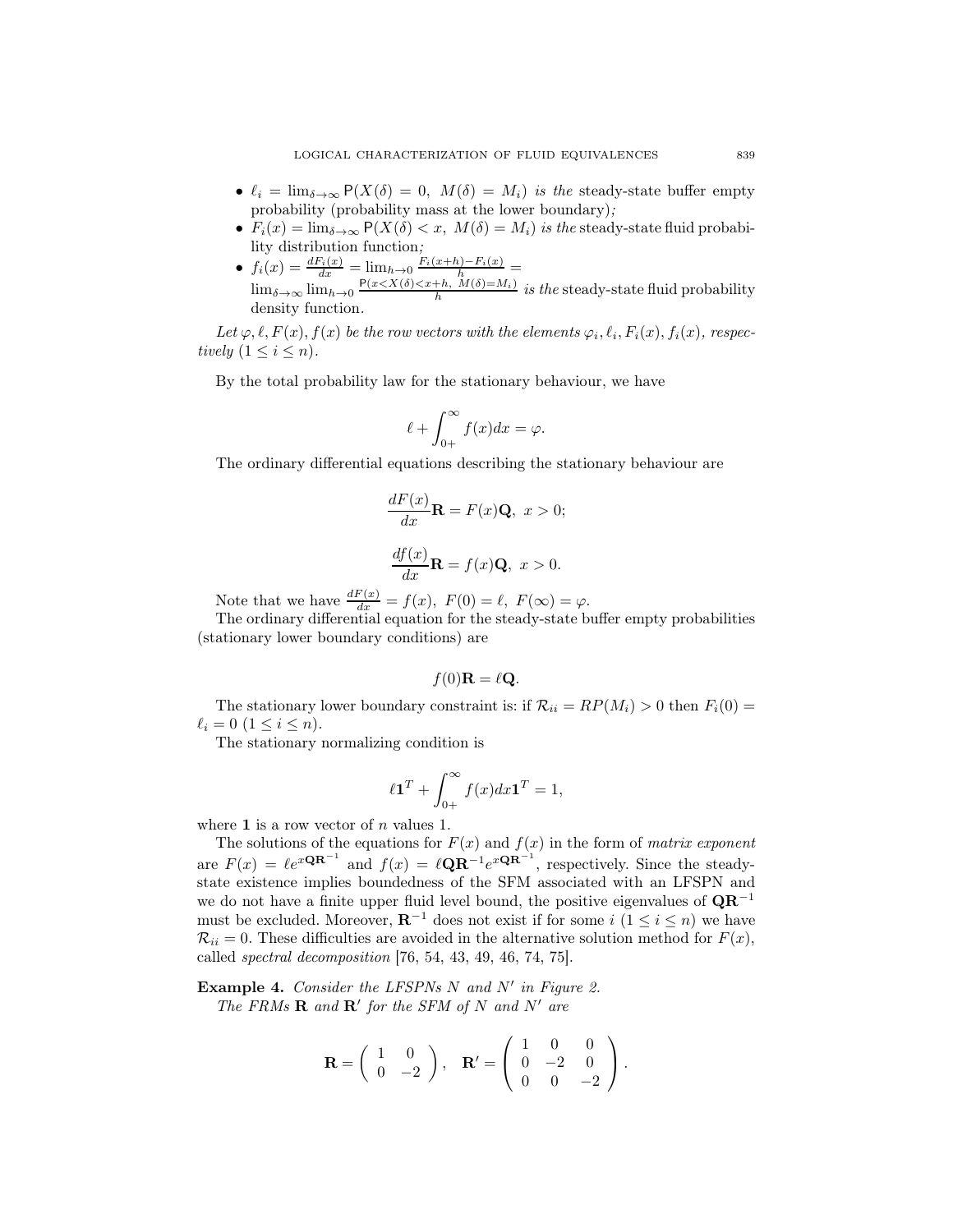The stability conditions for the SFMs of N and N' are fulfilled: FluidFlow(q) =  $\sum_{i=1}^{2} \varphi_i RP(M_i) = \frac{1}{2} \cdot 1 + \frac{1}{2}(-2) = -\frac{1}{2} < 0$  and  $FluidFlow(q') = \sum_{j=1}^{3} \varphi'_j RP(M'_j) =$  $\frac{1}{2} \cdot 1 + \frac{1}{4}(-2) + \frac{1}{4}(-2) = -\frac{1}{2} < 0.$ 

The steady-state fluid PDFs for the SFMs of N and N' are

$$
F(x) = \left(\frac{1}{2} - \frac{1}{2}e^{-x}, \frac{1}{2} - \frac{1}{4}e^{-x}\right), \ F'(x) = \left(\frac{1}{2} - \frac{1}{2}e^{-x}, \frac{1}{4} - \frac{1}{8}e^{-x}, \frac{1}{4} - \frac{1}{8}e^{-x}\right).
$$

The steady-state fluid probability density functions for the SFMs of N and N' are

$$
f(x) = \frac{dF(x)}{dx} = \left(\frac{1}{2}e^{-x}, \frac{1}{4}e^{-x}\right), \ f'(x) = \frac{dF'(x)}{dx} = \left(\frac{1}{2}e^{-x}, \frac{1}{8}e^{-x}, \frac{1}{8}e^{-x}\right).
$$

The steady-state buffer empty probabilities for the SFMs of  $N$  and  $N'$  are

$$
\ell = F(0) = \left(0, \frac{1}{4}\right), \ \ell' = F'(0) = \left(0, \frac{1}{8}, \frac{1}{8}\right).
$$

One can see that  $F(\infty) = \left(\frac{1}{2}, \frac{1}{2}\right) = \varphi$  and  $F'(\infty) = \left(\frac{1}{2}, \frac{1}{4}, \frac{1}{4}\right) = \varphi'$ . Note also that  $f(0) = \left(\frac{1}{2}, \frac{1}{4}\right)$  and it holds  $f(0)\mathbf{R} = \left(\frac{1}{2}, -\frac{1}{2}\right) = \ell \mathbf{Q}$ . Analogously,  $f'(0) = \left(\frac{1}{2}, \frac{1}{8}, \frac{1}{8}\right)$ and we have  $f'(0)$ **R**' =  $(\frac{1}{2}, -\frac{1}{4}, -\frac{1}{4}) = \ell'$ **Q**'.

## 5. Fluid trace equivalence

Trace equivalences are the least discriminating ones. In the trace semantics, the behavior of a system is associated with the set of all possible sequences of actions, i.e. the protocols of work or computations. The points of choice of an external observer between several extensions of a particular computation are not taken into account.

The formal definition of fluid trace equivalence resembles that of ordinary Markovian trace equivalence, proposed on transition-labeled CTMCs in [83], on sequential and concurrent Markovian process calculi SMPC and CMPC in [14, 18, 15, 16, 19] and on Uniform Labeled Transition Systems (ULTraS) in [21, 22, 17]. While defining fluid trace equivalence, we additionally have to take into account the fluid flow rates in the corresponding discrete markings of two compared LFSPNs. Hence, in order to construct fluid trace equivalence, we should determine how to calculate the cumulative execution probabilities of all the specific (selected) paths. A path in the discrete reachability graph of an LFSPN is a sequence of its discrete markings and transitions that is generated by some firing sequence in the LFSPN.

First, we should *multiply the transition firing probabilities* for all the transitions along the paths starting in the initial discrete marking of the LFSPN. The resulting product will be the execution probability of the path. Second, we should sum the path execution probabilities for all the selected paths corresponding to the same sequence of actions, moreover, to the same sequence of the average sojourn times and the same *sequence of the potential fluid flow rates* in all the discrete markings participating the paths. We suppose that each LFSPN has exactly one continuous place. The resulting sum will be the cumulative execution probability of the selected paths corresponding to some fluid stochastic trace. A fluid stochastic trace is a pair with the first element being the triple of the correlated sequences of actions, average sojourn times and potential fluid flow rates, and the second element being the execution probability of the triple. Each element of the triple guarantees that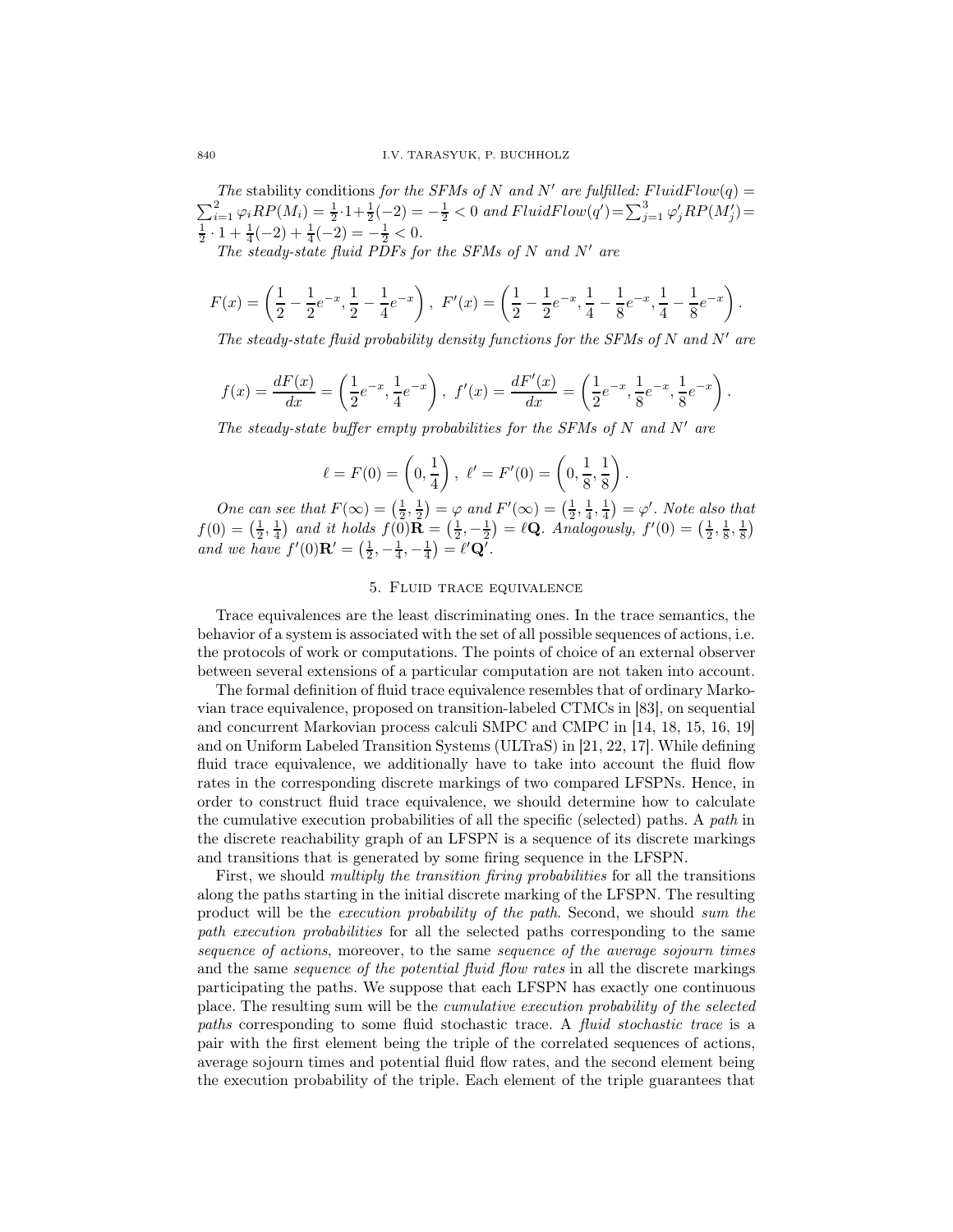fluid trace equivalence respects the following important aspects of the LFSPNs behaviour: functional activity, stochastic timing and fluid flow.

Fluid trace equivalence can also be defined using Markovian trace machine (MTM) from [83] (featuring the action display, time display and reset button), enhanced with an additional display showing the potential fluid flow rate in the current state. Such an enhanced black box tester will be called fluid stochastic trace machine (FSTM), to be in disposal of the external observer. Remember that the action display shows the latest action whose execution (being instantaneous after an exponentially timed delay) has led to the current state. The time display shows either global time (absolute time counter) or an upper bound for the remaining local time (countdown timer) before the next action occurrence. Pressing the reset button terminates the current run and starts another one, so that the length of each run can be controlled.

In our setting, each such run corresponds to (can be extracted from) some sequence of transition firings started in the initial discrete marking of an LFSPN. After infinitely many runs of the FSTM we shall be able to calculate the probabilities of the correlated sequences of actions, time values and potential fluid flow rates. Then two LFSPNs are fluid trace equivalent if the mentioned probabilities coincide for all possible triples of that kind, called observations. As demonstrated in [83], implementing absolute or countdown timer results in the same equivalence. Moreover, it appeared to be enough collecting the average sojourn times in the states between which the actions occur, instead of using the timers. The latter approach gives an alternative to the testing with MTM. Such a viewpoint to the lineartime behaviour also substantially simplifies definitions and proofs related to the Markovian trace equivalences, so we have decided to adopt that approach for LFSPNs, as an alternative to the experiments with FSTM.

Note that  $CTMC(N)$  can be interpreted as a semi-Markov chain (SMC) [58], denoted by  $SMC(N)$ , which is analyzed by extracting from it the embedded (absorbing) discrete time Markov chain (EDTMC) corresponding to N, denoted by  $EDTMC(N)$ . The construction of the latter is analogous to that applied in the context of GSPNs in [60, 61, 12, 13].  $EDTMC(N)$  only describes the state changes of  $SMC(N)$  while ignoring its time characteristics. Thus, to construct the EDTMC, we should abstract from all time aspects of behaviour of the SMC, i.e. from the sojourn time in its states. It is well-known that every SMC is fully described by the EDTMC and the state sojourn time distributions (the latter can be specified by the vector of PDFs of residence time in the states) [51].

An LFSPN N is live, if  $\forall M \in DRS(N)$   $Ena(M) \neq \emptyset$ , i.e. transitions can fire at every reachable discrete marking of it. In this section, we shall consider only live FSPNs, to avoid terminating sequences of transition firings.

We first propose some helpful definitions of the probability functions for the transition firings and discrete marking changes. Let N be an LFSPN,  $M, M \in$  $DRS(N)$  be its discrete markings and  $t \in Ena(M)$ .

The (time-abstract) probability that the transition  $t$  fires in  $M$  is

$$
PT(t, M) = \frac{\Omega_N(t, M)}{\sum_{u \in Ena(M)} \Omega_N(u, M)} = \frac{\Omega_N(t, M)}{RE(M)} = SJ(M)\Omega_N(t, M).
$$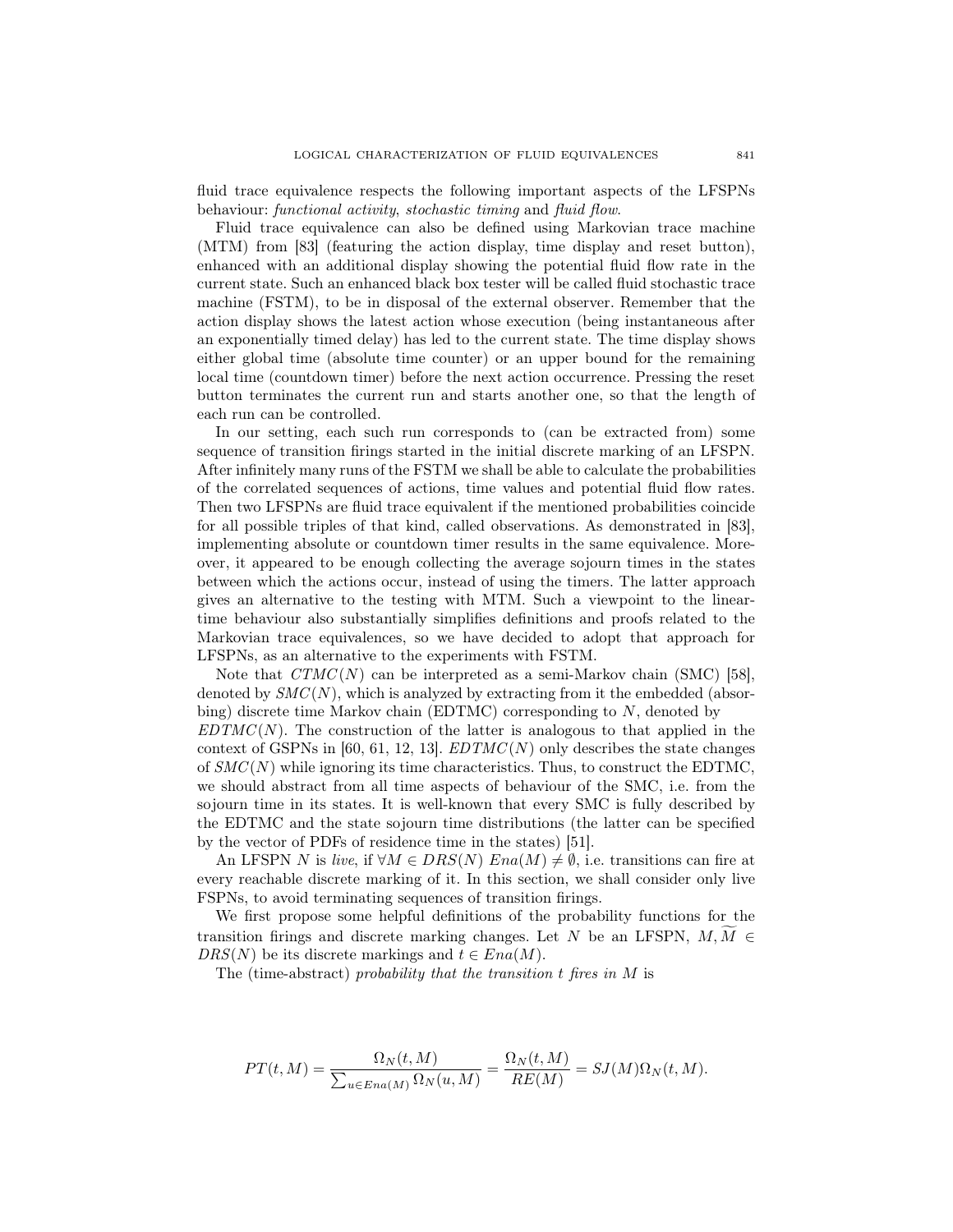We have  $\forall M \in \mathbb{N}^{|P d_N|}$   $\sum_{t \in E n a(M)} PT(t, M) = \sum_{t \in E n a(M)} \frac{\Omega_N(t, M)}{\sum_{u \in E n a(M)} \Omega_N(u, M)}$  $\frac{\sum_{t \in En(a(M))} \Omega_N(t,M)}{\sum_{u \in En(a(M))} \Omega_N(u,M)} = 1$ , i.e.  $PT(t,M)$  defines a probability distribution.

The probability to move from M to  $\widetilde{M}$  by firing any transition is

$$
PM(M, \widetilde{M}) = \sum_{\{t \mid M \stackrel{t}{\rightarrow} \widetilde{M}\}} PT(t, M) = \frac{\sum_{\{t \mid M \stackrel{t}{\rightarrow} \widetilde{M}\}} \Omega_N(t)}{RE(M)} = SJ(M) \cdot \sum_{\{t \mid M \stackrel{t}{\rightarrow} \widetilde{M}\}} \Omega_N(t).
$$

We write  $M \to \widetilde{M}$ , if  $M \to \widetilde{M}$ , where  $\mathcal{P} = PM(M, \widetilde{M})$ . We have  $\forall M \in \mathbb{N}^{|P d_N|}$  $\sum_{\{\widetilde{M}|M\rightarrow\widetilde{M}\}}PM(M,\widetilde{M})=\sum_{\{\widetilde{M}|M\rightarrow\widetilde{M}\}}\sum_{\{t|M\stackrel{t}{\rightarrow}\widetilde{M}\}}PT(t,M)=$  $\sum_{t \in Ena(M)} PT(t, M) = 1$ , i.e.  $PM(M, \widetilde{M})$  defines a probability distribution.

**Definition 8.** Let N be an LFSPN. The embedded (absorbing) discrete time Markov chain (EDTMC) of N, denoted by  $EDTMC(N)$ , has the state space DRS(N), the initial state  $M_N$  and the transitions  $M \to \tilde{M}$ , if  $M \to \tilde{M}$ , where  $\mathcal{P} = PM(M, \tilde{M}).$ 

The underlying SMC of N, denoted by  $SMC(N)$ , has the EDTMC EDTMC(N) and the sojourn time in every  $M \in \text{DRS}(N)$  is exponentially distributed with the parameter RE(M).

Since the sojourn time in every  $M \in DRS(N)$  is exponentially distributed, we have  $SMC(N) = CTMC(N)$ .

**Definition 9.** Let N be an LFSPN. The elements  $\mathcal{P}_{ij}$   $(1 \le i, j \le n = |DRS(N)|)$  of the (one-step) transition probability matrix (TPM) **P** for EDTMC(N) are defined as

$$
\mathcal{P}_{ij} = \begin{cases} PM(M_i, M_j), & M_i \to M_j; \\ 0, & otherwise. \end{cases}
$$

Let X be a set,  $n \in \mathbb{N}_{\geq 1}$  and  $x_i \in X$   $(1 \leq i \leq n)$ . Then  $\chi = x_1 \cdots x_n$  is a finite sequence over X of length  $|\chi| = n$ . When X is a set on numbers, we usually write  $\chi = x_1 \circ \cdots \circ x_n$ , to avoid confusion because of mixing up the operations of concatenation of sequences (◦) and multiplication of numbers (⋅). The empty sequence  $\varepsilon$  of length  $|\varepsilon|=0$  is an extra case. Let  $X^*$  denote the set of all finite sequences (including the empty one) over X.

Let  $M_N = M_0 \stackrel{t_1}{\rightarrow} M_1 \stackrel{t_2}{\rightarrow} \cdots \stackrel{t_n}{\rightarrow} M_n$   $(n \in \mathbb{N})$  be a finite sequence of transition firings starting in the initial discrete marking  $M_N$  and called *firing sequence* in N. The firing sequence generates the path  $M_0t_1M_1t_2\cdots t_nM_n$  in the discrete reachability graph DRG(N). Since the first discrete marking  $M_N = M_0$  of the path is fixed, one can see that the (finite) transition sequence  $\vartheta = t_1 \cdots t_n$  in N uniquely determines the *discrete marking sequence*  $M_0 \cdots M_n$ , ending with the *last discrete* marking  $M_n$  of the mentioned path in  $DRG(N)$ . Hence, to refer the paths, one can simply use the transition sequences extracted from them as shown above. The empty transition sequence  $\varepsilon$  refers to the path  $M_0$ , consisting of one discrete marking (which is then the first and last one of the path).

**Definition 10.** Let N be an LFSPN. The set of all (finite) transition sequences in N is defined as

$$
TransSeq(N) = \{ \vartheta \mid \vartheta = \varepsilon \text{ or } \vartheta = t_1 \cdots t_n, M_N = M_0 \stackrel{t_1}{\rightarrow} M_1 \stackrel{t_2}{\rightarrow} \cdots \stackrel{t_n}{\rightarrow} M_n \}.
$$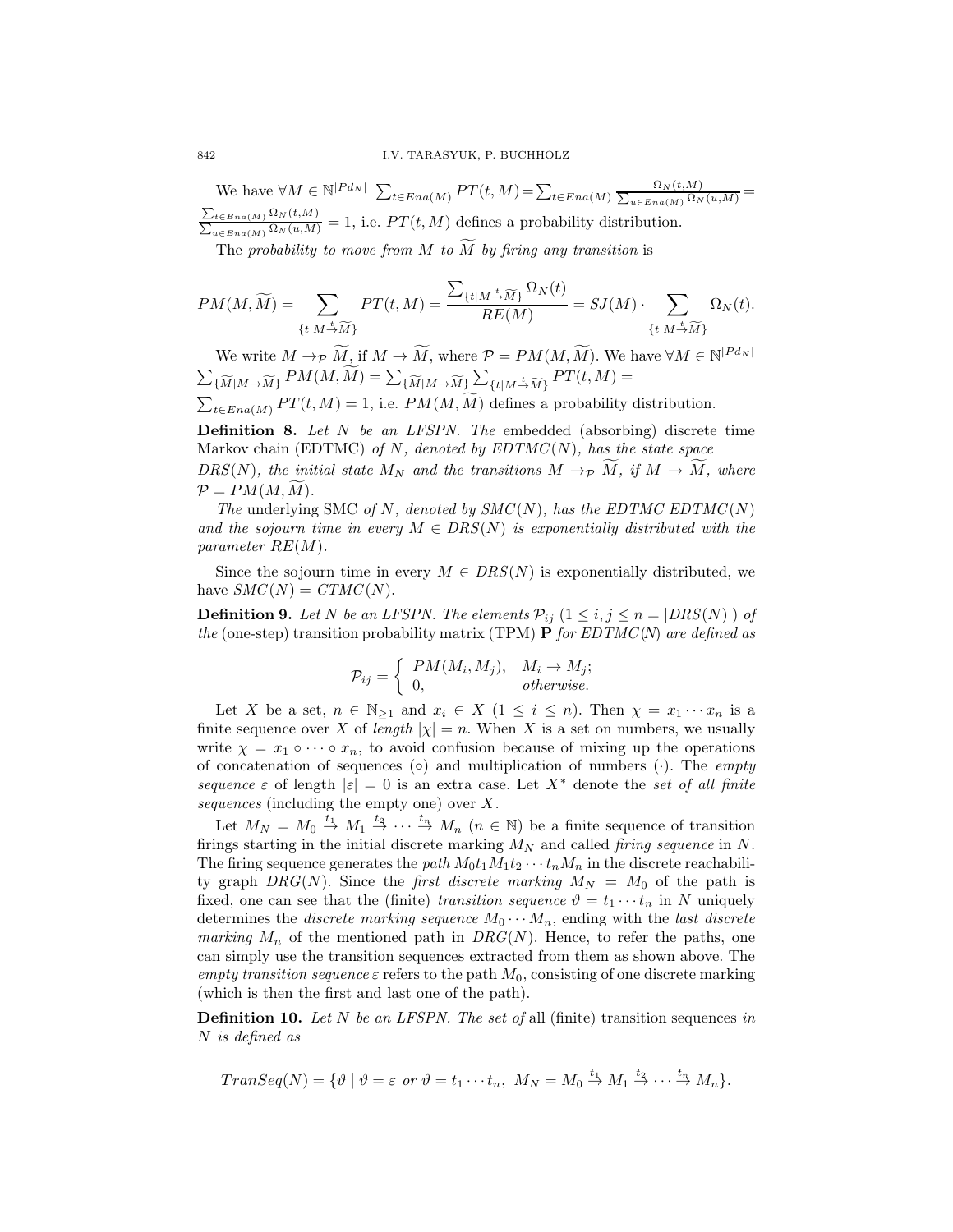Let  $\vartheta = t_1 \cdots t_n \in Transeq(N)$  and  $M_N = M_0 \stackrel{t_1}{\rightarrow} M_1 \stackrel{t_2}{\rightarrow} \cdots \stackrel{t_n}{\rightarrow} M_n$ . The probability to execute the transition sequence  $\vartheta$  is

$$
PT(\vartheta) = \prod_{i=1}^{n} PT(t_i, M_{i-1}).
$$

For  $\vartheta = \varepsilon$  we define  $PT(\varepsilon) = 1$ . The following lemma shows that  $PT(\vartheta)$  defines a probability distribution.

**Lemma 1.** [75] Let N be an LFSPN. Then  $\forall n \in \mathbb{N}$ 

$$
\sum_{\{\vartheta \in Transeq(N)||\vartheta|=n\}} PT(\vartheta) = 1.
$$

*Proof.* See Appendix A.1.

Let  $\vartheta = t_1 \cdots t_n \in Transeq(N)$  be a transition sequence in N and  $M_N = M_0 \stackrel{t_1}{\rightarrow}$  $M_1 \stackrel{t_2}{\rightarrow} \cdots \stackrel{t_n}{\rightarrow} M_n$ . The action sequence of  $\vartheta$  is  $L_N(\vartheta) = L_N(t_1) \cdots L_N(t_n) \in Act^*$ , i.e. it is the sequence of actions which label the transitions of that transition sequence. For  $\vartheta = \varepsilon$  we define  $L_N(\varepsilon) = \varepsilon$ . Further, the *average sojourn time* sequence of  $\vartheta = t_1 \cdots t_n$  is  $SJ(\vartheta) = SJ(M_0) \circ \cdots \circ SJ(M_n) \in \mathbb{R}_{>0}^*$ , i.e. it is the sequence of average sojourn times in the discrete markings of the path to which  $\vartheta$ refers. For  $\vartheta = \varepsilon$  we define  $SJ(\varepsilon) = SJ(M_0)$ . Similarly, the *(potential) fluid flow* rate sequence of  $\vartheta = t_1 \cdots t_n$  is  $RP(\vartheta) = RP(M_0) \circ \cdots \circ RP(M_n) \in \mathbb{R}^*$ , i.e. it is the sequence of (potential) fluid flow rates in the discrete markings of the path to which  $\vartheta$  refers. For  $\vartheta = \varepsilon$  we define  $RP(\varepsilon) = RP(M_0)$ .

**Definition 11.** Let N be an LFSPN and  $(\sigma, \varsigma, \varrho) \in Act^* \times \mathbb{R}_{>0}^* \times \mathbb{R}^*$ . The set of  $(\sigma, \varsigma, \rho)$ -selected (finite) transition sequences in N is defined as

$$
Transeq(N,M,\sigma,\varsigma,\varrho)=\left\{\vartheta\in Transeq(N,M)\left|\begin{array}{l}L_N(\vartheta)=\sigma,\:SJ(M,\vartheta)=\varsigma,\\RP(M,\vartheta)=\varrho\end{array}\right.\right\}.
$$

Let  $TransSeq(N, \sigma, \varsigma, \varrho) \neq \emptyset$ . Then the triple  $(\sigma, \varsigma, \varrho)$ , together with its execution probability, which is the cumulative execution probability of all the paths from which the triple is extracted (as described above), constitute a fluid stochastic trace of the LFSPN N. Fluid stochastic traces are formally introduced below, followed by the (first) definition of fluid stochastic trace equivalence.

**Definition 12.** A (finite) fluid stochastic trace of an LFSPN N is a pair  $((\sigma, \varsigma, \varrho), PT(\sigma, \varsigma, \varrho))$ , where  $TransSeq(N, \sigma, \varsigma, \varrho) \neq \emptyset$  and the (cumulative) probability to execute  $(\sigma, \varsigma, \varrho)$ -selected transition sequences is

$$
PT(\sigma, \varsigma, \varrho) = \sum_{\vartheta \in TranSeq(N, \sigma, \varsigma, \varrho)} PT(\vartheta).
$$

We denote the set of all fluid stochastic traces of an LFSPN  $N$  by  $FlustochTrace(N)$ . Two LFSPNs N and N' are fluid trace equivalent, denoted by  $N \equiv_{fl} N'$ , if

$$
Flus to chTraces(N) = Flux to chTraces(N').
$$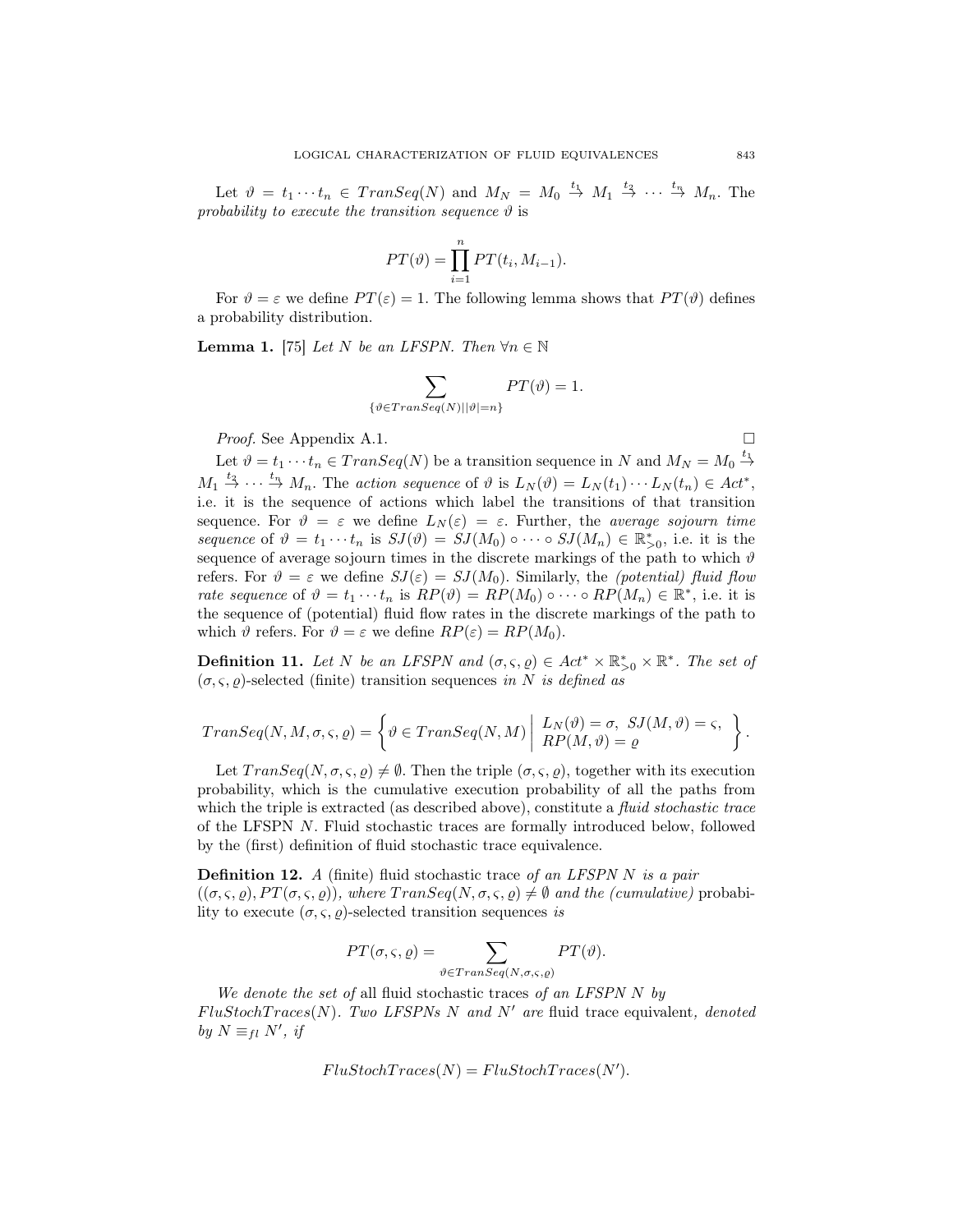By Lemma 1, we have  $\forall n \in \mathbb{N} \sum_{\{(\sigma,\varsigma,\varrho) \mid |\sigma|=n\}} PT(\sigma,\varsigma,\varrho) = \sum_{\{(\sigma,\varsigma,\varrho) \mid |\sigma|=n\}} \sum_{\vartheta \in Transeq(N,\sigma,\varsigma,\varrho)} PT(\vartheta) =$  $\sum_{(\sigma,\varsigma,\varrho)}\sum_{\{\vartheta\in Transeq(N,\sigma,\varsigma,\varrho)||\vartheta|=n\}}PT(\vartheta)=\sum_{\{\vartheta\in Transeq(N)||\vartheta|=n\}}PT(\vartheta)=1,$  i.e.  $PT(\sigma, \varsigma, \varrho)$  defines a probability distribution.

The following (second) definition of fluid stochastic trace equivalence does not use fluid stochastic traces.

**Definition 13.** Two LFSPNs N and N' are fluid trace equivalent, denoted by  $N \equiv_{fl} N'$ , if  $\forall (\sigma, \varsigma, \varrho) \in Act^* \times \mathbb{R}_{>0}^* \times \mathbb{R}^*$  we have

$$
\sum_{\vartheta \in Transeq(N,\sigma,\varsigma,\varrho)} PT(\vartheta) = \sum_{\vartheta' \in Transeq(N',\sigma,\varsigma,\varrho)} PT(\vartheta').
$$

Note that in the definition of  $Transeq(N, \sigma, \varsigma, \rho)$ , as well as in Definitions 12 and 13, for  $\vartheta \in T_N^*$ , we may use the *exit rate sequences*  $RE(\vartheta) = RE(M_0) \circ$  $\cdots \circ RE(M_n) \in \mathbb{R}_{\geq 0}^*$  instead of average sojourn time sequences  $\varsigma = SJ(\vartheta) =$  $SJ(M_0)\circ\cdots\circ SJ(M_n)\in\mathbb{R}_{>0}^*$ , since we have  $\forall M\in DRS(N)$   $SJ(M)=\frac{1}{RE(M)}$  and  $\forall M \in DRS(N) \ \forall M' \in DRS(N') \ SU(M) = SU(M') \ \Leftrightarrow \ RE(M) = RE(M').$ 

Note also that our notion of fluid trace equivalence is based rather on that of Markovian trace equivalence from [83], since there the average sojourn times in the states "surrounding" the actions of the corresponding traces of the equivalent processes should coincide while in the definition of the mentioned equivalence from [14, 18, 15, 16, 19], the shorter average sojourn time may simulate the longer one. If we would adopt such a simulation then the smaller average potential fluid change volume (the product of the average sojourn time and potential fluid flow rate) would model the bigger one, since the potential fluid flow rate remains constant while residing in a discrete marking. Since we observe no intuition behind that modeling, we do not use it.

In [21, 22, 17], the following two types of Markovian trace equivalence have been proposed. The state-to-state Markovian trace equivalence requires coincidence of average sojourn times in all corresponding discrete markings of the paths. The end-to-end Markovian trace equivalence demands that only the sums of average sojourn times for all corresponding discrete markings of the paths should be equal. As a basis for constructing fluid trace equivalence, we have taken the state-to-state relation, since the constant potential fluid flow rate in the discrete markings may differ with their change (moreover, the actual fluid flow rate function may become discontinuous when the lower fluid boundary for a continuous place is reached in some discrete marking). Then, while summing the potential fluid flow rates for all discrete markings of a path, an important information is lost.

**Example 5.** Consider the LFSPNs N and N' in Figure 2, such that  $N \equiv_{fl} N'$ . In Figure 5, the EDTMCs EDTMC(N) and EDTMC(N') are presented. The TPMs  $P$  and  $P'$  for  $EDTMC(N)$  and  $EDTMC(N')$  are

$$
\mathbf{P} = \left( \begin{array}{cc} 0 & 1 \\ 1 & 0 \end{array} \right), \quad \mathbf{P'} = \left( \begin{array}{ccc} 0 & \frac{1}{2} & \frac{1}{2} \\ 1 & 0 & 0 \\ 1 & 0 & 0 \end{array} \right).
$$

We have  $t_1t_2 \in Transeq(N, ab, \frac{1}{2} \circ \frac{1}{2} \circ \frac{1}{2}, 1 \circ (-2) \circ 1)$  and  $t_1t_3 \in Transeq(N, ac, \frac{1}{2} \circ \frac{1}{2} \circ \frac{1}{2}, 1 \circ (-2) \circ 1)$ . We also get  $t'_1t'_3 \in Transeq(N', ab, \frac{1}{2} \circ \frac{1}{2} \circ \frac{1}{2}, 1 \circ (-2) \circ 1)$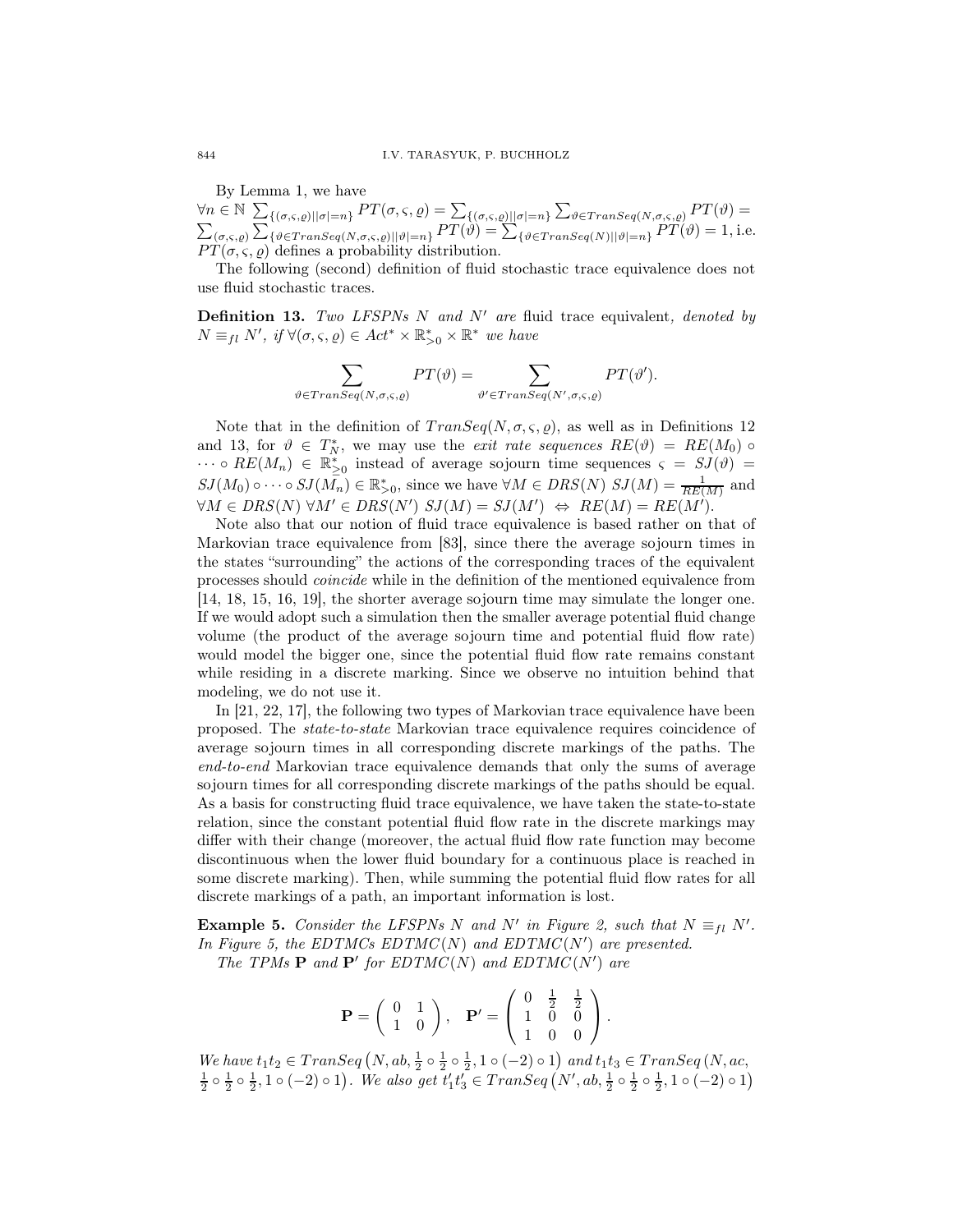

Fig. 5. The EDTMCs of the fluid trace equivalent LFSPNs

and  $t_2't_4' \in Transeq(N',ac,\frac{1}{2} \circ \frac{1}{2} \circ \frac{1}{2},1 \circ (-2) \circ 1)$ . It holds that  $PT(t_1t_2)$  =  $PT(t_1t_3) = 1 \cdot \frac{1}{2} = \frac{1}{2}$  and  $PT(t'_1t'_3) = PT(t'_2t'_4) = \frac{1}{2} \cdot 1 = \frac{1}{2}$ . Then we have the equality  $FlustochTraces(N) = \{ ((\varepsilon, \frac{1}{2}, 1), 1), ((a, \frac{1}{2} \circ \frac{1}{2}, 1 \circ (-2)), 1),$  $((ab, \frac{1}{2} \circ \frac{1}{2} \circ \frac{1}{2}, 1 \circ (-2) \circ 1), \frac{1}{2}), ((ac, \frac{1}{2} \circ \frac{1}{2} \circ \frac{1}{2}, 1 \circ (-2) \circ 1), \frac{1}{2}), \ldots) =$  $FluStochTrace(N').$ 

## 6. Fluid bisimulation equivalence

Bisimulation equivalences respect particular points of choice in the behavior of a system. To define fluid bisimulation equivalence, we have to consider a bisimulation being an *equivalence* relation that partitions the states of the *union* of the discrete reachability graphs  $DRG(N)$  and  $DRG(N')$  of the LFSPNs N and N'. For N and  $N'$  to be bisimulation equivalent the initial states  $M_N$  and  $M_{N'}$  of their discrete reachability graphs should be related by a bisimulation having the following transfer property: if two states are related then in each of them the same actions can occur, leading with the identical overall rate from each of the two states to the same equivalence class for every such action.

The novelty of the fluid bisimulation definition with respect to that of the Markovian bisimulations from [28, 53, 14, 18, 15, 16, 19, 21, 22, 17] is that, for each pair of bisimilar discrete markings of  $N$  and  $N'$ , we require coincidence of the fluid flow rates of the continuous places of  $N$  and  $N'$  in these two discrete markings. Thus, fluid bisimulation equivalence takes into account *functional activity, stochastic ti*ming and fluid flow, like fluid trace equivalence does.

In [59, 82], it has been shown that probabilistic bisimulation equivalence coincides with probabilistic testing one on reactive probabilistic transition systems (for each state, the probabilities of its outgoing transitions by the same action are summed to one) under the image-finiteness or the minimal probability assumption. The probabilistic testing there is based on collecting the probabilities of observing or not observing actions while applying to a reactive probabilistic process each observation (execution experience) of a (possibly branching) test process with a goal to calculate the observation probability.

For Markovian bisimulation equivalence, such a testing characterization does not yet exist. Two identical variants of Markovian testing equivalence have been proposed in [20] on  $EMPA_{ct}$ , a sublanguage for continuous time Markovian processes of the Markovian process algebra  $EMPA$ , and in [14] on (sequential) Markovian process calculus MPC. The Markovian testing there is based on summing either the average sojourn times or actual (exponentially distributed) delays in the states of each computation to calculate its duration, which should be not greater than a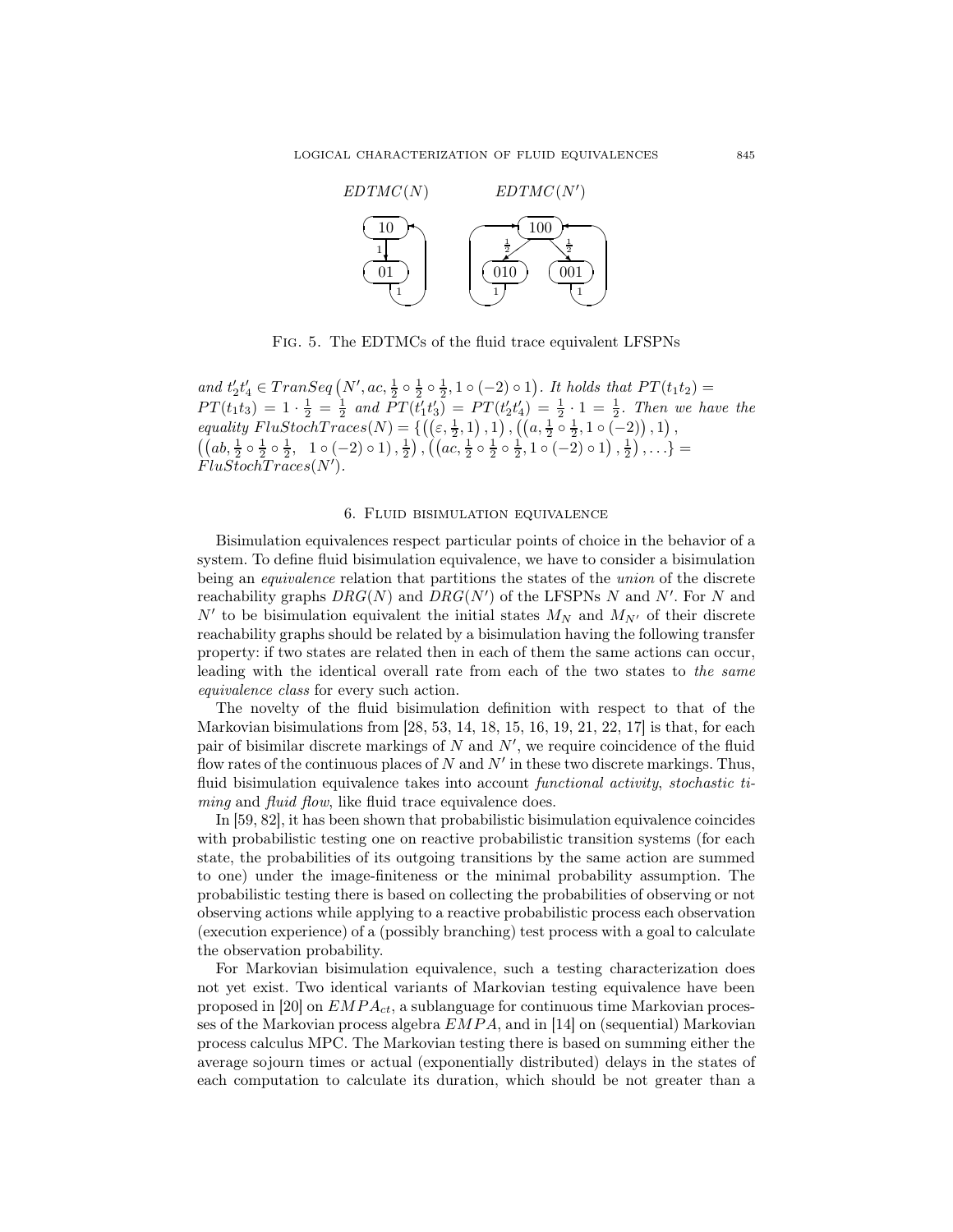given amount of time. It has been proved that Markovian testing equivalence is strictly coarser than Markovian bisimulation one.

Fluid bisimulation equivalence on LFSPNs is a natural enhancement of Markovian bisimulation equivalence by adding the identity condition for the fluid flow rates in the related states. The same condition may be imposed on Markovian testing equivalence to get fluid testing equivalence on LFSPNs. Then, following [20, 14], it will be easy to prove that fluid testing equivalence is strictly weaker than fluid bisimulation equivalence. Thus, unlike fluid trace equivalence, fluid bisimulation equivalence cannot be tested by an external observer using the mentioned fluid testing approach and it should be defined in an operational manner.

We first propose some helpful extensions of the rate functions for the discrete marking changes and for the fluid flow in continuous places. Let  $N$  be an LFSPN and  $\mathcal{H} \subseteq \text{DRS}(N)$ . Then, for each  $M \in \text{DRS}(N)$  and  $a \in \text{Act}$ , we write  $M \stackrel{a}{\rightarrow}_{\lambda} \mathcal{H}$ , where  $\lambda = RM_a(M, \mathcal{H})$  is the *overall rate to move from* M into the set of discrete markings  $H$  by action a, defined as

$$
RM_a(M, \mathcal{H}) = \sum_{\{t \mid \exists \widetilde{M} \in \mathcal{H} \ M \stackrel{t}{\rightarrow} \widetilde{M}, \ L_N(t) = a\}} \Omega_N(t, M).
$$

We write  $M \stackrel{a}{\rightarrow} \mathcal{H}$  if  $\exists \lambda \ M \stackrel{a}{\rightarrow} \lambda \mathcal{H}$ . Further, we write  $M \rightarrow_{\lambda} \mathcal{H}$  if  $\exists a \ M \stackrel{a}{\rightarrow} \mathcal{H}$ , where  $\lambda = RM(M, \mathcal{H})$  is the overall rate to move from M into the set of discrete markings H by any actions, defined as

$$
RM(M,\mathcal{H})=\sum_{\{t|\exists\widetilde{M}\in\mathcal{H}}\ M\stackrel{t}{\rightarrow}\widetilde{M}\}}\Omega_N(t,M).
$$

To construct a fluid bisimulation between LFSPNs  $N$  and  $N'$ , we should consider the "composite" set of their discrete markings  $DRS(N) \cup DRS(N')$ , since we have to identify the rates to come from any two equivalent discrete markings into the same "composite" equivalence class (with respect to the fluid bisimulation). Note that, for  $N \neq N'$ , transitions starting from the discrete markings of  $DRS(N)$  (or DRS(N')) always lead to those from the same set, since  $DRS(N) \cap DRS(N') = \emptyset$ , and this allows us to "mix" the sets of discrete markings in the definition of fluid bisimulation.

Let  $P c_N = \{q\}$  and  $P c_{N'} = \{q'\}$ . Then for  $M \in DIS(N)$  (or for  $M' \in$  $DRS(N')$ ) we denote by  $RP(M)$  (or by  $RP(M')$ ) the fluid level change rate for the continuous place  $q$  (or for the corresponding one  $q'$ ), i.e. the argument discrete marking determines for which of the two continuous places,  $q$  or  $q'$ , the flow rate function  $RP$  is taken.

**Definition 14.** Let N and N' be LFSPNs such that  $P c_N = \{q\}$ ,  $P c_{N'} = \{q'\}$ . An equivalence *relation*  $\mathcal{R} \subseteq (DRS(N) \cup DRS(N'))^2$  is a fluid bisimulation between N and N', denoted by  $\mathcal{R}: N \rightarrow H \wr N'$ , if:

- (1)  $(M_N, M_{N'}) \in \mathcal{R}$ .
- (2)  $(M_1, M_2) \in \mathcal{R} \Rightarrow RP(M_1) = RP(M_2), \ \forall \mathcal{H} \in (DRS(N) \cup DRS(N'))/R,$  $\forall a \in Act$

$$
M_1 \xrightarrow{a} \mathcal{H} \Leftrightarrow M_2 \xrightarrow{a} \mathcal{H}.
$$

Two LFSPNs N and N' are fluid bisimulation equivalent, denoted by  $N \leftrightarrow_{fl} N'$ , if  $\exists \mathcal{R}: N_{\frac{\leftrightarrow}{\longrightarrow} l}N'.$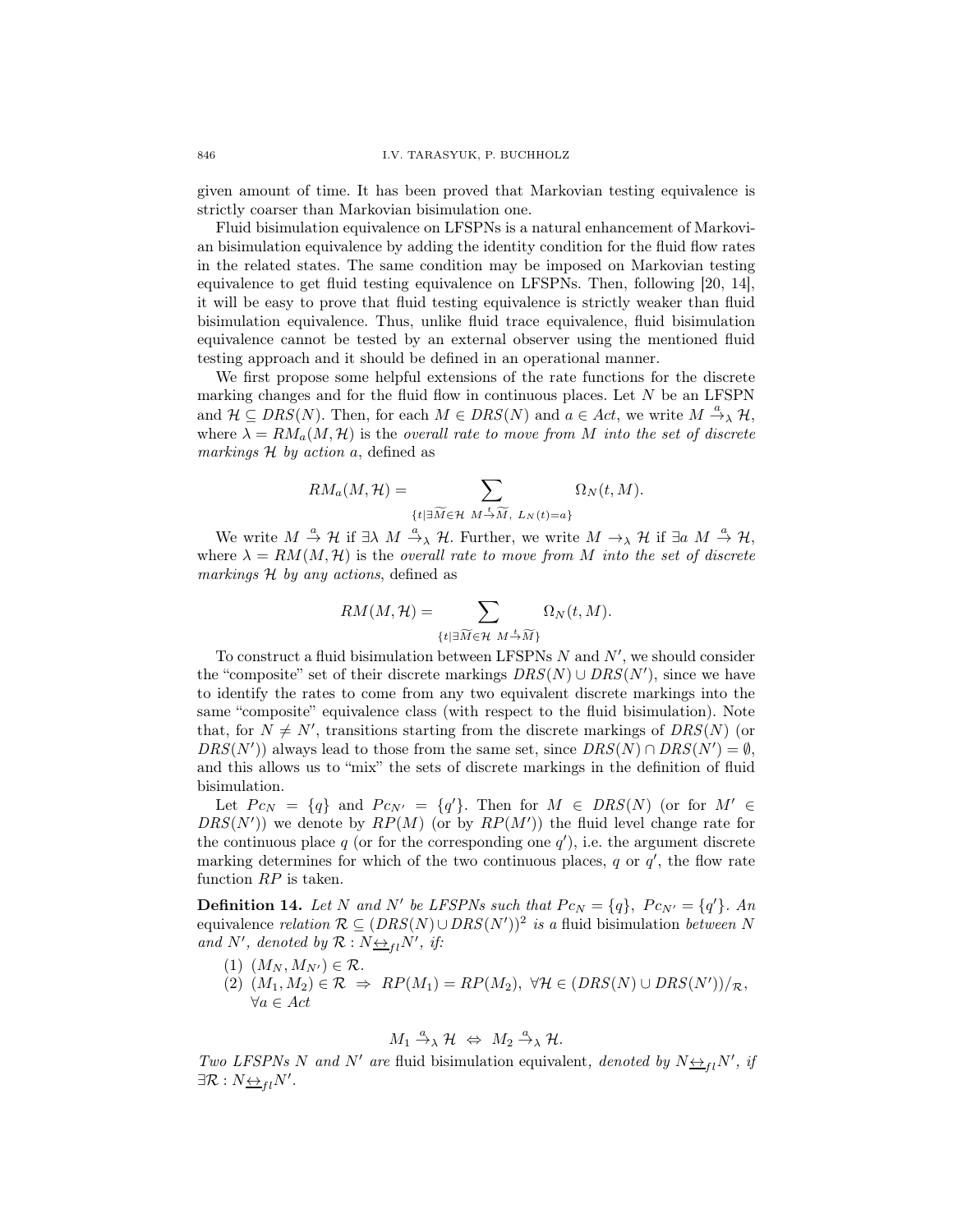Let  $\mathcal{R}_{fl}(N, N') = \bigcup \{ \mathcal{R} \mid \mathcal{R} : N \underline{\leftrightarrow}_{fl} N' \}$  be the union of all fluid bisimulations between N and N'. The following proposition proves that  $\mathcal{R}_{fl}(N, N')$  is also an equivalence and  $\mathcal{R}_{fl}(N,N') : N \underline{\leftrightarrow}_{fl} N'$ .

**Proposition 1.** [74, 75] Let N and N' be LFSPNs and  $N \underline{\leftrightarrow}_{fl} N'$ . Then  $\mathcal{R}_{fl}(N, N')$ is the largest fluid bisimulation between N and N′ .

Proof. Analogous to that of Proposition 8.2.1 from [53], which establishes the result for strong equivalence.

We now intend to compare the introduced fluid equivalences to discover their interrelations. The following theorem demonstrates that fluid bisimulation equivalence is strictly stronger than fluid trace one.

**Theorem 1.** [75] For LFSPNs N and N' the following strict implication holds:

$$
N_{\frac{\leftrightarrow}{\longrightarrow}l}N' \Rightarrow N \equiv_{fl} N'.
$$

Proof. Let us check the validity of the implication.

• The implication  $\overline{\leftrightarrow}_{fl} \rightarrow \equiv_{fl}$  is valid by Proposition 2 from [75].

Let us see that the implication is strict, i.e. the reverse one does not work, by the following counterexample.

• In Figure 2,  $N \equiv_{fl} N'$ , but  $N \not\leftrightarrow_{fl} N'$ , since only in the LFSPN  $N'$  an action a can be executed so (by firing the transition  $t_2'$ ) that no action b can occur afterwards.  $\square$ 

**Example 6.** In Figure 6, the LFSPNs N and N' are presented with  $N \rightarrow Pl N'$ . The only difference between the respective LFSPNs in Figure 2 and in Figure 6 is that the transitions  $t_3$  and  $t'_4$  are labeled with action c in the former, instead of action b in the latter.

Therefore, the following notions coincide for the respective LFSPNs in Figure 2 and those in Figure 6: the discrete reachability sets  $DRS(N)$  and  $DRS(N')$ ; the discrete reachability graphs  $DRG(N)$  and  $DRG(N')$ ; the underlying CTMCs  $CTMC(N)$  and  $CTMC(N')$ ; the average sojourn time vectors SJ and SJ' of N and N'; the TRMs Q and Q', the steady-state PMFs  $\varphi$  and  $\varphi'$  for  $CTMC(N)$ and  $CTMC(N')$ ; the TPMs **P** and **P'** for  $EDTMC(N)$  and  $EDTMC(N')$ ; the FRMs **R** and **R'**, the steady-state fluid PDFs  $F(x)$  and  $F'(x)$ , the steady-state fluid probability density functions  $f(x)$  and  $f'(x)$ , the steady-state buffer empty probabilities  $\ell$  and  $\ell'$  for the SFMs of N and N'.

We have  $(DRS(N) ∪ DRS(N'))/_{\mathcal{R}_{fl}(N,N')}$  = {H<sub>1</sub>, H<sub>2</sub>}, where H<sub>1</sub> = {M<sub>1</sub>, M'<sub>1</sub>},  $\mathcal{H}_2 = \{M_2, M'_2, M'_3\}.$ 

# 7. Logic  $HML_{flt}$

The modal logic  $HML_{NPMTr}$  has been introduced in [18, 15, 19] (called  $HML_{MTr}$  in [18, 15]) on (sequential) and concurrent Markovian process calculi SMPC (called MPC in [18, 19]) and CMPC for logical interpretation of Markovian trace equivalence.  $HML_{NPMT}$  is based on the logic HML [52], to which a new interpretation function has been added that takes as arguments a process state and a sum or a sequence of the average sojourn times.

We now propose a novel fluid modal logic  $HML_{ft}$  for the characterization of fluid trace equivalence. For this, we extend the interpretation function of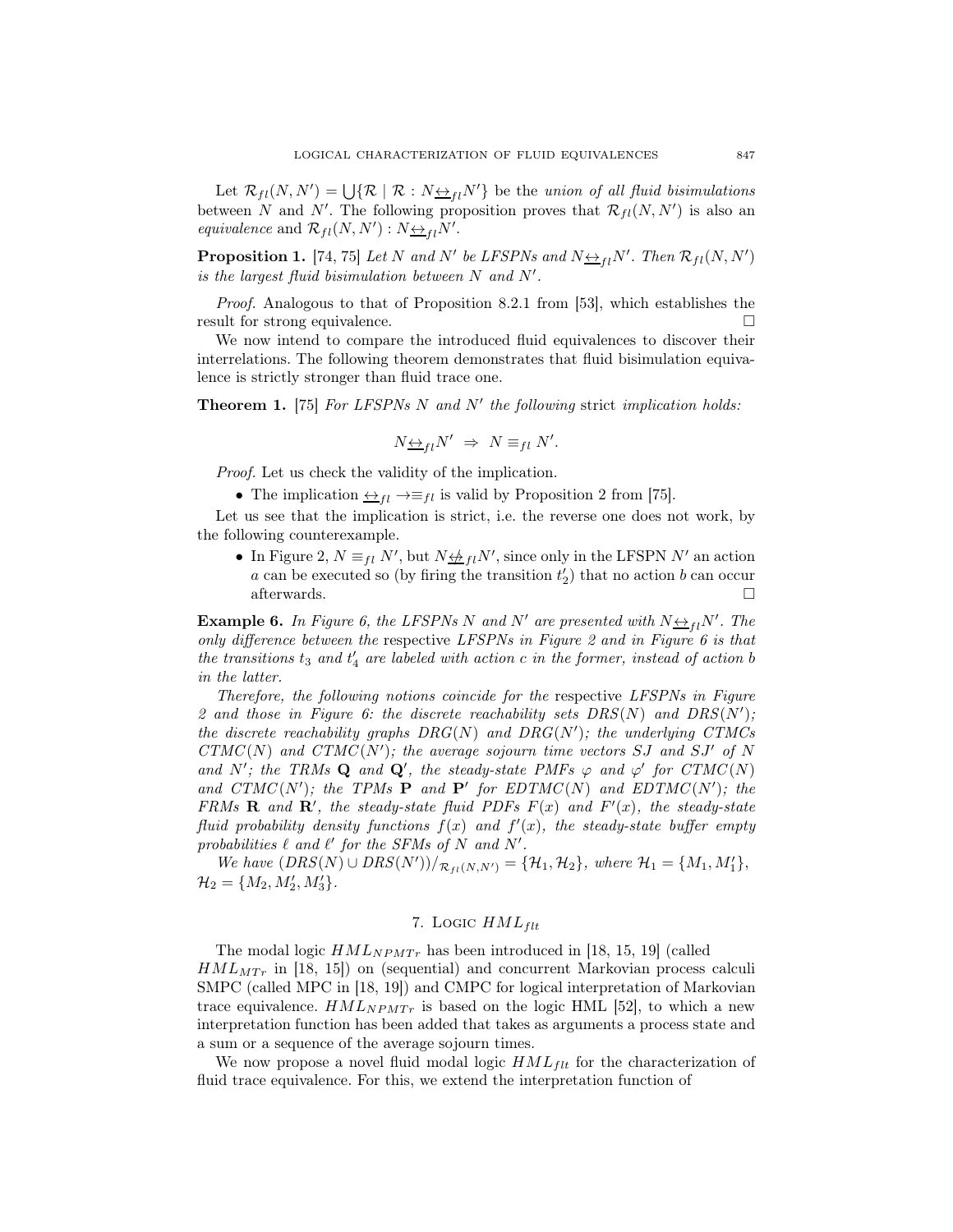

Fig. 6. Fluid bisimulation equivalent LFSPNs

 $HML_{NPMTr}$  with an additional argument, which is the sequence of the potential fluid flow rates for the single continuous place of an LFSPN (remember that in the definition of fluid trace equivalence we compare only LFSPNs, each having exactly one continuous place).

Note that Markovian trace equivalence and the corresponding interpretation function for  $HML_{MTr}$  in [18] are defined by summing up the average sojourn times in the process states. In our definition of fluid trace equivalence, we consider sequences of the average sojourn times in the discrete markings of LFSPNs. Hence, our fluid extension of  $HML_{NPMTr}$  is based rather on the definitions from [15, 19], where the latter approach (i.e. the sequences instead of sums) has been presented.

**Definition 15.** Let  $\top$  denote the truth and  $a \in Act$ . A formula of  $HML_{filt}$  is defined as follows:

$$
\Phi ::= \top | \langle a \rangle \Phi.
$$

 $HML_{flt}$  denotes the set of all formulas of the logic  $HML_{flt}$ .

The interpretation function measures the probability with which a formula of  $HML_{ftt}$  is satisfied in a discrete marking during the exponentially distributed time periods with given averages when the potential fluid flow rates have particular values.

**Definition 16.** Let N be an LFSPN and  $M \in \text{DRS}(N)$ . The interpretation function  $[\]_{ft} : \textbf{HML}_{ftt} \to (DRS(N) \times \mathbb{R}_{>0}^* \times \mathbb{R}^* \to [0;1])$  is defined as follows:

$$
(1) \ [\![\top]\!]_{flt}(M,\varsigma,\varrho) = \begin{cases} 0, & (\varsigma \neq SJ(M)) \vee (\varrho \neq RP(M)); \\ 1, & (\varsigma = SJ(M)) \wedge (\varrho = RP(M)); \\ & (\varsigma = \varepsilon) \vee (\varrho = \varepsilon) \vee \\ & ((\varsigma = s \circ \hat{\varsigma}) \wedge (SJ(M) \neq s)) \vee \\ & ((\varrho = r \circ \hat{\varrho}) \wedge (RP(M) \neq r)); \\ & ((\varrho = r \circ \hat{\varrho}) \wedge (RP(M) \neq r)); \\ & \{t \mid M \stackrel{t}{\rightarrow} \widetilde{M}, L_N(t) = a\} \end{cases}
$$

Thus, the interpretation is formally defined as a function from the formulas (essentially specifying the sequences of actions) to the functions assigning a probability to each triple consisting of a discrete marking (from which a given action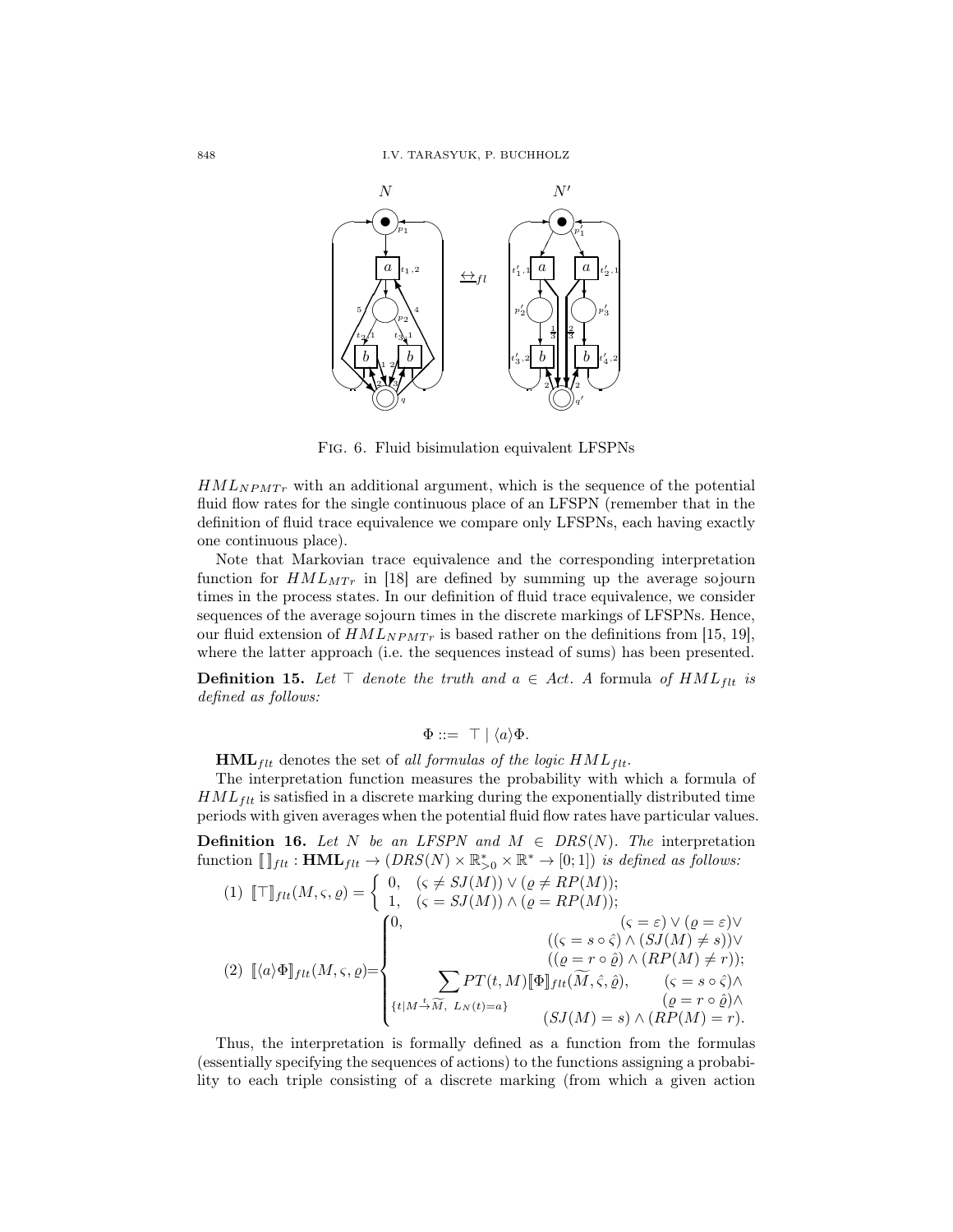sequence starts), together with the coordinated sequences of the average sojourn times and potential fluid flow rates (both starting in that discrete marking). As a result, the interpretation gives a probability to each set of  $(\sigma, \varsigma, \varrho)$ -selected transition sequences starting in a (possibly non-initial) discrete marking (such sets will be formalized later).

Note that the item 1 in the definition above describes the situation when only the empty transition sequence should start in the discrete marking  $M$  to reach the state (which is M itself), described by the identically true formula. Since we have just a single (mentioned) true state, it remains to check that second and third arguments of the interpretation function are the sequences of length one, as well as that they are equal to the average sojourn time and fluid flow rate in M, respectively.

**Definition 17.** Let N be an LFSPN. Then we define  $[\![\Phi]\!]_{ft}(N,\varsigma,\varrho) =$  $[\![\Phi]\!]_{\text{f}lt}(M_N, \varsigma, \varrho)$ . Two LFSPNs N and N' are logically equivalent in  $HML_{\text{f}lt}$ , denoted by  $N =_{HML_{fit}} N'$ , if  $\forall \Phi \in \textbf{HML}_{filt}$   $\forall \varsigma \in \mathbb{R}_{>0}^*$   $\forall \varrho \in \mathbb{R}^*$   $[\![\Phi]\!]_{filt}(N, \varsigma, \varrho) =$  $[\![\Phi]\!]_{flt}(N',\varsigma,\varrho).$ 

Let N be an LFSPN and  $M \in DRS(N)$ ,  $a \in Act$ . The set of discrete markings reached from  $M$  by execution of action  $a$ , called the *image set*, is defined as  $Image(M, a) = {\widetilde{M} \mid M \stackrel{t}{\rightarrow} \widetilde{M}, L_N(t) = a}.$  An LFSPN N is an *image-finite* one, if  $\forall M \in DRS(N)$   $\forall a \in Act | Image(M, a)| < \infty$ .

The following lemma states that all LFSPNs (whose transition sets are finite by definition) are image-finite.

## Lemma 2. Every LFSPN is image-finite.

*Proof.* Follows from the inherent image-finiteness of (discrete) Petri nets.  $\Box$ In order to get the intended logical characterization, we need in some auxiliary definitions considering the transition sequences starting not just in the initial discrete marking of an LFSPN, but in any reachable one.

**Definition 18.** Let N be an LFSPN and  $M \in DRS(N)$ . The set of all (finite) transition sequences in  $N$  starting in the discrete marking  $M$  is defined as

$$
Transeq(N, M) = \{ \vartheta \mid \vartheta = \varepsilon \text{ or } \vartheta = t_1 \cdots t_n, M = M_0 \stackrel{t_1}{\rightarrow} M_1 \stackrel{t_2}{\rightarrow} \cdots \stackrel{t_n}{\rightarrow} M_n \}.
$$

Let  $\vartheta = t_1 \cdots t_n \in Transeq(N, M)$  and  $M = M_0 \stackrel{t_1}{\rightarrow} M_1 \stackrel{t_2}{\rightarrow} \cdots \stackrel{t_n}{\rightarrow} M_n$ . The probability to execute the transition sequence  $\vartheta$  starting in the discrete marking M is

$$
PT(M,\vartheta) = \prod_{i=1}^{n} PT(t_i, M_{i-1}).
$$

For  $\vartheta = \varepsilon$  we define  $PT(M, \varepsilon) = 1$ .

Let  $\vartheta = t_1 \cdots t_n \in Transeq(N, M)$  and  $M = M_0 \stackrel{t_1}{\rightarrow} M_1 \stackrel{t_2}{\rightarrow} \cdots \stackrel{t_n}{\rightarrow} M_n$ . The action sequence of  $\vartheta$  is  $L_N(\vartheta) = L_N(t_1) \cdots L_N(t_n) \in Act^*$ . We also define  $L_N(\varepsilon) =$ ε. The average sojourn time sequence of  $\vartheta = t_1 \cdots t_n$  is  $SJ(M, \vartheta) = SJ(M_0) \circ \cdots \circ$  $SJ(M_n) \in \mathbb{R}_{>0}^*$ . We also define  $SJ(M, \varepsilon) = SJ(M_0)$ . The *(potential) fluid flow rate* sequence of  $\hat{\vartheta} = t_1 \cdots t_n$  is  $RP(M, \vartheta) = RP(M_0) \circ \cdots \circ RP(M_n) \in \mathbb{R}^*$ . We also define  $RP(M, \varepsilon) = RP(M_0)$ .

**Definition 19.** Let N be an LFSPN,  $M \in DRS(N)$  and  $(\sigma, \varsigma, \varrho) \in Act^* \times \mathbb{R}_{>0}^* \times \mathbb{R}^*$ . The set of  $(\sigma, \varsigma, \rho)$ -selected (finite) transition sequences in N starting in the discrete marking M is defined as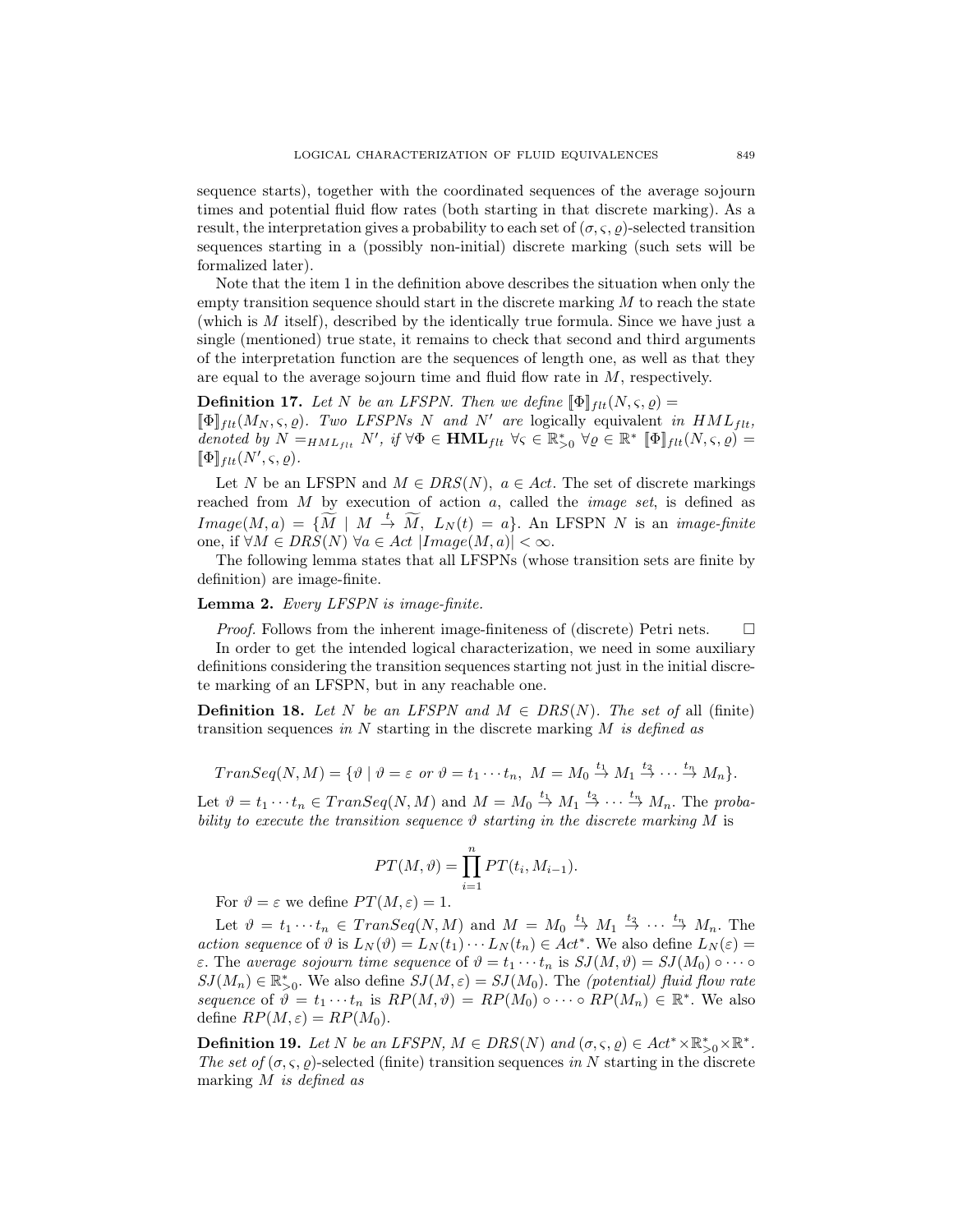$$
Transeq(N,M,\sigma ,\varsigma ,\varrho )=\left\{\vartheta \in Transeq(N,M) \left\vert \begin{array}{l} L_{N}(\vartheta )=\sigma ,\ SJ(M,\vartheta )=\varsigma ,\\ RP(M,\vartheta )=\varrho \end{array} \right. \right\}.
$$

The (cumulative) probability to execute  $(\sigma, \varsigma, \rho)$ -selected transition sequences starting in the discrete marking M is

$$
PT(M, \sigma, \varsigma, \varrho) = \sum_{\vartheta \in Transeq(N, M, \sigma, \varsigma, \varrho)} PT(M, \vartheta).
$$

The following lemma provides a recursive definition of  $PT(M, \sigma, \varsigma, \rho)$  that will be used later in the proofs.

**Lemma 3.** Let N be an LFSPN and  $M \in DRS(N)$ . Then for all  $(\sigma, \varsigma, \varrho) \in Act^* \times$  $\mathbb{R}_{>0}^* \times \mathbb{R}^*$  such that  $\sigma = a \cdot \hat{\sigma}$ ,  $\varsigma = s \circ \hat{\varsigma}$ ,  $\rho = r \circ \hat{\varrho}$ , where  $a \in Act$ ,  $s \in \mathbb{R}_{>0}$ ,  $r \in$ R, we have

$$
PT(M, \sigma, \varsigma, \varrho) = \sum_{\{t \mid M \stackrel{t}{\rightarrow} \widetilde{M}, L_N(t) = a, \ SI(M) = s, \ RP(M) = r\}} PT(t, M) PT(\widetilde{M}, \hat{\sigma}, \hat{\varsigma}, \hat{\varrho}).
$$

*Proof.* See Appendix A.2. □

The following propositions show that there exists a bijective correspondence between fluid stochastic traces of LFSPNs and formulas of  $HML_{flt}$ , by proving that the probabilities of the triples  $(\sigma, \varsigma, \varrho) \in Act^* \times \mathbb{R}_{>0}^* \times \mathbb{R}^*$  coincide in the net and logical frameworks.

**Proposition 2.** Let N be an LFSPN. Then for each  $\sigma \in Act^*$  there exists  $\Phi_{\sigma} \in$  $\mathbf{HML}_{flt} \text{ such that } \forall M \in DRS(N) \ \forall \varsigma \in \mathbb{R}_{>0}^* \ \forall \varrho \in \mathbb{R}^*$ 

$$
[\![\Phi_{\sigma}]\!]_{flt}(M,\varsigma,\varrho)=PT(M,\sigma,\varsigma,\varrho).
$$

*Proof.* See Appendix A.3. □

**Proposition 3.** Let N be an LFSPN. Then for each  $\Phi \in \text{HML}_{flt}$  there exists  $\sigma_{\Phi} \in Act^*$  such that  $\forall M \in DRS(N)$   $\forall \varsigma \in \mathbb{R}_{>0}^*$   $\forall \varrho \in \mathbb{R}^*$ 

$$
PT(M, \sigma_{\Phi}, \varsigma, \varrho) = [\![\Phi]\!]_{flt}(M, \varsigma, \varrho).
$$

*Proof.* See Appendix A.4.

The following theorem provides fluid trace equivalence with the logical characterization within  $HML_{flt}$ .

Theorem 2. For LFSPNs N and N'

$$
N \equiv_{fl} N' \Leftrightarrow N =_{HML_{flt}} N'.
$$

*Proof.* The result follows from Proposition 2 and Proposition 3, which establish a bijective correspondence between fluid stochastic traces of LFSPNs and formulas of  $\mathbf{HML}_{flt}$ .

Thus, in the trace semantics, we obtained a logical characterization of the fluid behavioural equivalence or, symmetrically, an operational characterization of the fluid modal logic equivalence.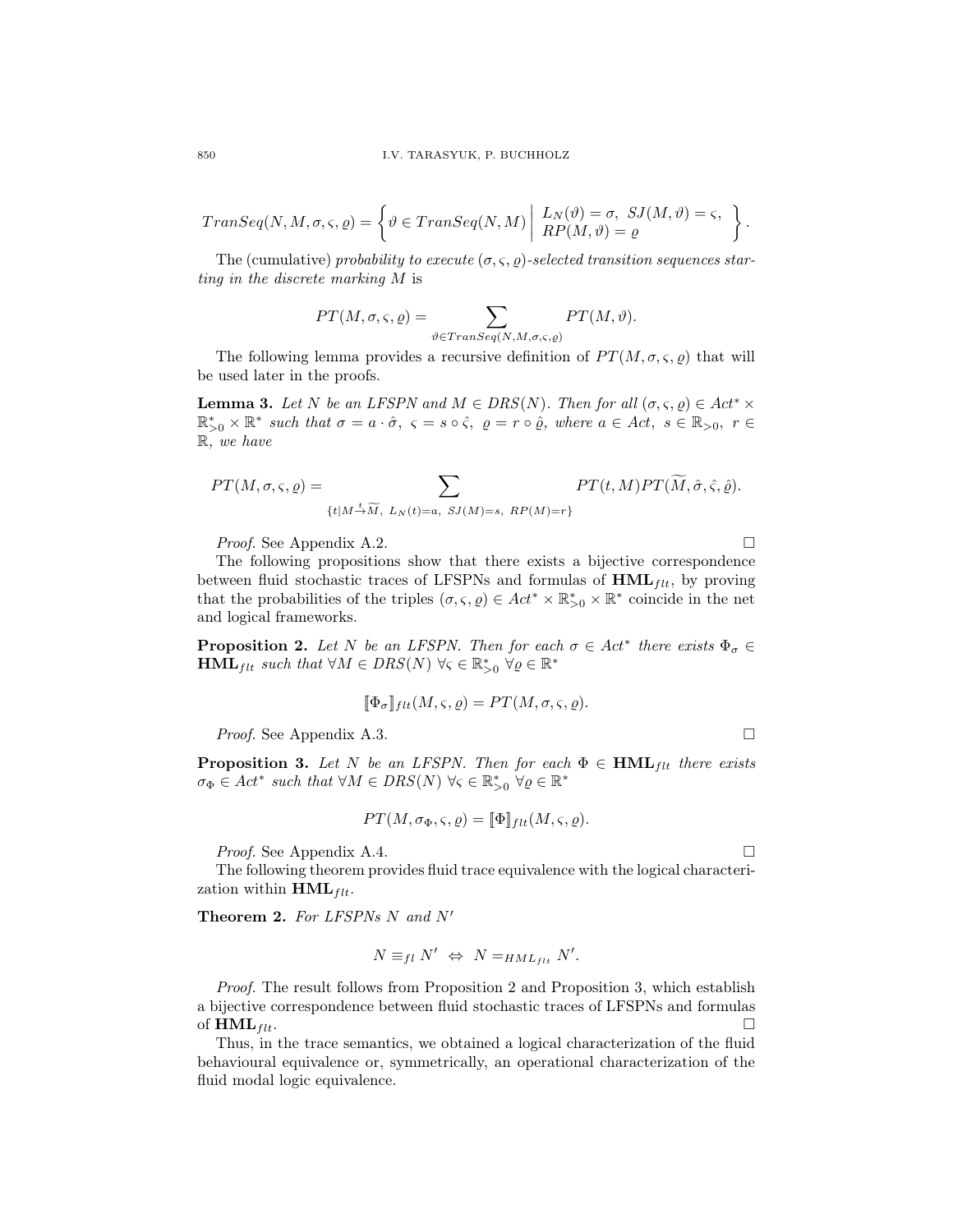**Example 7.** Consider the LFSPNs  $N$  and  $N'$  in Figure 2, for which it holds  $N \equiv_{fl} N'$ , hence,  $N =_{HML_{flt}} N'$ . In particular, for  $\Phi = \langle \{a\} \rangle \langle \{b\} \rangle \top$  we have  $\sigma_{\Phi} = a \cdot b \text{ and } [\![\Phi]\!]_{ftt}(M_{N}, \frac{1}{2} \circ \frac{1}{2} \circ \frac{1}{2}, 1 \circ (-2) \circ 1) = PT(t_1t_2) = 1 \cdot \frac{1}{2} = \frac{1}{2} = 1 \cdot \frac{1}{2} =$  $PT(t'_1t'_3) = \llbracket \Phi \rrbracket_{flt}(M_{N'}, \frac{1}{2} \circ \frac{1}{2} \circ \frac{1}{2}, 1 \circ (-2) \circ 1)$ . Thus, N and N' have the same probability  $\frac{1}{2}$  of the following evolution from their initial discrete markings: while the action a is ready for execution, the single continuous place of each LFSPN is filled with the potential flow rate 1 during the exponentially distributed time period with the average  $\frac{1}{2}$ ; then, while the action b is ready for execution, the continuous place of each LFSPN is filled with the potential flow rate  $-2$  (i.e. the place is actually emptied with the potential flow rate 2) during the exponentially distributed time period with the average  $\frac{1}{2}$ ; finally, the continuous place of each LFSPN is filled with the potential flow rate 1 for the exponentially distributed time period with the average  $\frac{1}{2}$ .

#### 8. Logic  $HML_{fib}$

The modal logic  $HML_{MB}$  has been introduced in [15, 19] on sequential and concurrent Markovian process calculi SMPC (called MPC in [19]) and CPMC for logical interpretation of Markovian bisimulation equivalence.  $HML_{MB}$  is based on the logic HML [52], in which the diamond operator was decorated with the rate lower bound. Hence,  $HML_{MB}$  can also be seen as a modification of the logic  $PML$ [59], where the probability lower bound that decorates the diamond operator was replaced with the rate lower bound.

We now propose a novel fluid modal logic  $HML_{fib}$  for the characterization of fluid bisimulation equivalence. For this, we add to  $HML_{MB}$  a new modality  $\wr_r$ , where  $r \in \mathbb{R}$  is the potential fluid flow rate value for the single continuous place of an LFSPN (remember that in the definition of fluid bisimulation equivalence we compare only LFSPNs, each having exactly one continuous place). The formula  $\lambda_r$  is used to check whether the potential fluid flow rate in a discrete marking of an LFSPN equals  $r$ . Finding this fact refers to a particular condition from the fluid bisimulation definition. Thus,  $\lambda_r$  can be seen as a supplement to the PML and  $HML_{MB}$  formula  $\nabla_a$ , where  $a \in Act$ , since  $\nabla_a$  is used to check whether the transitions labeled with the action a cannot be fired in a state (discrete marking). Finding this fact violates the bisimulation transfer property.

**Definition 20.** Let  $\top$  denote the truth and  $a \in Act$ ,  $r \in \mathbb{R}$ ,  $\lambda \in \mathbb{R}_{>0}$ . A formula of  $HML_{fib}$  is defined as follows:

$$
\Phi ::= \top | \neg \Phi | \Phi \wedge \Phi | \nabla_a | \wr_r | \langle a \rangle_{\lambda} \Phi.
$$

We define  $\langle a \rangle \Phi = \exists \lambda \langle a \rangle_{\lambda} \Phi$  and  $\Phi \vee \Psi = \neg(\neg \Phi \wedge \neg \Psi)$ .

 $HML_{fib}$  denotes the set of all formulas of the logic  $HML_{fib}$ .

The satisfaction relation is used to verify the validity of a formula of  $HML_{fib}$ in a discrete marking.

**Definition 21.** Let N be a LFSPN and  $M \in \text{DRS}(N)$ . The satisfaction relation  $\models$ <sub>flb</sub>⊆ DRS(N) × **HML**<sub>flb</sub> is defined as follows:

- (1)  $M \models_{fib} \top always;$
- $(2)$   $M \models_{f1b} \neg \Phi$ , if  $M \not\models_N \Phi$ ;
- (3)  $M \models_{flb} \Phi \wedge \Psi$ , if  $M \models_N \Phi$  and  $M \models_N \Psi$ ;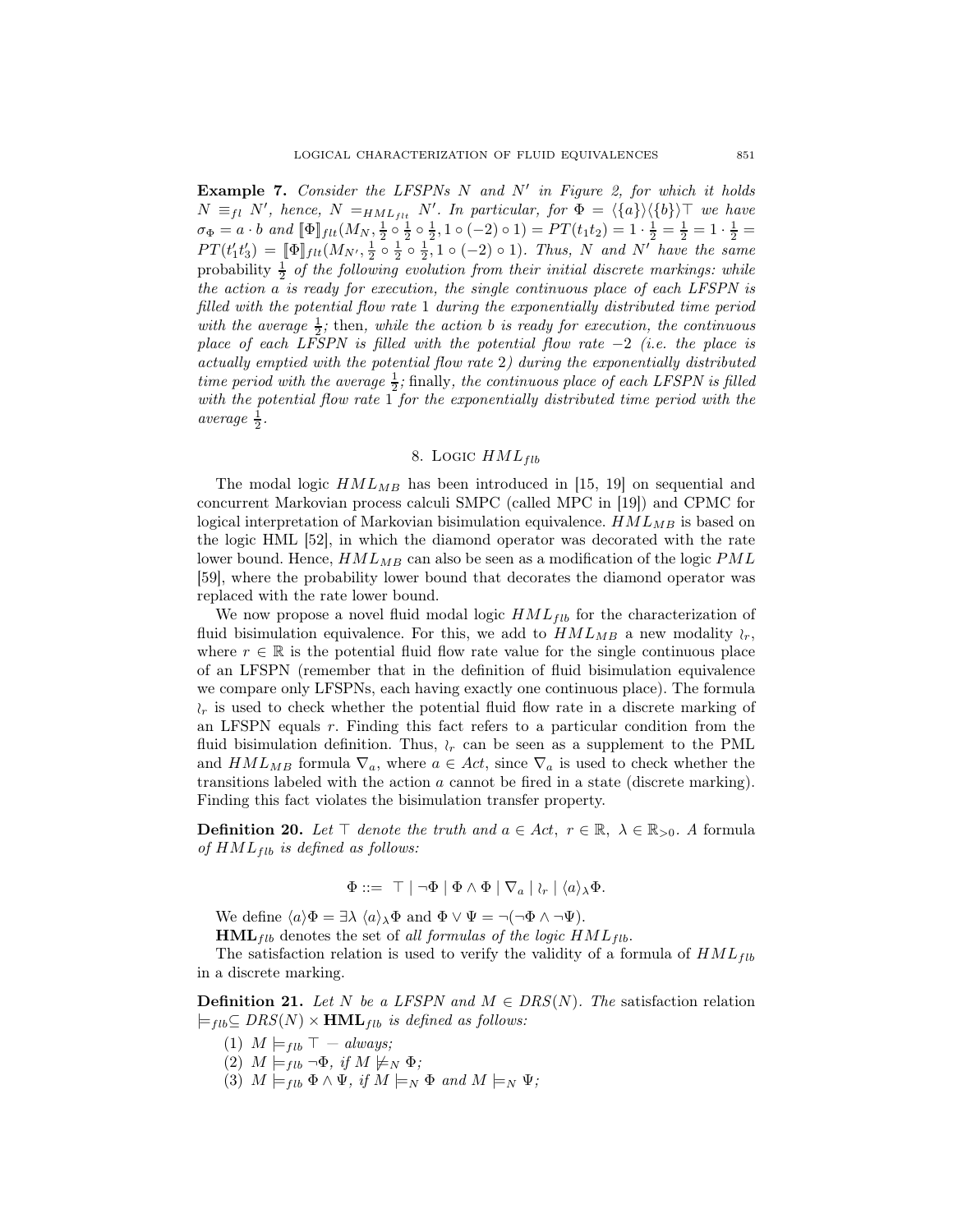- (4)  $M \models_{fib} \nabla_a$ , if it does not hold that  $M \stackrel{a}{\to} DRS(N)$ ;
- (5)  $M \models_{flb} \wr_r$ , if  $RP(M) = r$ ;
- (6)  $M \models_{fib} \langle a \rangle_{\lambda} \Phi, \text{ if } \exists \mathcal{H} \subseteq DRS(N) \text{ } M \xrightarrow{a} \mu \mathcal{H}, \text{ } \mu \geq \lambda \text{ and } \forall \widetilde{M} \in \mathcal{H} \text{ } \widetilde{M} \models_{fib} \Phi.$

Note that  $\langle a \rangle_{\mu} \Phi$  implies  $\langle a \rangle_{\lambda} \Phi$ , if  $\mu \geq \lambda$ .

**Definition 22.** Let N be an LFSPN. Then we write  $N \models_{flb} \Phi$ , if  $M_N \models_{flb} \Phi$ . LFSPNs N and N' are logically equivalent in  $HML_{fib}$ , denoted by  $N =_{HML_{fib}} N'$ ,  $if \forall \Phi \in \textbf{HML}_{fib} \ N \models_{fib} \Phi \ \Leftrightarrow \ N' \models_{fib} \Phi.$ 

The following theorem provides fluid bisimulation equivalence with the logical characterization within  $HML_{flb}$ .

Theorem 3. For LFSPNs N and N'

$$
N_{\underbrace{\leftrightarrow}_{fl}} N' \Leftrightarrow N_{\underbrace{=}_{HML_{fib}} N'.
$$

*Proof.* See Appendix A.5. □

Thus, in the bisimulation semantics, we obtained a logical characterization of the fluid behavioural equivalence or, symmetrically, an operational characterization of the fluid modal logic equivalence.

**Example 8.** Consider the LFSPNs N and N' in Figure 2, for which  $N \nleftrightarrow_H N'$ , hence,  $N \neq_{HML_{fib}} N'$ . Indeed, for  $\Phi = \langle a \rangle_2 \langle b \rangle_1 \top$  we have  $N \models_{fib} \Phi$ , but  $N' \not\models_{fib}$  $\Phi$ , since only in  $N'$  action a can occur so that action b cannot occur afterwards.

Take now the LFSPNs N and N' in Figure 6, for which  $N \leftrightarrow_{fl} N'$ , hence,  $N =_{HML_{fib}} N'$ . In particular, for  $\Psi = \iota_1 \wedge \langle a \rangle_2 (\iota_{-2} \wedge \langle b \rangle_2 \top)$  we have  $N \models_{fib} \Psi$  and  $N' \models_{fib} \Psi$ . Thus, for N and N' the following evolution from their initial discrete markings is valid: while the action a is ready for execution, the single continuous place of each LFSPN is filled with the potential flow rate 1 during the exponentially distributed time period with the minimal rate 2; then, while the action  $b$  is ready for execution, the continuous place of each LFSPN is filled with the potential flow rate  $-2$  (i.e. the place is actually emptied with the potential flow rate 2) during the exponentially distributed time period with the minimal rate 2.

#### 9. CONCLUSION

In this paper, we have investigated two behavioural equivalences that preserve the qualitative and quantitative behavior of LFSPNs with a single continuous place, related to both their discrete part (labeled CTSPNs and the underlying CTMCs) and continuous part (the associated SFMs). We have considered on LFSPNs a linear-time relation of fluid trace equivalence and a branching-time relation of fluid bisimulation equivalence. Both equivalences respect functional activity, stochastic timing and fluid flow in the behaviour of LFSPNs.

9.1. Fluid logical characterizations. As the main result, we have characterized logically fluid trace and bisimulation equivalences with two novel fluid modal logics  $HML_{f\mu}$  and  $HML_{f\mu}$ . The characterizations give rise to better understanding of the basic features of the equivalences. In [18, 19], the local and global approaches to the temporal aspects of computations were explained. The local approach considers such aspects at the level of the individual actions in the computations while the global approach does it at the level of global computations. In the local case, the temporal parameters should be in the modal operators and the interpretation of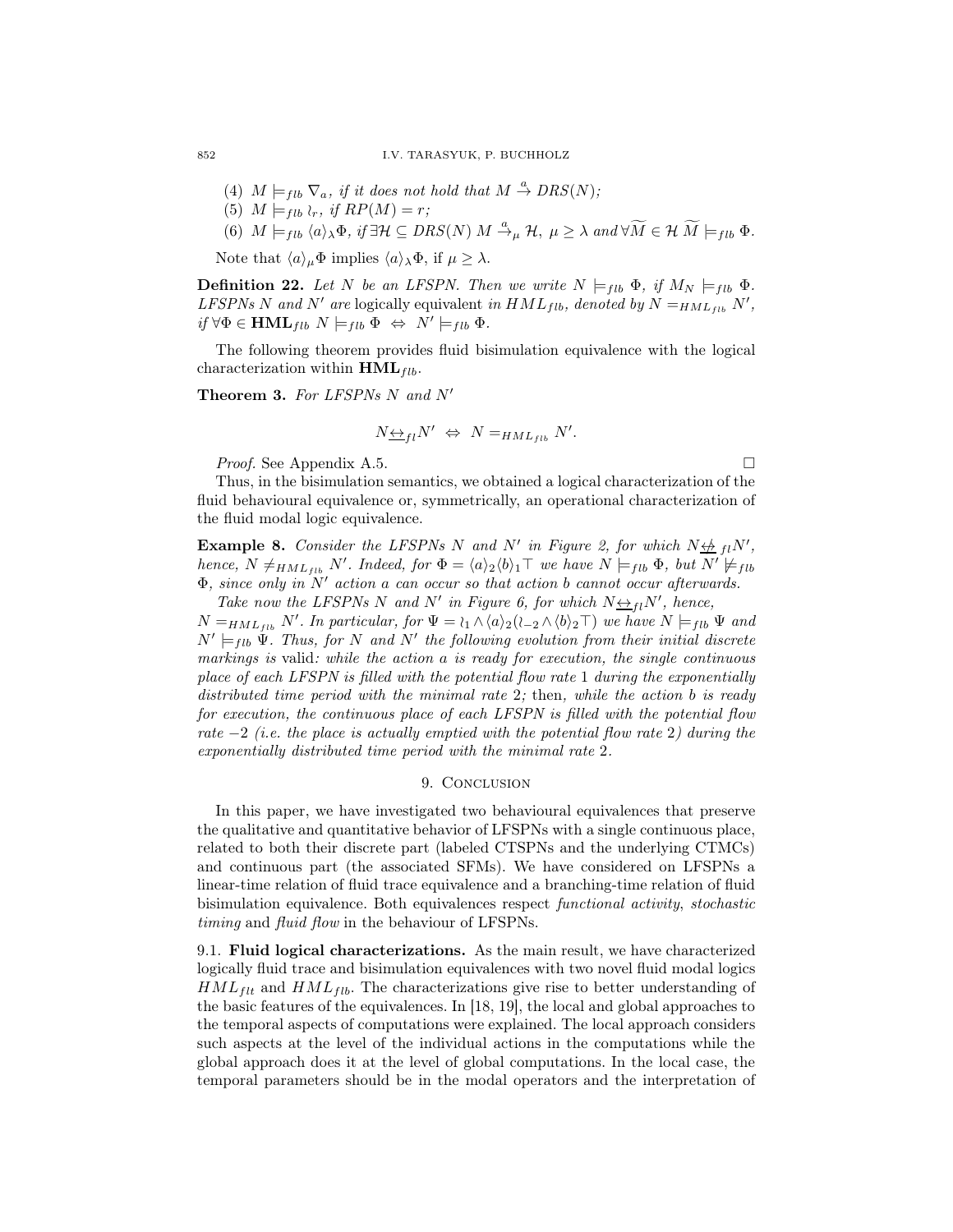| Fluid       | Semantics type      | Functional activity                    | Stochastic timing                                                           | Fluid flow                                                            |
|-------------|---------------------|----------------------------------------|-----------------------------------------------------------------------------|-----------------------------------------------------------------------|
| modal logic | (lin./branch. time) | (action occurrences)                   | (transition rates)                                                          | (fluid rates)                                                         |
| $HML_{flt}$ |                     | $\boldsymbol{a}$                       | $\lbrack\!\lbrack\cdot\rbrack\!\rbrack_{\textit{flt}}(M,\varsigma,\varrho)$ | $\llbracket \cdot \rrbracket_{flt}(M,\varsigma,\boldsymbol{\varrho})$ |
| $HML_{fib}$ |                     | $\langle a \rangle$<br>$\mathbf{v}_a,$ | $\langle a \rangle$                                                         |                                                                       |

Table 1. Behavioural aspects of LFSPNs in the logical modalities and interpretations

the formulas should be qualitative, i.e. it should return the truth value if a formula is satisfied. In the global case, the temporal parameters should not be present in the syntax and the interpretation of the formulas should be quantitative, i.e. it should give a value that measures how much (in which degree) a formula is satisfied. We have used the global approach in  $HML_{flt}$  and the local approach in  $HML_{fib}$ . Table 1 demonstrates how the modalities and interpretation functions of the logics  $HML_{flt}$  and  $HML_{flb}$  respect the following behavioural aspects of LFSPNs: semantics type (linear or branching time), functional activity (consisting in the action occurrences), stochastic timing (specified by the transition rates) and fluid flow (defined by the fluid rates). In case of the composite constructions, the variables describing particular aspects of behaviour are printed in bold font.

According to [1], we have demonstrated that the fluid equivalences are reasonable notions, by constructing their natural and mathematically elegant modal characterizations. In addition, the characterizations offer a possibility for the logical reasoning on resemblance of the fluid behaviour, while before it was only possible in the operational manner, as the following example shows.

**Example 9.** Consider the LFSPNs  $N$  and  $N'$  in Figure  $\gamma$  that model the production line from Example 1, for which  $N \leftrightarrow H N'$ . Since LFSPNs have an interleaving semantics due to the continuous time approach and the race condition applied to transition firings, the parallel execution of actions (here in  $N$ ) is modeled by the sequential non-determinism (in  $N'$ ). Fluid bisimulation equivalence is an interleaving relation constructed in conformance with the LFSPNs semantics. In the initial discrete marking  $M_N$ , we now can specify and verify formally the properties described there: the probability given by the interpretation  $\langle f_1 \rangle \langle f_2 \rangle \top \rangle_{ft}(M_N, s_1s_2s_3,$  $r_1r_2(-r_3)$  =  $\frac{\lambda_1}{\lambda_1+\lambda_2}$  in  $HML_{flt}$  and the validity of the satisfaction  $M_N \models_{flb}$  $\lambda_{r_1} \wedge (\langle f_1 \rangle_{\lambda_1} \top \vee \langle f_2 \rangle_{\lambda_2} \top)$  in  $HML_{fib}$ , where  $s_1 = \frac{1}{\lambda_1 + \lambda_2}$ ,  $s_2 = \frac{1}{\lambda_2}$ ,  $s_3 = \frac{1}{\lambda_3}$ ,  $r_1 =$  $w_1 + w_2$ ,  $r_2 = w_1$ ,  $r_3 = w_3$ . The same holds for the LFSPN  $\tilde{N}'$ , since we have  $N_{\frac{\leftrightarrow}{\sim}fl}N'$ , hence, also  $N \equiv_{fl} N'$ .

A possible continuation of the presented work may be characterization of the fluid equivalences via more expressive logics, such as the CSL fluid extensions resembling the temporal logic for SFMs [45].

Moreover, by applying the theory from [50, 56], we can consider fluid equivalences of the LFSPNs with the level-dependent functions specifying transition firing rates and (piecewise-constant) fluid flow rates of continuous arcs. The associated SFM of each such extended LFSPN will be described by the TRM  $\mathbf{Q}(x)$  (variable x denotes a fluid level value) with the non-diagonal elements  $RM(M_i, M_j, x)$  (1  $\leq$  $i, j \leq n, x \in [0, +\infty)$ , and also by the FRM  $\mathbf{R}(x)$  with the diagonal elements  $RP(M_i, x)$   $(1 \leq i \leq n, x \in [0, +\infty))$ , the latter being fluid level-independent functions within intervals between the boundaries, where fluid probability mass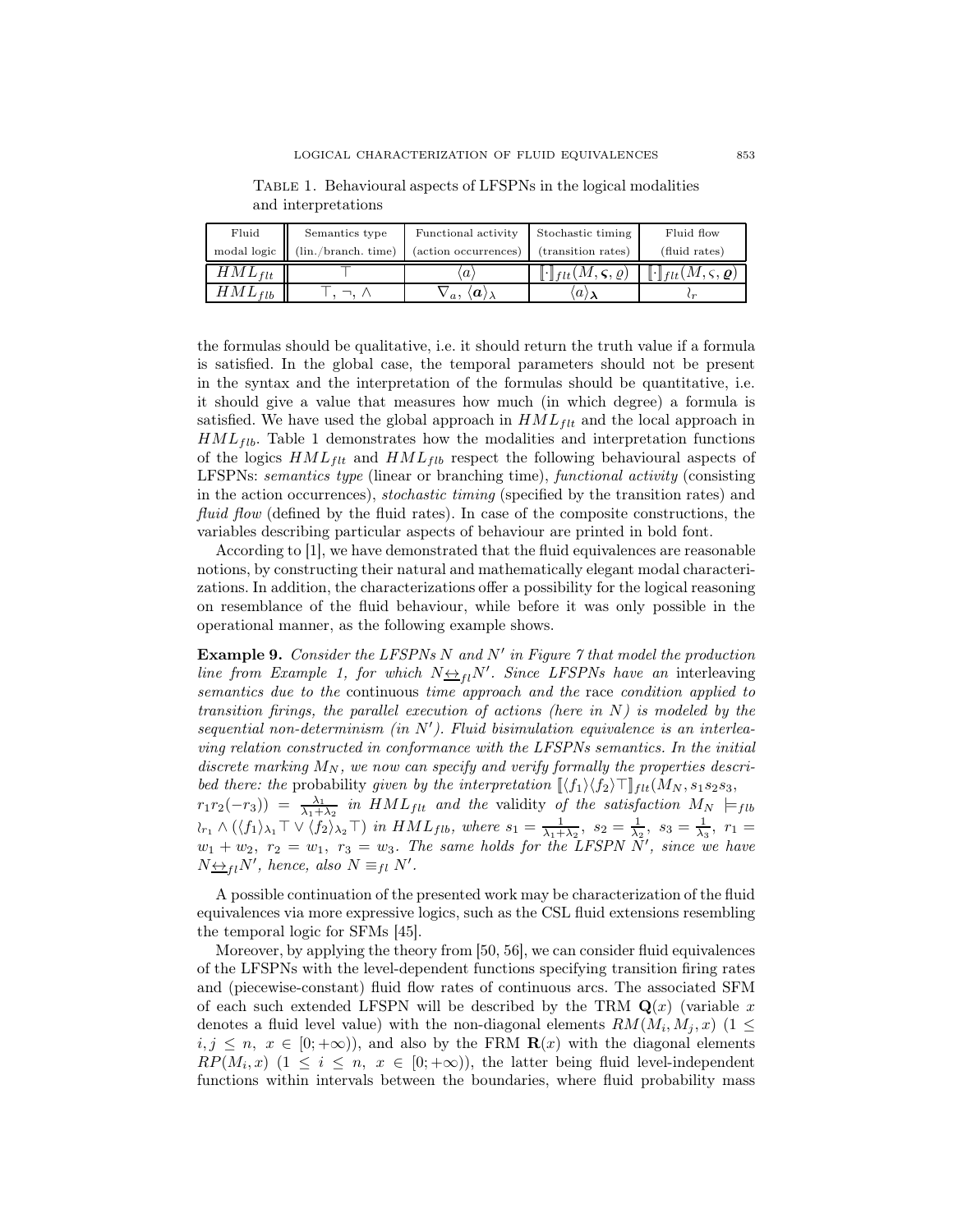

Fig. 7. The LFSPNs of the production line

may be created. For the model stability, the fluid flow rate must be negative in the last interval that is also the only infinite range. The matrices  $\mathbf{Q}(x)$  and  $\mathbf{R}(x)$ are used to build the ODE systems in those intervals for the probability density functions, so that the lumping approach may be applied. Then our results on the interrelations and quotienting will be also valid for the "level-sensitive" versions of the fluid equivalences. The corresponding fluid modal logics may be constructed for their characterization, by imposing fluid level dependence to the interpretation function of  $HML_{flt}$  and those modalities of  $HML_{flb}$ , which respect the transition and flow rates.

9.2. Fluid place bisimulations. In the future, we also plan to define a fluid place bisimulation relation that connects "similar" continuous places of LFSPNs, like place bisimulations [5, 4, 71, 72, 73] relate discrete places of (standard) Petri nets. The lifting of the relation to the discrete-continuous LFSPN markings (with discrete markings treated as the multisets of places) will respect both the fluid distribution among the related continuous places and the rates of fluid flow through them. For this purpose, we should introduce a novel notion of the multiset analogue with nonnegative real-valued multiplicities of the elements. While multiset is a mapping from a countable set to all natural numbers, we need a more sophisticated mapping from the set of continuous places to all non-negative real numbers, corresponding to the associated fluid levels. Such an extension of the multiset notion may use the results of [23, 70], concerning hybrid sets (the multiplicities of the elements are arbitrary integers) and fuzzy multisets (the multiplicities belong to the interval [0;1]). In this way, both the initial amount of fluid and its transit flow rate in each discrete marking may be distributed among several continuous places of an LFSPN, such that all of them are bisimilar to a particular continuous place of the equivalent LFSPN.

The interesting point here is that fluid distributed among several bisimilar continuous places should be taken as the fluid contained in a single continuous place, resulting from aggregating those "constituent" continuous places with the use of fluid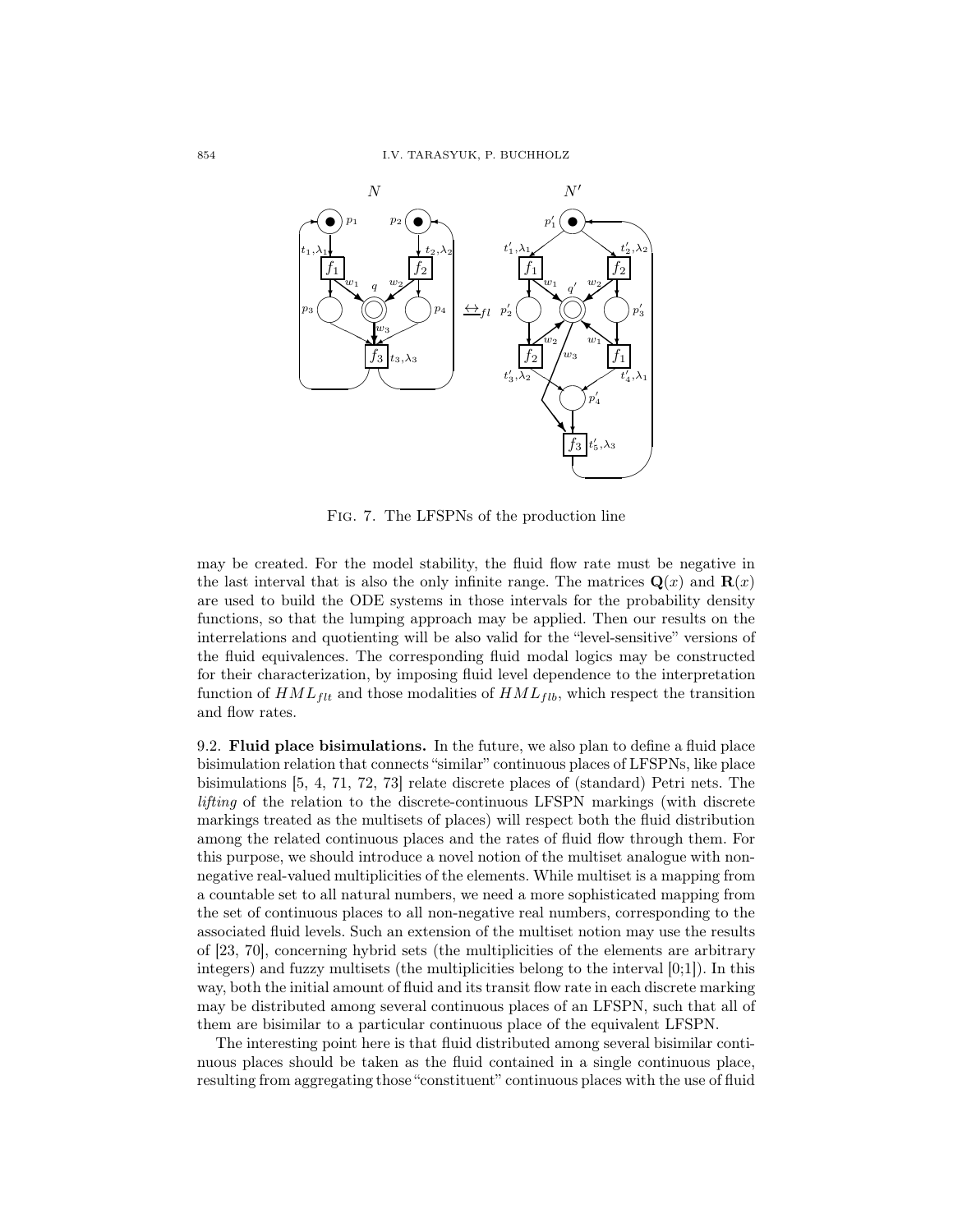place bisimulation. Then the fluid level in the "aggregate" continuous place will be a sum of the fluid levels in the "constituent" continuous places. The probability density function for the sum of random variables representing the fluid levels in the "constituent" continuous places is defined via convolution operation. In this approach, we should avoid or treat correctly the situations when the fluid flow in the "aggregate" continuous place becomes suddenly non-continuous. This happens when some of the "constituent" continuous places are emptied while the others still contain a positive amount of fluid. Obviously, such a discontinuity is a result of applying the aggregation since it is not caused by either reaching the lower fluid boundary (zero fluid level) or change of the current discrete marking.

After doing this, it would be rather interesting to provide fluid place bisimulation equivalences with logical characterizations by constructing new fluid "place" logics, whose modalities are capable to specify "aggregate" fluid flow rates, i.e. the sums of the rates for the equivalent continuous places.

## Appendix A. Proofs

A.1. Proof of Lemma 1. We prove by induction on the transition sequences length  $n$ .

 $\bullet$   $n=0$ By definition,  $\sum_{\{\vartheta \in Transeq(N) \mid |\vartheta|=0\}} PT(\vartheta) = PT(\varepsilon) = 1$ .  $\bullet$   $n \rightarrow n+1$ By distributivity law for multiplication and addition, and since  $\forall M \in \mathbb{N}^{|P d_N|}$   $\sum_{t \in E n a(M)} PT(t,M)=1$ , we get  $\sum_{\{\vartheta \in Transeq(N) \mid |\vartheta|=n+1\}} PT(\vartheta)=$  $\sum_{i=1}^{n}$  $\{ \substack{t_1, \ldots, t_n, t_{n+1} | M_N = M_0^{} \stackrel{t_1}{\to} M_1^{} \stackrel{t_2}{\to} \cdots \stackrel{t_n}{\to} M_n^{} \stackrel{t_{n+1}}{\to} M_{n+1}^{} \}} \prod_{i=1}^{n+1} PT(t_i, M_{i-1}) =$  $\begin{array}{l} \sum_{\left\{\,t_{\,1},\,\ldots,\,t_{\,n}\,\left|\,M_{\,N}\right.\right.=M_{0}\,\overset{t_{1}}{\rightarrow}\,M_{1}\,\overset{t_{2}}{\rightarrow}\,\cdots\,\overset{t_{n}}{\rightarrow}\,M_{n}\,\right\}}\,\sum\limits\limits_{\,} \end{array}$  $\prod_{i=1}^n \prod_{i=1}^n PT(t_i, M_{i-1})PT(t_{n+1}, M_n) =$  $\sum\nolimits_{\left\{\,t_{\,1},\,\ldots,\,t_{\,n}\,\right\vert\,M_{\,N}\,=\,M_{\,0}\,\stackrel{t_{\,1}}{\rightarrow}\,M_{\,1}\,\stackrel{t_{\,2}}{\rightarrow}\,\ldots\,\stackrel{t_{\,n}}{\rightarrow}\,M_{\,n}\,\right\}}$  $\sqrt{\prod_{i=1}^n PT(t_i,M_{i-1})}\sum$  ${t_{n+1}|M_n}^{t_n+1} \stackrel{PT(t_{n+1},M_n)}{\to}$  $\setminus$ =  $\sum_{\{t_1,\ldots,t_n \mid M_N = M_0 \stackrel{t_1}{\rightarrow} M_1 \stackrel{t_2}{\rightarrow} \ldots \stackrel{t_n}{\rightarrow} M_n\}} \prod_{i=1}^n PT(t_i,M_{i-1}) \cdot 1 = 1.$ 

A.2. **Proof of Lemma 3.** We have  $PT(M, \sigma, \varsigma, \varrho) =$   $\sum$  $\vartheta \in Transeq(N,M,\sigma,\varsigma,\varrho)$  $PT(M,\vartheta)=$  $\prod^n$ 

 ${t_1,...,t_n | M = M_0 \stackrel{t_1}{\rightarrow} M_1 \stackrel{t_2}{\rightarrow} ... \stackrel{t_n}{\rightarrow} M_n, \ L_N(t_1 \cdots t_n) = \sigma, \ SJ(M_0,t_1 \cdots t_n) = \varsigma, \ RP(M_0,t_1 \stackrel{i=1}{\cdots} t_n) = \varrho}$  $i=1$  $PT(t_i, M_{i-1}) =$  $\overline{\phantom{0}}$ 

 $\overline{\phantom{0}}$ 

 ${t_1 | M = M_0 \xrightarrow{t_1} M_1, L_N(t_1) = a, SJ(M_0) = s, RP(M_0) = r}$ 

$$
\sum_{\{t_2,\ldots,t_n \mid M_1 \stackrel{t_2}{\to} M_2 \stackrel{t_3}{\to} \ldots \stackrel{t_n}{\to} M_n, \ L_N(t_2 \cdots t_n) = \hat{\sigma}, \ SJ(M_1, t_2 \cdots t_n) = \hat{\varsigma}, \ RP(M_1, t_2 \cdots t_n) = \hat{\varsigma} \}} \frac{PT(t_1, M_0) \prod_{i=2}^n PT(t_i, M_{i-1}) = \sum_{\{t_1 \mid M = M_0 \stackrel{t_1}{\to} M_1, \ L_N(t_1) = a, \ SJ(M_0) = s, \ RP(M_0) = r\}} \frac{PT(t_1, M_0)}{\sum_{\{t_2,\ldots,t_n \mid M_1 \stackrel{t_2}{\to} M_2 \stackrel{t_3}{\to} \ldots \stackrel{t_n}{\to} M_n, \ L_N(t_2 \cdots t_n) = \hat{\sigma}, \ SJ(M_1, t_2 \cdots t_n) = \hat{\varsigma}, \ RP(M_1, t_2 \cdots t_n) = \hat{\varrho} \}} \prod_{i=2}^n PT(t_i, M_{i-1})
$$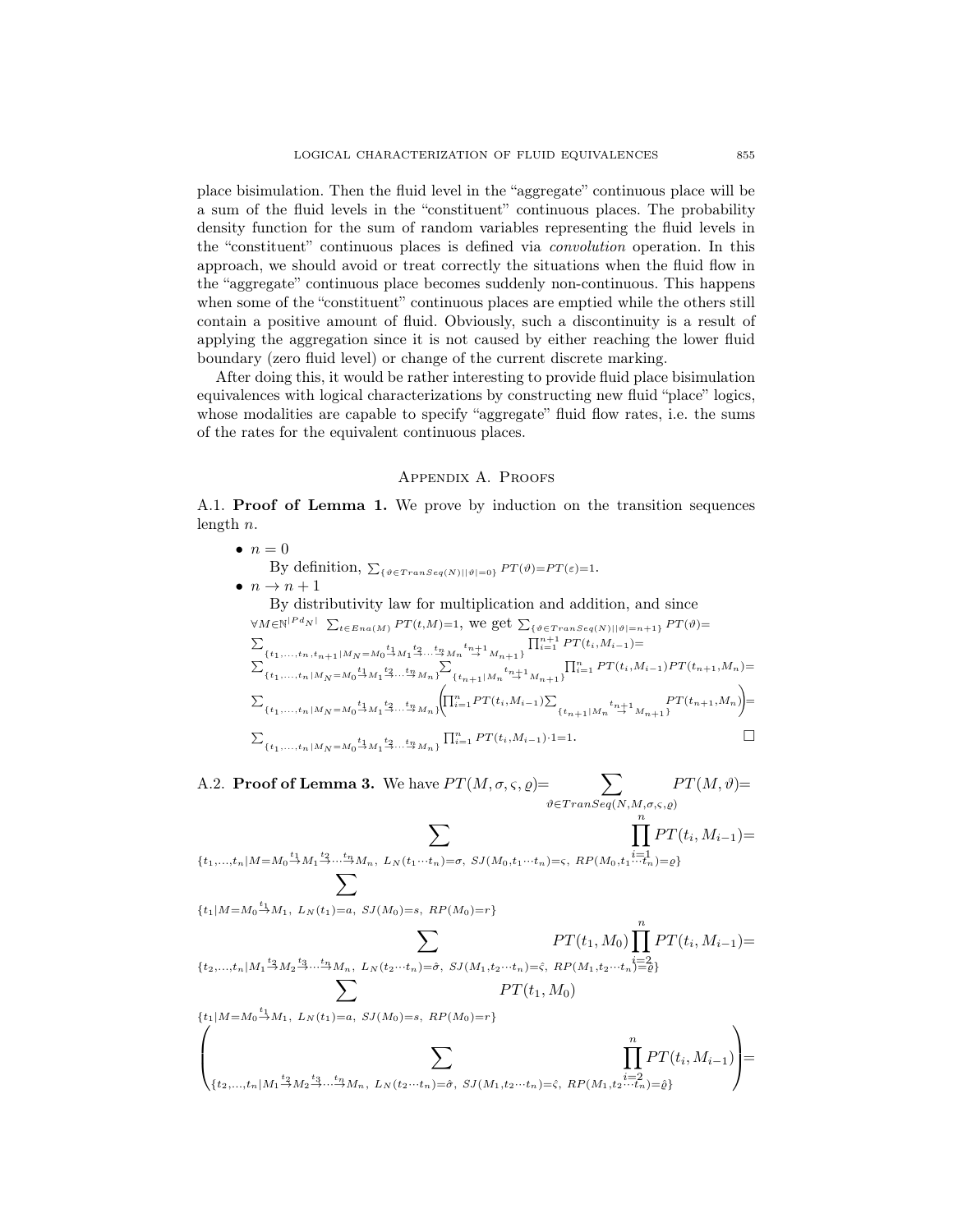$$
\sum_{(t,\lambda)=\mathcal{I}(t)} PT(t_1,M_0) PT(M_1,\hat{\sigma},\hat{\varsigma},\hat{\varrho}).
$$

 ${t_1 | M = M_0 \xrightarrow{t_1} M_1, L_N(t_1) = a, SJ(M_0) = s, RP(M_0) = r}$ 

Let us now take  $t = t_1$  and  $\widetilde{M} = M_1$ . Then we have proved the lemma.  $\square$ 

A.3. **Proof of Proposition 2.** We prove by induction on the length  $n$  of the action sequence  $\sigma$ .

 $\bullet$   $n=0$ 

We have  $|\sigma| = 0$ , hence,  $\sigma = \varepsilon$ . In this case, we take  $\Phi_{\sigma} = \top$ . Let  $M \in DRS(N)$ ,  $\varsigma \in \mathbb{R}_{>0}^*$ ,  $\varrho \in \mathbb{R}^*$ .

If  $(\varsigma \neq \mathfrak{SI}(M)) \vee (\varrho \neq \mathfrak{RP}(M))$  then  $Trans\mathfrak{e}q(N, M, \sigma, \varsigma, \varrho) = \emptyset$  and

$$
[\![\Phi_{\sigma}]\!]_{flt}(M,\varsigma,\varrho)=0=PT(M,\sigma,\varsigma,\varrho).
$$

Otherwise, if  $(\varsigma = SJ(M)) \wedge (\varrho = RP(M))$  then  $TransSeq(N, M, \sigma, \varsigma, \varrho)$  $\{\varepsilon\}$  and

$$
[\![\Phi_{\sigma}]\!]_{flt}(M,\varsigma,\varrho)=1=PT(M,\sigma,\varsigma,\varrho).
$$

 $\bullet$   $n \rightarrow n+1$ 

We have  $|\sigma| = n + 1$ , hence,  $\sigma = a \cdot \hat{\sigma}$ , where  $a \in Act$  and  $|\hat{\sigma}| = n$ . In this case, we take  $\Phi_{\sigma} = \langle a \rangle \Phi_{\hat{\sigma}}$ , where the induction hypothesis holds for  $\hat{\sigma}$  and  $\Phi_{\hat{\sigma}}$ . Let  $M \in DRS(N)$ ,  $\varsigma \in \mathbb{R}_{>0}^*$ ,  $\varrho \in \mathbb{R}^*$ .

If no transition labeled with action a is enabled in M or  $(\varsigma = \varepsilon) \vee (\varrho =$  $\varepsilon$ )  $\vee$  (( $\varsigma = s \circ \hat{\varsigma}$ )  $\wedge$  ( $SJ(M) \neq s$ ))  $\vee$  (( $\varrho = r \circ \hat{\varrho}$ )  $\wedge$  ( $RP(M) \neq r$ )) then  $Transeq(N, M, \sigma, \varsigma, \varrho) = \emptyset$  and

$$
\llbracket \Phi_{\sigma} \rrbracket_{flt}(M, \varsigma, \varrho) = 0 = PT(M, \sigma, \varsigma, \varrho).
$$

Otherwise, if transitions labeled with action a are enabled in M and  $(s = s \circ \hat{\varsigma}) \wedge (SJ(M) = s) \wedge (\varrho = r \circ \hat{\varrho}) \wedge (RP(M) = r)$  then  $Transeq(N, M, \sigma, \varsigma, \varrho) \neq \emptyset$  and

$$
\llbracket \Phi_{\sigma} \rrbracket_{flt}(M, \varsigma, \varrho) = \sum_{\{t \mid M \stackrel{t}{\rightarrow} \widetilde{M}, L_N(t) = a\}} PT(t, M) \llbracket \Phi_{\hat{\sigma}} \rrbracket_{flt}(\widetilde{M}, \hat{\varsigma}, \hat{\varrho}),
$$

as well as

$$
PT(M, \sigma, \varsigma, \varrho) = \sum_{\{t \mid M \stackrel{t}{\rightarrow} \widetilde{M}, L_N(t) = a\}} PT(t, M) PT(\widetilde{M}, \hat{\sigma}, \hat{\varsigma}, \hat{\varrho}).
$$

By the induction hypothesis, for all discrete markings  $\tilde{M}$  reachable from  $M$  by firing transitions labeled with action  $a$  we have

$$
[\![\Phi_{\hat{\sigma}}]\!]_{flt}(\widetilde{M},\hat{\varsigma},\hat{\varrho})=PT(\widetilde{M},\hat{\sigma},\hat{\varsigma},\hat{\varrho}),
$$

thus, we have proved the proposition.  $\Box$ 

$$
856\,
$$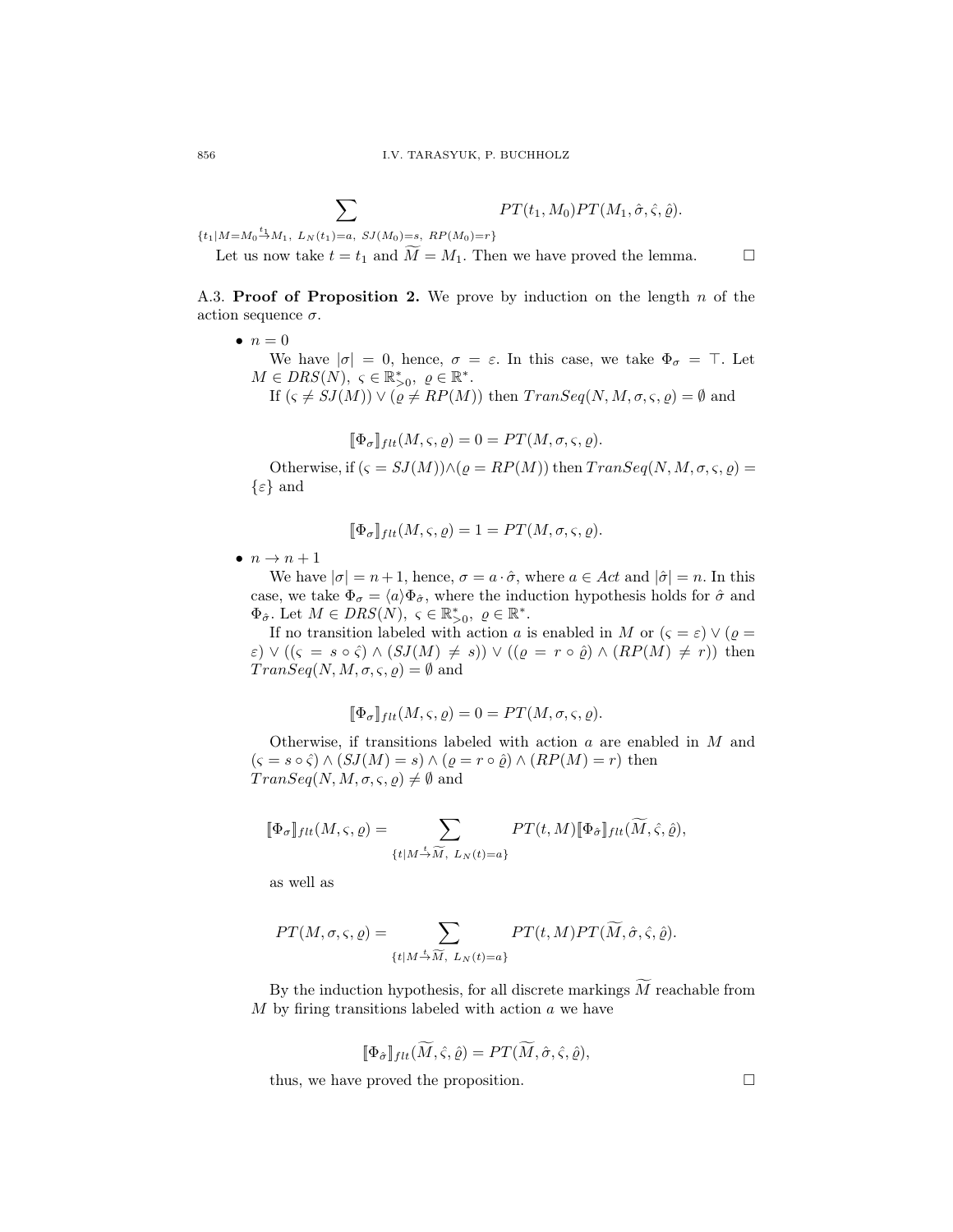A.4. Proof of Proposition 3. We prove by induction on the syntactical structure of the logical formula Φ.

 $\bullet$   $\Phi = \top$ 

In this case, we take  $\sigma_{\Phi} = \varepsilon$ . Let  $M \in DRS(N)$ ,  $\varsigma \in \mathbb{R}_{>0}^*$ ,  $\varrho \in \mathbb{R}^*$ . If  $(s \neq SJ(M)) \vee (\rho \neq RP(M))$  then  $TransSeq(N, M, \sigma, \varsigma, \rho) = \emptyset$  and

$$
PT(M, \sigma, \varsigma, \varrho) = 0 = [\![\Phi_{\sigma}]\!]_{flt}(M, \varsigma, \varrho).
$$

Otherwise, if  $(\varsigma = SJ(M)) \wedge (\varrho = RP(M))$  then  $TransSeq(N, M, \sigma, \varsigma, \varrho)$  $\{\varepsilon\}$  and

$$
PT(M, \sigma, \varsigma, \varrho) = 1 = [\![\Phi_{\sigma}]\!]_{flt}(M, \varsigma, \varrho).
$$

•  $\Phi = \langle a \rangle \Phi$ 

In this case, we take  $\sigma_{\Phi} = a \cdot \sigma_{\widehat{\Phi}}$ , where the induction hypothesis holds for  $\widehat{\Phi}$  and  $\sigma_{\widehat{\Phi}}$ . Let  $M \in DRS(N)$ ,  $\varsigma \in \mathbb{R}_{>0}^*$ ,  $\varrho \in \mathbb{R}^*$ .

If no transition labeled with action a is enabled in M or  $(\varsigma = \varepsilon) \vee (\varrho =$  $\varepsilon$ )  $\vee$  (( $\varsigma = s \circ \hat{\varsigma}$ )  $\wedge$  ( $SJ(M) \neq s$ ))  $\vee$  (( $\varrho = r \circ \hat{\varrho}$ )  $\wedge$  ( $RP(M) \neq r$ )) then  $Transeq(N, M, \sigma, \varsigma, \varrho) = \emptyset$  and

$$
PT(M, \sigma, \varsigma, \varrho) = 0 = [\![\Phi_{\sigma}]\!]_{flt}(M, \varsigma, \varrho).
$$

Otherwise, if transitions labeled with action a are enabled in M and  $(s = s \circ \hat{\zeta}) \wedge (SJ(M) = s) \wedge (\varrho = r \circ \hat{\varrho}) \wedge (RP(M) = r)$  then  $Transeq(N, M, \sigma, \varsigma, \varrho) \neq \emptyset$  and

$$
PT(M, \sigma_{\Phi}, \varsigma, \varrho) = \sum_{\{t \mid M \stackrel{t}{\rightarrow} \widetilde{M}, L_N(t) = a\}} PT(t, M) PT(\widetilde{M}, \sigma_{\widehat{\Phi}}, \widehat{\varsigma}, \widehat{\varrho}),
$$

as well as

$$
\llbracket \Phi \rrbracket_{flt}(M,\varsigma,\varrho) = \sum_{\{t \mid M \stackrel{t}{\to} \widetilde{M}, \ L_N(t) = a\}} PT(t,M) \llbracket \widehat{\Phi} \rrbracket_{flt}(\widetilde{M},\widehat{\varsigma},\widehat{\varrho}).
$$

By the induction hypothesis, for all discrete markings  $\widetilde{M}$  reachable from  $M$  by firing transitions labeled with action  $a$  we have

$$
PT(\widetilde{M}, \sigma_{\widehat{\Phi}}, \widehat{\varsigma}, \widehat{\varrho}) = [\![\widehat{\Phi}]\!]_{flt}(\widetilde{M}, \widehat{\varsigma}, \widehat{\varrho}),
$$
 thus, we have proved the proposition.  $\square$ 

A.5. Proof of Theorem 3. Our reasoning is based on the proofs of Theorem 6.4 from [59] about characterization of probabilistic bisimulation equivalence for probabilistic transition systems and Theorem 1 from [38] about characterization of strong equivalence for PEPA. The differences are the LFSPNs context, and that we also respect the fluid flow rates in the discrete markings with the satisfaction check

for the formulas  $\wr_r$ ,  $r \in \mathbb{R}$ , as presented below.

(←) Let us define the equivalence relation  $\mathcal{R} = \{ (M_1, M_2) \in (DRS(N) \cup$  $DRS(N')^2 \mid \forall \Phi \in \textbf{HML}_{fib} \ M_1 \models_{fib} \Phi \Leftrightarrow M_2 \models_{fib} \Phi$ . We have  $(M_N, M_{N'}) \in \mathcal{R}$ . Let us prove that  $\mathcal R$  is a fluid bisimulation.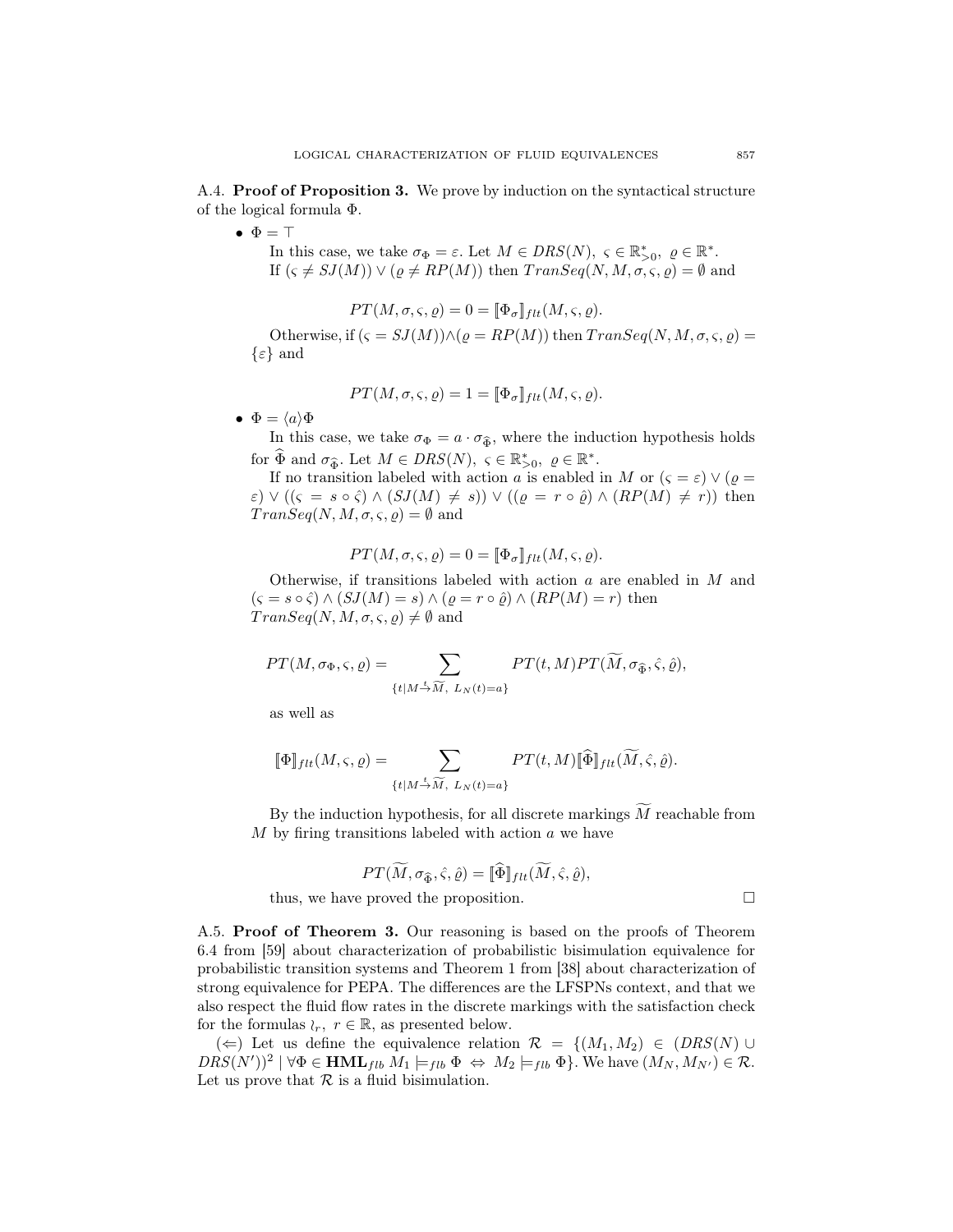Assume that  $M_N \xrightarrow{a} \mathcal{H} \in (DRS(N) \cup DRS(N'))/R$ . Let  $M_{N'} \xrightarrow{a}_{\lambda'_1} M'_1, \ldots,$  $M_{N'} \stackrel{a}{\rightarrow}_{\lambda'_i} M'_i$ ,  $M_{N'} \stackrel{a}{\rightarrow}_{\lambda'_{i+1}} M'_{i+1}, \ldots, M_{N'} \stackrel{a}{\rightarrow}_{\lambda'_n} M'_n$  be the changes of the discrete marking  $M_{N'}$  as a result of executing the action a. Since the LFSPN N' is imagefinite one by Lemma 2, the number of such changes is finite. The discrete marking changes are ordered so that  $M'_1, \ldots, M'_i \in \mathcal{H}$  and  $M'_{i+1}, \ldots, M'_n \notin \mathcal{H}$ .

Then  $\exists \Phi_{i+1}, \ldots, \Phi_n \in \text{HML}_{fib}$  such that  $\forall j \ (i+1 \leq j \leq n) \ \forall M \in \mathcal{H} \ M \models_{fib} \Phi_j$ , but  $M'_j \not\models_{flb} \Phi_j$ . We have  $M_N \models_{flb} \langle a \rangle_\lambda (\wedge_{j=i+1}^n \Phi_j)$  and  $M_{N'} \models_{flb} \langle a \rangle_{\lambda'} (\wedge_{j=i+1}^n \Phi_j)$ , where  $\lambda' = \sum_{j=1}^i \lambda'_j$ .

Assume that  $\lambda > \lambda'$ . Then  $M_{N'} \not\models_{fib} \langle a \rangle_{\lambda}(\wedge_{j=i+1}^{n} \Phi_j)$ , which contradicts to  $(M_N, M_{N'}) \in \mathcal{R}$ . Hence,  $\lambda \leq \lambda'$ . Consequently,  $M_{N'} \stackrel{a}{\rightarrow} \lambda' \mathcal{H}$ , where  $\lambda \leq \lambda'$ . By symmetry of  $\mathcal{R}$ , we have  $\lambda \geq \lambda'$ . Thus,  $\lambda = \lambda'$ , and  $\mathcal{R}$  is a fluid bisimulation.

(⇒) Let for LFSPNs N and N' we have  $N \underline{\leftrightarrow}_{fl} N'$ . Then  $\exists \mathcal{R} : N \underline{\leftrightarrow}_{fl} N'$  and  $(M_N, M_{N'}) \in \mathcal{R}$ . It is sufficient to consider only the cases  $\nabla_a, l_r$  and  $\langle a \rangle_\lambda \Phi$ , since the remaining cases are trivial.

#### The case  $\nabla_a$ .

Assume that  $M_N \models_{fib} \nabla_a$ . Then it does not hold that  $M_N \stackrel{a}{\rightarrow} DRS(N)$ . Hence, there exist no t and  $\widetilde{M}$  such that  $M_N \stackrel{t}{\rightarrow} \widetilde{M}$  and  $L_N(t) = a$ . Since summing by the empty index set produces zero, the transitions from each discrete marking always lead to the discrete markings of the discrete reachability set to which that discrete marking belongs and  $(M_N, M_{N'}) \in \mathcal{R}$ , we get

$$
0 = \sum_{\{t \mid \exists \widetilde{M} \in DRS(N) \ M_N \stackrel{t}{\rightarrow} \widetilde{M}, \ L_N(t) = a\}} \Omega_N(t, M_N) = RM_a(M_N, DRS(N)) =
$$
  
\n
$$
RM_a(M_N, DRS(N) \cup DRS(N')) = \sum_{\mathcal{H} \in (DRS(N) \cup DRS(N'))/\pi} RM_a(M_N, \mathcal{H}) =
$$
  
\n
$$
\sum_{\mathcal{H} \in (DRS(N) \cup DRS(N'))/\pi} RM_a(M_{N'}, \mathcal{H}) = RM_a(M_{N'}, DRS(N) \cup DRS(N')) =
$$
  
\n
$$
RM_a(M_{N'}, DRS(N')) = \sum_{\{t' \mid \exists \widetilde{M'} \in DRS(N') \ M_{N'}} \stackrel{t'}{\rightarrow} \widetilde{M'}, \ L_{N'}(t') = a\}} \Omega_{N'}(t', M_{N'}).
$$

Hence, there exist no t' and  $\widetilde{M}'$  such that  $M_{N'} \stackrel{t'}{\rightarrow} \widetilde{M}'$  and  $L_{N'}(t') = a$ . Thus, it does not hold that  $M_{N'} \stackrel{a}{\rightarrow} DRS(N')$  and we have  $M_{N'} \models_{fib} \nabla_a$ .

The case  $\wr_r$ .

Assume that  $M_N \models_{flb} \wr_r$ . Then, respecting that  $(M_N, M_{N'}) \in \mathcal{R}$ , we get  $r = RP(M_N) = RP(M_{N'})$ , hence,  $M_{N'} \models_{fib} l_r$ . The case  $\langle a \rangle_{\lambda} \Phi$ .

Assume that  $M_N \models_{fib} \langle a \rangle_\lambda \Phi$ . Then  $\exists \mathcal{H} \subseteq DRS(N)$  such that  $M_N \stackrel{a}{\rightarrow}_{\mu} \mathcal{H}, \ \mu \geq \lambda$ and  $\forall M \in \mathcal{H}$   $M \models_{flb} \Phi$ . Let us define  $\widetilde{\mathcal{H}} = \bigcup \{ \overline{\mathcal{H}} \in (DRS(N) \cup DRS(N')) / \mathcal{R} \mid \overline{\mathcal{H}} \models_{flb} \Phi$  $\overline{\mathcal{H}} \cap \mathcal{H} \neq \emptyset$ . Then  $\forall \widetilde{M} \in \widetilde{\mathcal{H}} \exists M \in \mathcal{H} \ (M, \widetilde{M}) \in \mathcal{R}$ . Since  $\forall M \in \mathcal{H} \ M \models_{fib} \Phi$ , we have  $\forall \widetilde{M} \in \widetilde{\mathcal{H}}\widetilde{M} \models_{fib} \Phi$  by the induction hypothesis.

Since  $\mathcal{H} \subseteq \widetilde{\mathcal{H}}$ , we get  $M_N \stackrel{a}{\rightarrow}_{\tilde{\mu}} \widetilde{\mathcal{H}}$ ,  $\tilde{\mu} \geq \mu$ . Since  $\widetilde{\mathcal{H}}$  is the union of the equivalence classes with respect to  $\mathcal{R}$ , we have  $(M_N, M_{N'}) \in \mathcal{R}$  implies  $M_{N'} \stackrel{a}{\to}_{\tilde{\mu}} \tilde{\mathcal{H}}$ . Since  $\tilde{\mu} \ge \mu \ge \lambda$ , we get  $M_{N'} \models_{fib} \langle a \rangle_{\lambda} \Phi$ . Therefore, N' satisfies all the formulas which N does. By symmetry of  $\mathcal{R}$ , N satisfies all the formulas which  $N'$  does. Thus, the sets of satisfiable formulas for N and N' coincide.  $\square$ 

#### **REFERENCES**

- [1] L. Aceto, Some of my favourite results in classic process algebra, Bulletin of the EATCS, 81 (2003), 90–108. Zbl 1169.68533
- [2] L. Aceto, D. Della Monica, I. Fábregas, A. Ingólfsdóttir, When are prime formulae characteristic? Lecture Notes in Computer Science, 9234 (2015), 76–88. Zbl 06482726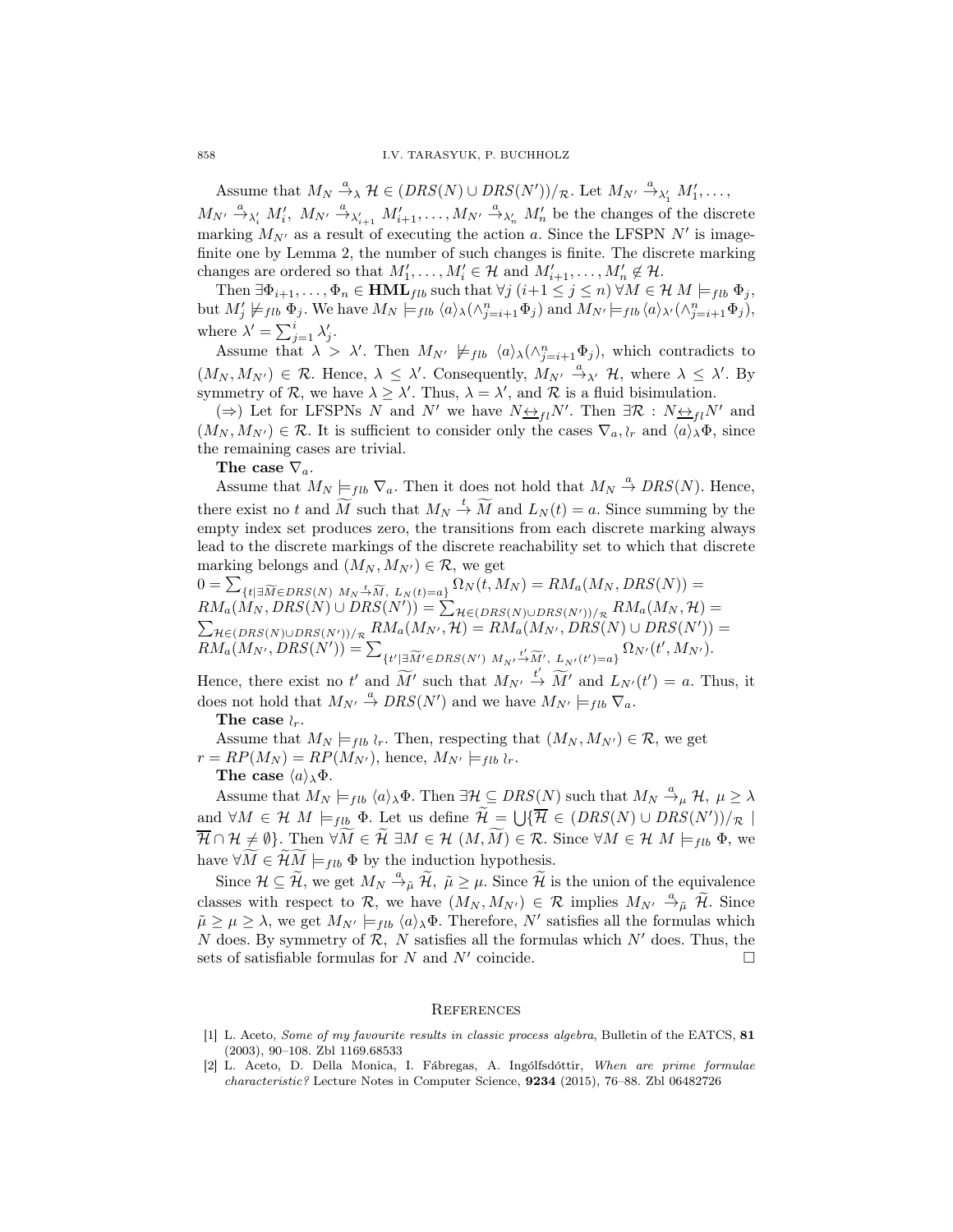- [3] A. Angius, A. Horváth, S.M. Halawani, O. Barukab, A.R. Ahmad, G. Balbo, Use of flow equivalent servers in the transient analysis of product form queueing networks, Lecture Notes in Computer Science, 9081 (2015), 15–29. Zbl 1392.68113
- [4] C. Autant, W. Pfister, Ph. Schnoebelen, Place bisimulations for the reduction of labeled Petri nets with silent moves, Proc.  $6^{th}$  Int. Conf. on Computing and Information (ICCI) 1994, Trent University, Peterborough, Ontario, Canada, May 1994, 230–246, 1994. http://www.lsv.enscachan.fr/Publis/PAPERS/PS/APS-icci94.ps
- [5] C. Autant, Ph. Schnoebelen, Place bisimulations in Petri nets, Lecture Notes in Computer Science, 616 (1992), 45–61. MR1253088
- [6] A. Aziz, K. Sanwal, V. Singhal, R. Brayton, Model checking continuous time Markov chains, ACM Transactions on Computational Logic, 1:1 (2000), 162–170. Zbl 1365.68313
- [7] C. Baier, E.M. Hahn, B.R. Haverkort, H. Hermanns, J.-P. Katoen, Model checking for performability, Mathematical Structures in Computer Science, 23:4 (2013), 751–795. Zbl 1358.68181
- [8] C. Baier, B.R. Haverkort, H. Hermanns, J.-P. Katoen, Model checking continuous-time Markov chains by transient analysis, Lecture Notes in Computer Science, 1855 (2000), 358–372. Zbl 0974.68017
- [9] C. Baier, B.R. Haverkort, H. Hermanns, J.-P. Katoen, Model-checking algorithms for continuous-time Markov chains, IEEE Transactions on Software Engineering, 29:6 (2003), 524–541.
- [10] C. Baier, H. Hermanns, J.-P. Katoen, V. Wolf, Comparative branching-time semantics for Markov chains, Lecture Notes in Computer Science, 2761 (2003), 492-507. Zbl 1274.68264
- [11] C. Baier, J.-P. Katoen, H. Hermanns, V. Wolf, Comparative branching-time semantics for Markov chains, Information and Computation, 200:2 (2005), 149-214. Zbl 1101.68053
- [12] G. Balbo, Introduction to stochastic Petri nets, Lecture Notes in Computer Science, 2090 (2001), 84–155. Zbl 0990.68092
- [13] G. Balbo, Introduction to generalized stochastic Petri nets, Lecture Notes in Computer Science, 4486 (2007), 83–131. Zbl 1323.68400
- [14] M. Bernardo, Markovian testing and trace equivalences exactly lump more than Markovian bisimilarity, Electronic Notes in Theoretical Computer Science, 162 (2006), 87-99. Zbl 1316.68086
- [15] M. Bernardo, A survey of Markovian behavioral equivalences, Lecture Notes in Computer Science, 4486 (2007), 180-219. Zbl 1323.68402
- [16] M. Bernardo, Non-bisimulation-based Markovian behavioral equivalences, Journal of Logic and Algebraic Programming, 72 (2007), 3–49. Zbl 1121.68077
- [17] M. Bernardo, ULTraS at work: compositionality metaresults for bisimulation and trace semantics, Journal of Logical and Algebraic Methods in Programming, 94 (2018), 150–182. Zbl 1381.68195
- [18] M. Bernardo, S. Botta, Modal logic characterization of Markovian testing and trace equivalences, Electronic Notes in Theoretical Computer Science, 169 (2006), 7–18. Zbl 1276.68119
- [19] M. Bernardo, S. Botta, A survey of modal logics characterizing behavioural equivalences for non-deterministic and stochastic systems, Mathematical Structures in Computer Science, 18 (2008), 29–55. MR2459612
- [20] M. Bernardo, R. Cleaveland, A theory of testing for Markovian processes, Lecture Notes in Computer Science, 1877 (2000), 305–319. Zbl 0999.68144
- [21] M. Bernardo, R. De Nicola, M. Loreti, A uniform framework for modeling nondeterministic, probabilistic, stochastic, or mixed processes and their behavioral equivalences, Information and Computation, 225 (2013), 29–82. Zbl 1358.68210
- [22] M. Bernardo, L. Tesei, Encoding timed models as uniform labeled transition systems, Lecture Notes in Computer Science, 8168 (2013), 104–118.
- [23] W.D. Blizard, The development of multiset theory, The Review of Modern Logic, 1:4 (1991), 319–352. MR1112352
- [24] S. Blom, B.R. Haverkort, M. Kuntz, J. van de Pol, Distributed Markovian bisimulation reduction aimed at CSL model checking, Electronic Notes in Theoretical Computer Science, 220:2 (2008), 35–50. Zbl 1286.68306
- [25] A. Bobbio, S. Garg, M. Gribaudo, A. Horváth, M. Sereno, M. Telek, Modeling software systems with rejuvenation, restoration and checkpointing through fluid stochastic Petri nets, Proc. 8<sup>th</sup> Int. Workshop on Petri Nets and Performance Models (PNPM) 1999, Zaragoza,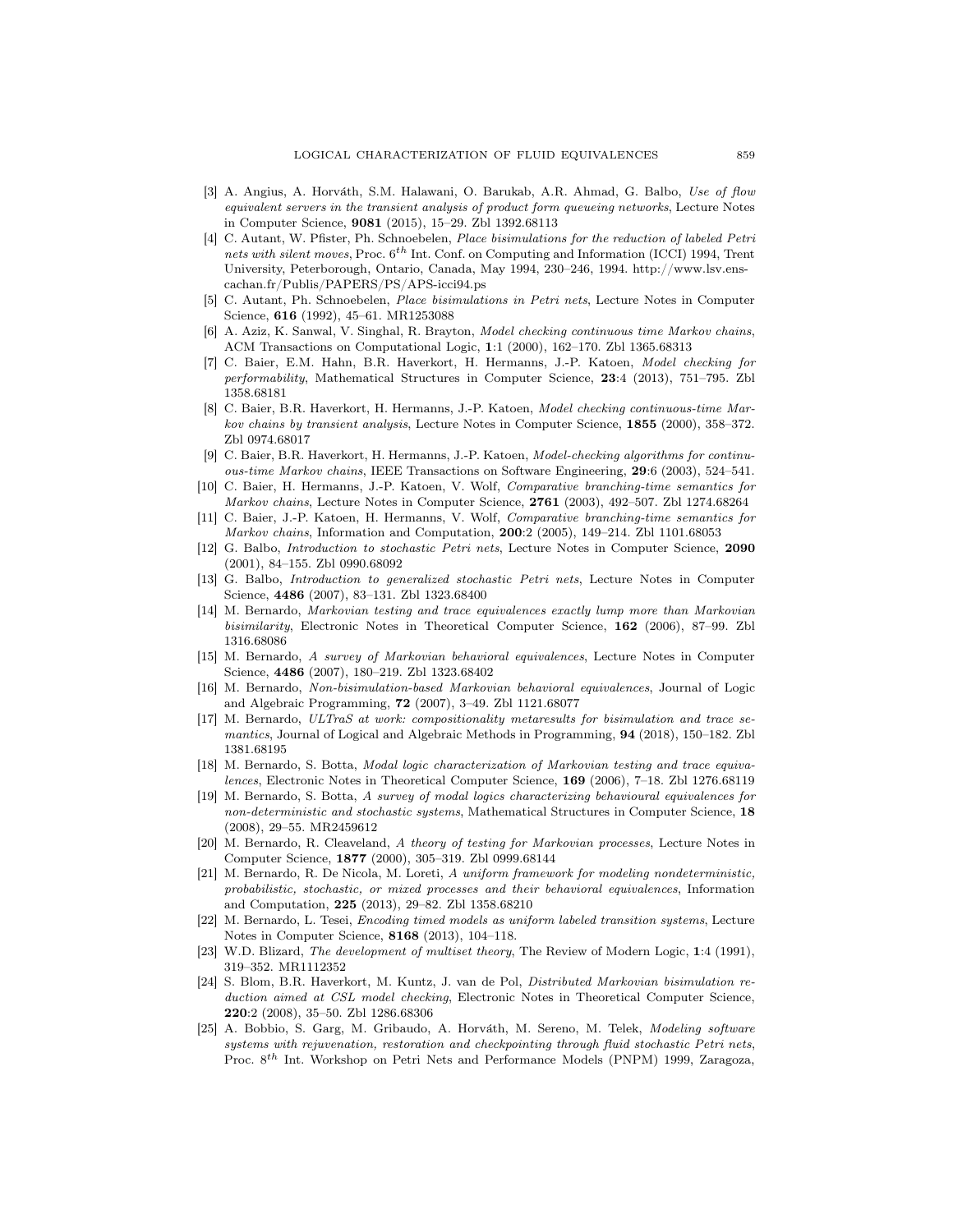Spain, September 1999, 82–91, IEEE Computer Society Press, 1999. http://www.di.unito.it/ ~marcog/Downloads/PNPM99-BGGHST.pdf

- [26] A. Bobbio, A. Puliafito, M. Telek, K.S. Trivedi, Recent developments in non-Markovian stochastic Petri nets, Journal of Circuits, Systems and Computers, 8:1 (1998), 119–158. MR1740521
- [27] M. Boreale, Algebra, coalgebra, and minimization in polynomial differential equations, Lecture Notes in Computer Science, 10203 (2017), 71–87. Zbl 06720984
- [28] P. Buchholz, A notion of equivalence for stochastic Petri nets, Lecture Notes in Computer Science, 935 (1995), 161–180. MR1461026
- [29] P. Buchholz, Iterative decomposition and aggregation of labeled GSPNs, Lecture Notes in Computer Science, 1420 (1998), 226–245.
- [30] L. Cardelli, M. Tribastone, M. Tschaikowski, A. Vandin, Forward and backward bisimulations for chemical reaction networks, Proc.  $26^{th}$  Int. Conf. on Concurrency Theory (CONCUR) 2015, Madrid, Spain, September 2015, Leibniz International Proceedings in Informatics (LIPIcs), 42 (2015), 226–239. Zbl 1374.68204
- [31] L. Cardelli, M. Tribastone, M. Tschaikowski, A. Vandin, Symbolic computation of differential  $equivalences$ , Proc.  $43^{rd}$  Annual ACM SIGPLAN-SIGACT Symposium on Principles of Programming Languages (POPL) 2016, St. Petersburg, Florida, USA, January 2016, 137–150, ACM Press, 2016. http://sysma.imtlucca.it/wp-content/uploads/2015/11/z3-popl16.pdf Zbl 1347.68258
- [32] L. Cardelli, M. Tribastone, M. Tschaikowski, A. Vandin, Maximal aggregation of polynomial dynamical systems, Proceedings the National Academy of Sciences of the United States of America, 114:38 (2017), 10029–10034.
- [33] L. Cardelli, M. Tribastone, M. Tschaikowski, A. Vandin, Syntactic Markovian bisimulation for chemical reaction networks, Lecture Notes in Computer Science, 10460 (2017), 466-483.
- [34] L. Cardelli, M. Tribastone, M. Tschaikowski, A. Vandin, Guaranteed error bounds on approximate model abstractions through reachability analysis, Lecture Notes in Computer Science, 11024 (2018), 104–121.
- [35] G. Ciardo, J.K. Muppala, K.S. Trivedi, On the solution of GSPN reward models, Performance Evaluation, 12:4 (1991), 237–253. Zbl 0754.60097
- [36] G. Ciardo, D. Nicol, K.S. Trivedi, Discrete-event simulation of fluid stochastic Petri nets, Report, 97-24, 15 p., Institute for Computer Applications in Science and Engineering (ICASE), NASA Langley Research Center, Hampton, Virginia, USA, 1997. http://historical.ncstrl.org/tr/pdf/icase/TR-97-24.pdf
- [37] G. Ciardo, D. Nicol, K.S. Trivedi, *Discrete-event simulation of fluid stochastic Petri nets*, IEEE Transactions on Software Engineering, 25:2 (1999), 207–217.
- [38] G. Clark, S. Gimore, J. Hillston, Specifying performance measures for PEPA, Lecture Notes in Computer Science, 1601 (1999), 211–227.
- [39] G. Clark, S. Gimore, J. Hillston, M. Ribaudo, Exploiting modal logic to express performance measures, Lecture Notes in Computer Science, 1786 (2000), 247–261. Zbl 0962.68120
- [40] J. Desharnais, P. Panangaden, Continuous stochastic logic characterizes bisimulation of continuous-time Markov processes, Journal of Logic and Algebraic Programming, 56:1–2 (2003), 99–115. Zbl 1053.68065
- [41] E.-E. Doberkrat, Congruences and bisimulations for continuous-time stochastic logic, Lecture Notes in Computer Science, 3722 (2005), 409–423. Zbl 1169.68503
- [42] A.I. Elwalid, D. Mitra, Statistical multiplexing with loss priorities in rate-based congestion control of high-speed networks, IEEE Transactions on Communications, 42:11 (1994), 2989– 3002.
- [43] M. Gribaudo, Hybrid formalism for performance evaluation: theory and applications, Ph.D. thesis, 198 p., Department of Computer Science, University of Turin, Turin, Italy, 2002. http://www.di.unito.it/~marcog/Downloads/PhDThesis.pdf
- [44] M. Gribaudo, A. Horváth, Fluid stochastic Petri nets augmented with flush-out arcs: a transient analysis technique, IEEE Transactions on Software Engineering, 28:10 (2002), 944–955.
- [45] M. Gribaudo, A. Horváth, Model checking functional and performability properties of stochastic fluid models, Electronic Notes in Theoretical Computer Science, 128:6 (2005), 295–310. Zbl 1272.68251
- [46] M. Gribaudo, D. Manini, B. Sericola, M. Telek, Second order fluid models with general boundary behaviour, Annals of Operations Research, 160 (2008), 69–82. Zbl 1138.76012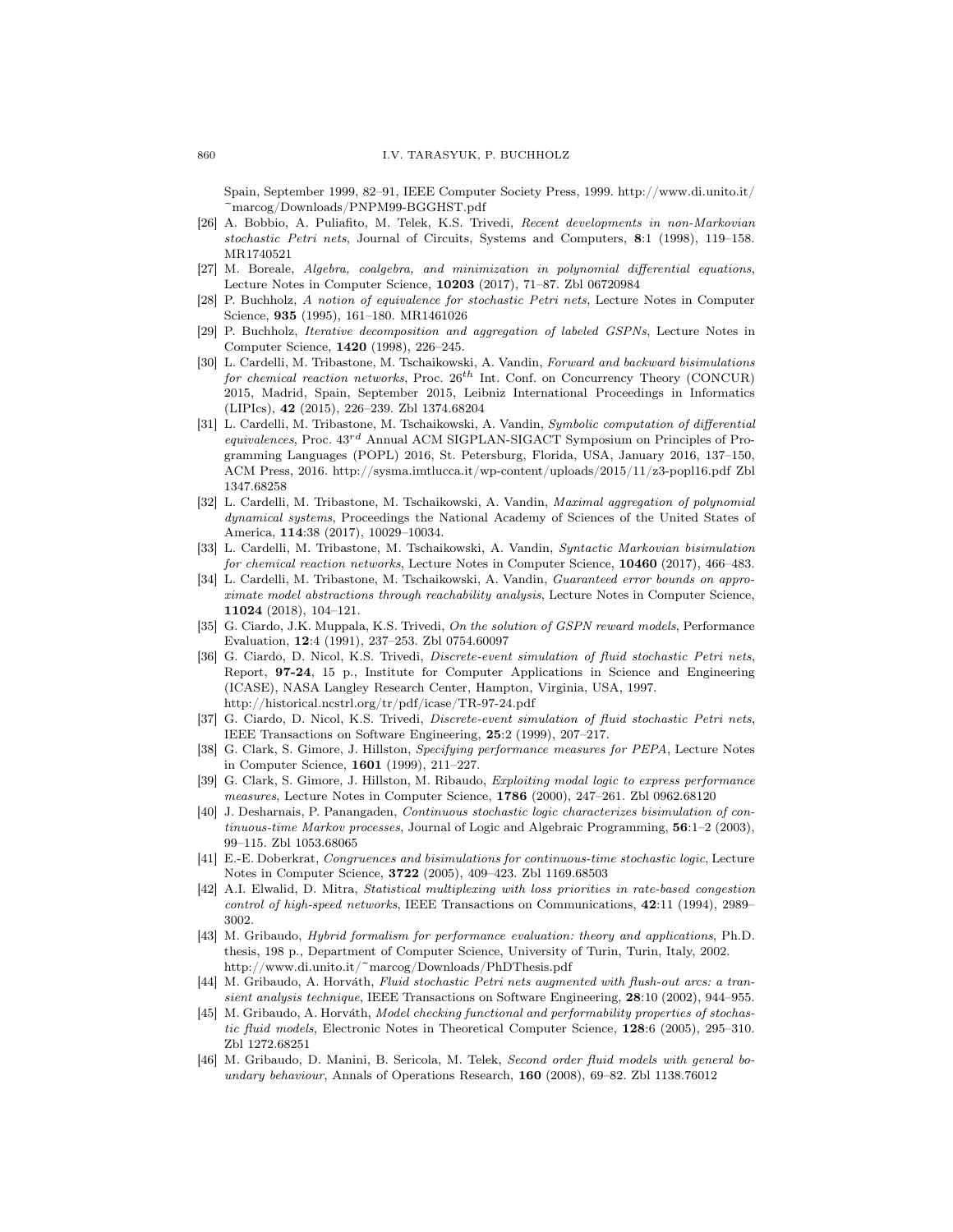- [47] M. Gribaudo, M. Sereno, Simulation of fluid stochastic Petri nets, Proc. 8<sup>th</sup> Int. Symposium on Modeling, Analysis and Simulation of Computer and Telecommunication Systems (MASCOTS) 2000, San Francisco, USA, August 2000, 231–239, 2000. http://www.di.unito.it/ ~marcog/Downloads/MASCOTS00.pdf
- [48] M. Gribaudo, M. Sereno, A. Horváth, A. Bobbio, Fluid stochastic Petri nets augmented with flush-out arcs: modelling and analysis, Discrete Event Dynamic Systems: Theory and Applications, 11:1–2 (2001), 97–117. Zbl 0972.93040
- [49] M. Gribaudo, M. Telek, Fluid models in performance analysis, Lecture Notes in Computer Science, 4486 (2007), 271–317. Zbl 1323.68051
- [50] M. Gribaudo, M. Telek, Stationary analysis of fluid level dependent bounded fluid models, Performance Evaluation, 65:3–4 (2008), 241–261.
- [51] B.R. Haverkort, Markovian models for performance and dependability evaluation, Lecture Notes in Computer Science, 2090 (2001), 38–83. Zbl 0990.68020
- [52] M.C.B. Hennessy, R.A.J. Milner, Algebraic laws for non-determinism and concurrency, Journal of the ACM, 32:1 (1985), 137–161. MR0832336
- [53] J. Hillston, A compositional approach to performance modelling, Cambridge University Press, Cambridge, UK, 1996. http://www.dcs.ed.ac.uk/pepa/book.pdf MR1427945
- [54] G. Horton, V.G. Kulkarni, D.M. Nicol, K.S. Trivedi, Fluid stochastic Petri nets: theory, applications, and solution techniques, European Journal of Operations Research, 105:1 (1998), 184–201. Zbl 0957.90011
- [55] A. Horváth, M. Gribaudo, Matrix geometric solution of fluid stochastic Petri nets, Proc. 4<sup>th</sup> Int. Conf. on Matrix-Analytic Methods in Stochastic Models (MAM) 2002, Adelaide, Australia, July 2002, 163–182, World Scientific, 2002. http://www.di.unito.it/~marcog/ Downloads/HoGr02.pdf Zbl 1162.93382
- [56] G. Horváth, M. Telek, Matrix-analytic solution of infinite, finite and level-dependent secondorder fluid models, Queueing Systems — Theory and Applications, 87:3–4 (2017), 325–343. Zbl 1377.60086
- [57] G. Iacobelli, M. Tribastone, A. Vandin, Differential bisimulation for a Markovian process algebra, Lecture Notes in Computer Science, 9234 (2015), 293–306. Zbl 06482743
- [58] V.G. Kulkarni, Modeling and analysis of stochastic systems. Second edition, Texts in Statistical Science, 84, Chapman and Hall / CRC Press, 2009. Zbl 1191.60003
- [59] K.G. Larsen, A. Skou, Bisimulation through probabilistic testing, Information and Computation, 94:1 (1991), 1–28. Zbl 0756.68035
- [60] M.A. Marsan, Stochastic Petri nets: an elementary introduction, Lecture Notes in Computer Science, 424 (1990), 1–29.
- [61] M.A. Marsan, G. Balbo, G. Conte, S. Donatelli, G. Franceschinis, Modelling with generalised stochastic Petri nets, Wiley Series in Parallel Computing, John Wiley and Sons, 1995. http://www.di.unito.it/~greatspn/GSPN-Wiley/ Zbl 0843.68080
- [62] M.K. Molloy, Performance analysis using stochastic Petri nets, IEEE Transactions on Computing, 31:9 (1982), 913–917.
- [63] M.K. Molloy, Discrete time stochastic Petri nets, IEEE Transactions on Software Engineering, 11:4 (1985), 417–423. Zbl 0558.68053
- [64] S.O. Natkin, Les reseaux de Petri stochastiques et leur application a l'evalution des systemes informatiques, Ph. D. thesis, Conseratoire National des Arts et Metiers, France, 1980 (in French).
- [65] M.R. Pedersen, G. Bacci, K.G. Larsen, R. Mardare, A hemimetric extension of simulation for semi-Markov decision processes, Lecture Notes in Computer Science, 11024 (2018), 339-355.
- [66] A. Sharma, Trace relations and logical preservation for continuous-time Markov decision processes, Lecture Notes in Computer Science, 10580 (2017), 192–209. Zbl 06802664
- [67] A. Sharma, Trace relations and logical preservation for Markov automata, Lecture Notes in Computer Science, 11022 (2018), 162–178. Zbl 06989605
- [68] L. Song, L. Zhang, J.C. Godskesen, Bisimulations and logical characterizations on continuous-time Markov decision processes, Lecture Notes in Computer Science, 8318 (2014), 98–117. Zbl 06385877
- [69] J. Sproston, S. Donatelli, Backward stochastic bisimulation in CSL model checking, Proc. 1st Int. Conf. on the Quantitative Evaluation of Systems (QEST) 2004, 220–229, IEEE Computer Society Press, 2004. http://www.di.unito.it/~sproston/Research/qest04.ps.gz